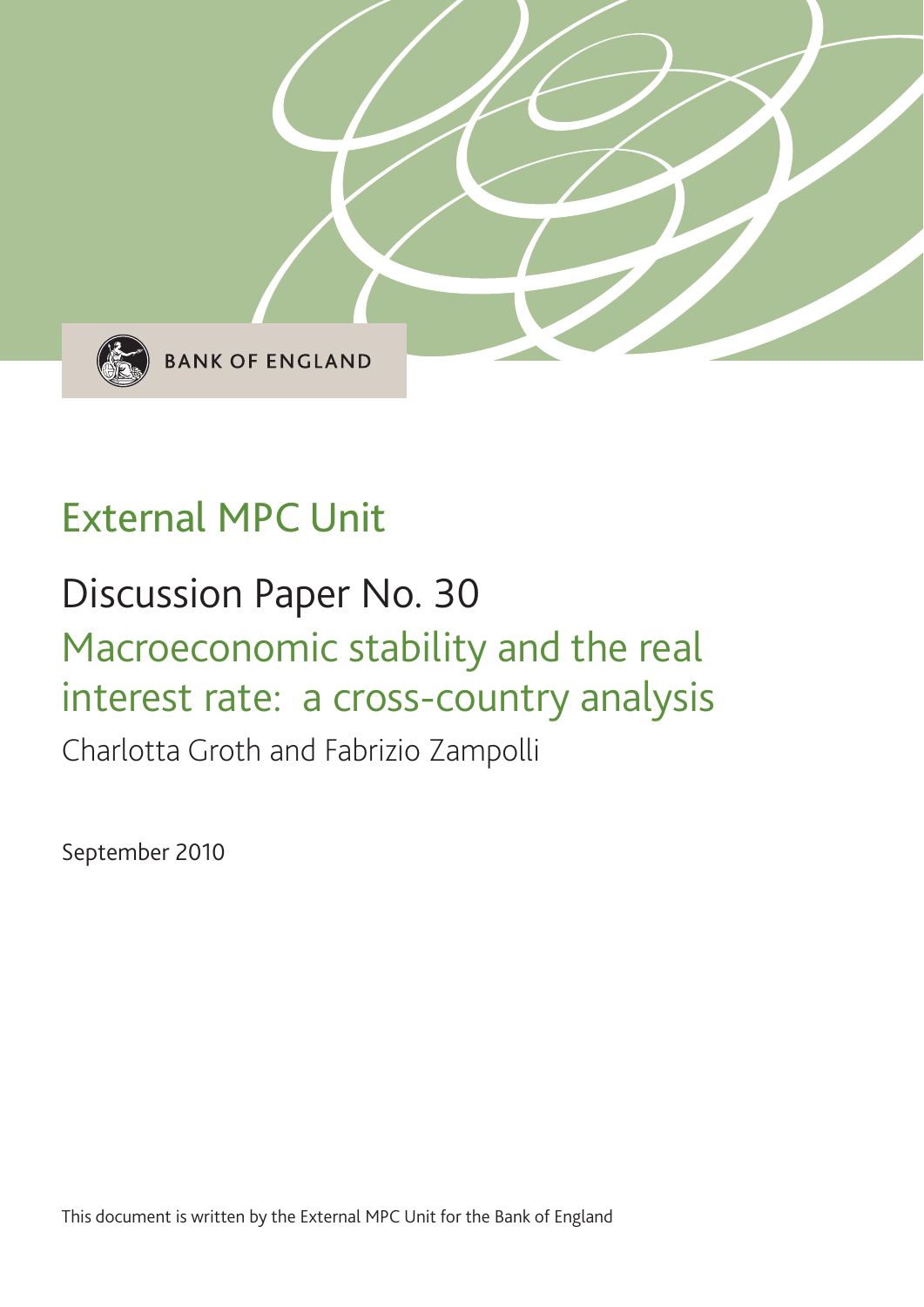

**BANK OF ENGLAND** 

## External MPC Unit

### Discussion Paper No. 30

## Macroeconomic stability and the real interest rate: a cross-country analysis

Charlotta Groth<sup>(1)</sup> and Fabrizio Zampolli<sup>(2)</sup>

#### **Abstract**

We construct a measure of the short-term world interest rate using principal component analysis. Drawing on real interest rate data for 18 OECD countries for the period 1985–2008, persistent deviations from the world interest rate that cannot be explained by movements in the real exchange rate are documented. A theoretical model predicts that these unexplained deviations capture foreign exchange rate risk premia. Using panel data techniques, we test the theoretical prediction that a rise in conditional consumption growth volatility relative to the rest of the world reduces the foreign exchange rate risk premia and, therefore, the real interest rate. Our main result is that we find a robust and signicant negative relation between the volatility in consumption growth and the level of real interest rates relative to the world interest rate, supporting this hypothesis. We also look at the relation between real interest rates and the net foreign asset position. We test the hypothesis that the empirical negative relation between the two variables captures the relation between real interest rates and macroeconomic volatility, on the one hand, and macroeconomic volatility and the net foreign asset position, on the other hand. We are not able to reject this hypothesis.

<sup>(1)</sup> Monetary Analysis, Bank of England. Email: charlotta.groth@bankofengland.co.uk.

<sup>(2)</sup> Author worked on this paper while at the Bank of England.

The views expressed in this paper are those of the authors, and not necessarily those of the Bank of England. The authors wish to thank Kate Barker for valuable comments and suggestions.

Information on the External MPC Unit Discussion Papers can be found at www.bankofengland.co.uk/publications/externalmpcpapers/index.htm

External MPC Unit, Bank of England, Threadneedle Street, London, EC2R 8AH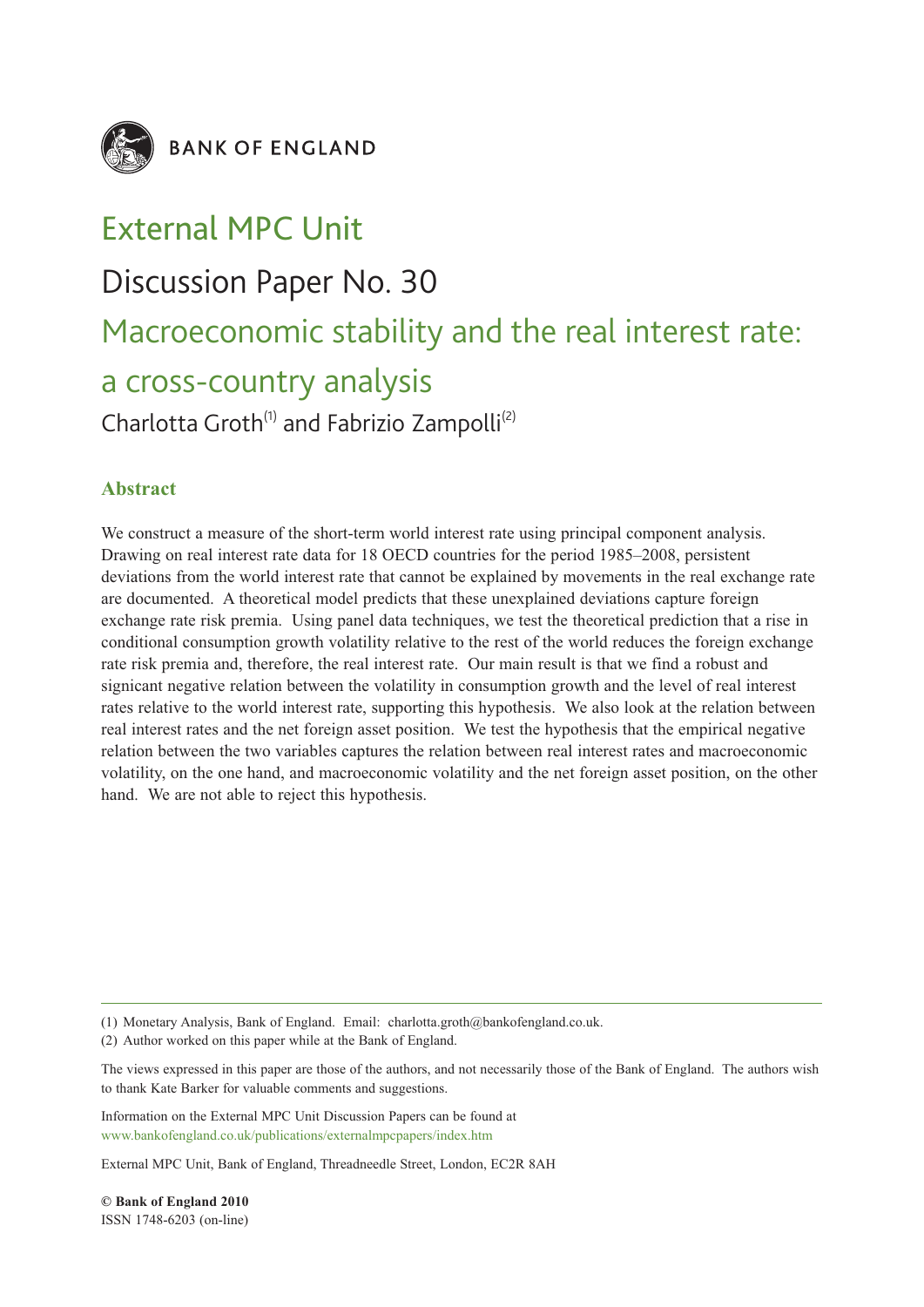#### Contents

| Summary                                                                                                     | $\overline{3}$ |
|-------------------------------------------------------------------------------------------------------------|----------------|
| Introduction                                                                                                | 5              |
| 2 Real interest rate behaviour                                                                              | 8              |
| Empirical model                                                                                             | 15             |
| Main results                                                                                                | 23             |
| Exploring the link between interest rate differentials and the net foreign asset position<br>5 <sup>5</sup> | 28             |
| Conclusion                                                                                                  | 33             |
| Appendix A                                                                                                  | 35             |
| References                                                                                                  | 36             |
|                                                                                                             |                |

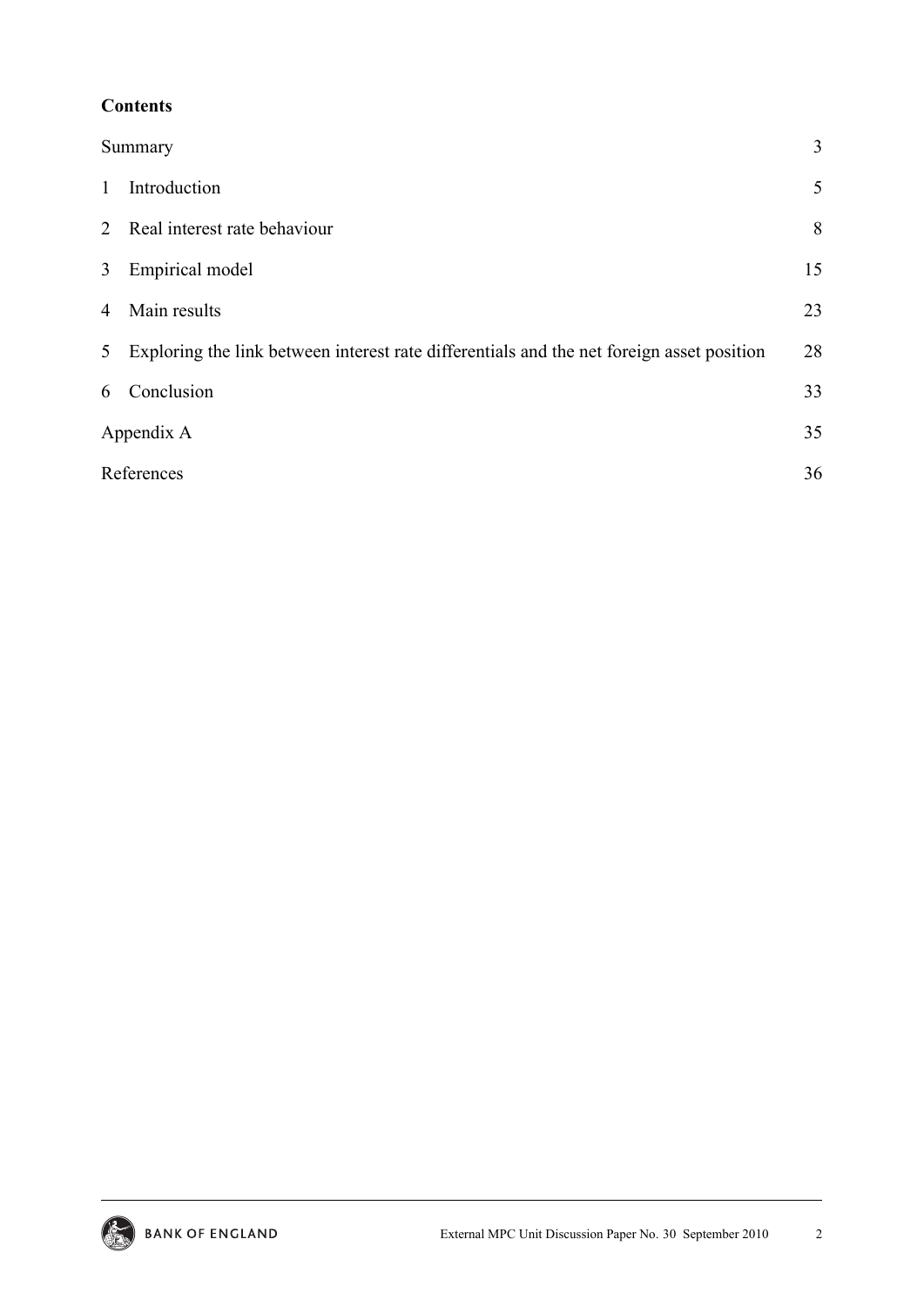#### Summary

A simple inspection of the data suggests that there are persistent differences in real interest rates across countries even at short maturities. Over the past 20 years, for example, a measure of the short-term real interest rate has been almost 300 basis points higher in the United Kingdom than in the United States despite similar economic developments. Moreover, in a sample of advanced OECD countries, real interest rates for the highest quartile of countries have, on average, been over 350 basis points higher than those for the lowest quartile of countries. These differences are difficult to explain; the dismantling of barriers to international movements of capital and goods which has taken place over the past means that we should expect an equalisation of real interest rate across countries, at least in the long run. Since persistent interest rate differentials are likely to affect firms' and households' borrowing conditions across countries, they could also impact on economic activity. Understanding what causes these differences in interest rates is therefore of interest, and in this paper we set out to explore this by estimating an empirical model using a cross-country panel data set.

We construct short-term real interest rates for a sample of 18 OECD countries over the period 1985-2008. Based on this data, a measure of the world interest rate is constructed using principal component analysis. We establish the fact that in many countries, real interest rates have deviated from the world interest rate for long periods of time. Persistent deviations should be expected if the price of nontraded goods relative to traded goods move differently across countries, and the share of nontraded goods in consumption expenditure is large. We try to control for this by constructing a measure of the real interest rate mainly based on tradeables, finding that the inclusion of non-tradeables account for some of the differences in real interest rates across countries, but a large part remain unexplained.

We next argue that these unexplained interest rate differentials are likely to reflect risk premia. A standard asset-pricing framework is used to derive a structural equation for the exchange rate risk premium. One prediction from this model that has not previously been tested empirically is that real interest rate differentials across countries should be negatively related to a measure of relative volatility in consumption growth. Taking this hypothesis to the data is the main contribution of the paper. Our focus on the shorter end of the yield curve for a sample of

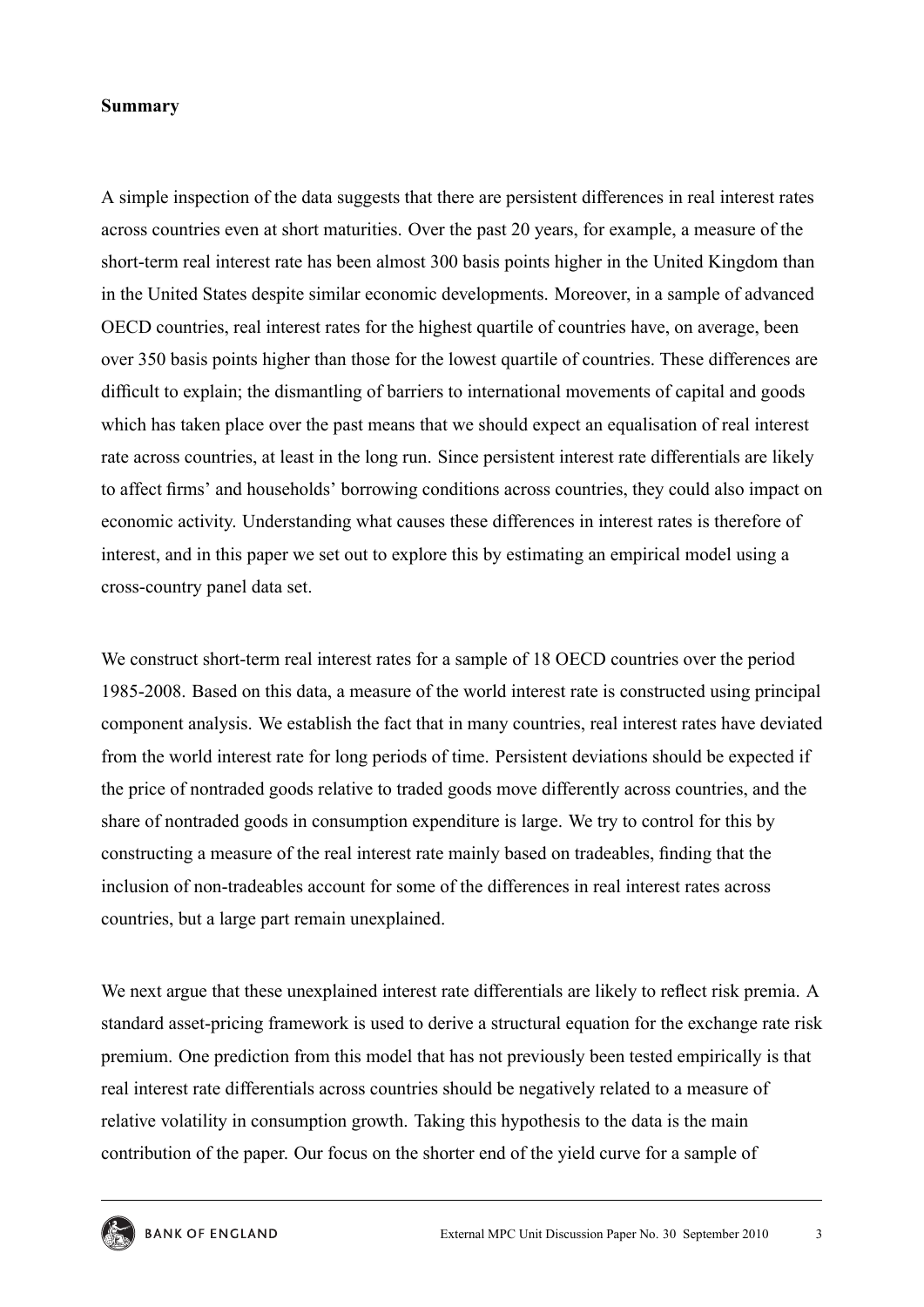developed countries with good credit ratings over the sample period means that both inflation risks and the risk of default are likely to be small. This, we argue, allows us to interpret unexplained movements in interest rate differentials in terms of foreign exchange rate risk premia.

Using panel data techniques, we estimate an empirical UIP condition relating the interest rate differential relative to the world interest rate to the expected change in the real exchange rate, and a measure of relative consumption volatility. Our main result is that, consistent with theory, there is a significant negative relation between real interest rate differentials and the volatility of both output and private consumption growth, once we control for expected exchange rate changes. In other words, countries in which economic volatility is high tend to have lower real interest rates, once we control for expected exchange rate changes. This result is robust to different methods for proxying for expectations of exchange rate changes. The estimates imply that a percentage rise in the volatility of output growth reduces the real short-term interest rate relative to the world interest rate by 0.004 percent. We also show that large movements in economic volatility over the past means that the impact of volatility on real interest rates could have been significant in some countries.

We finally tentatively explore the empirical relationship between real interest rates and the net foreign asset position. To analyse this, we draw on theoretical work that show that the net foreign asset position of a country is positively affected by the strength of its precautionary savings motive relative to that of its trading partners, where the precautionary savings motive is positively related to economic volatility. Taken together, this means that theory suggests a *positive* relation between the net foreign asset position and economic volatility. As discussed above, asset-pricing theories predict a negative relation between economic volatility and the interest rate differential. Altogether, this suggests a negative relation between real interest rates and the net foreign asset position.

In this paper, we postulate the hypothesis that the documented negative empirical relation between real interest rates and the net foreign asset position is a reduced-form relation, capturing the links described above. We are not able to reject this hypothesis.

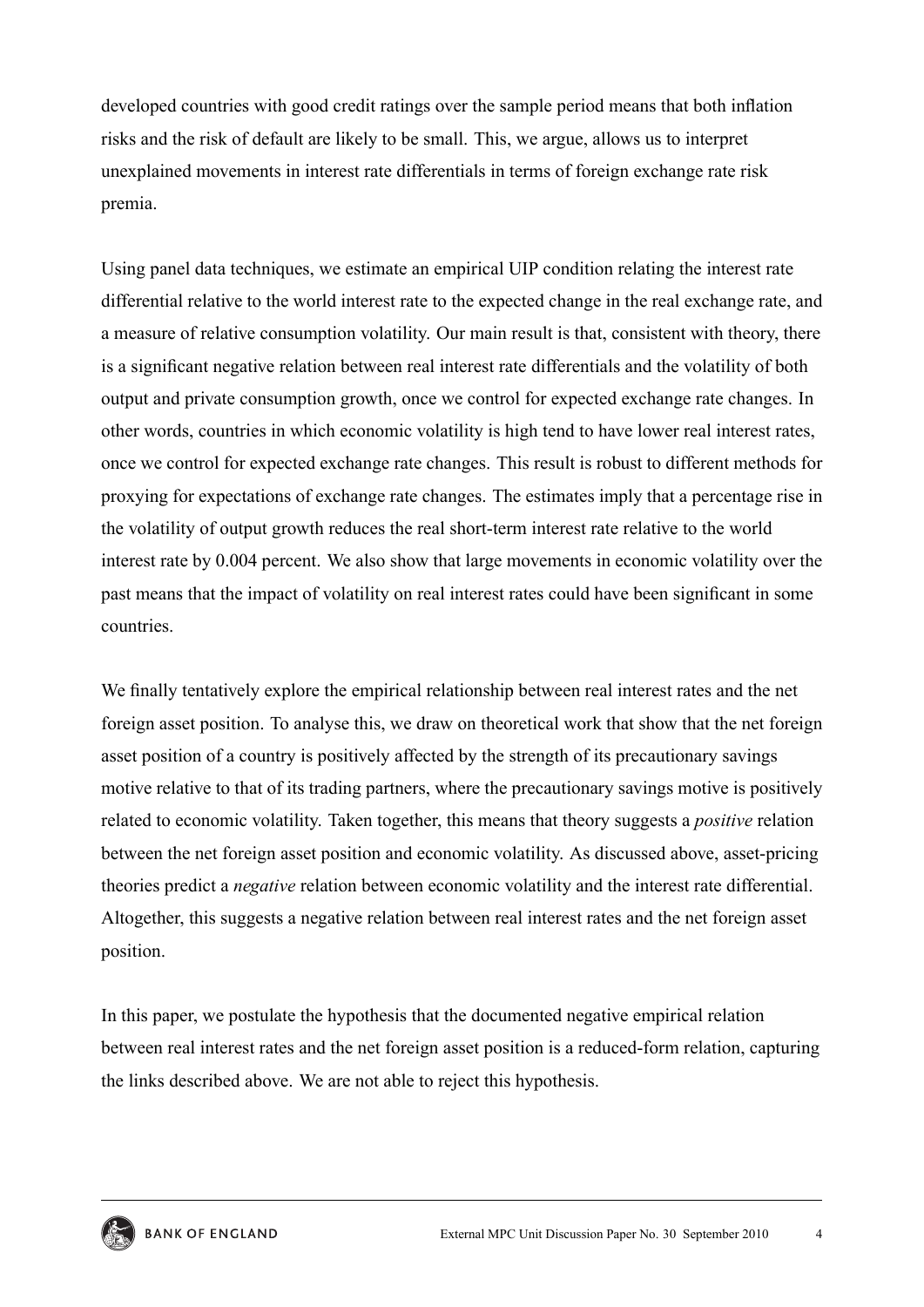#### 1 Introduction

A simple inspection of the data suggests that there are persistent differences in real interest rates across countries even at short maturities. Over the last 20 years, for example, a measure of the short-term real interest rate has been almost 300 basis points higher in the United Kingdom than in the United States despite similar economic developments. Moreover, in a sample of advanced OECD countries, real interest rates for the highest quartile of countries have, on average, been over 350 basis points higher than those for the lowest quartile of countries. These differences are difficult to explain; the dismantling of barriers to international movements of capital and goods which has taken place over the past means that we should expect an equalisation of real interest rate across countries, at least in the long run. Since persistent interest rate differentials are likely to affect firms' and households' borrowing conditions across countries, they could also impact on real activity. Understanding what causes these differences in interest rates is therefore of interest, and in this paper we set out to explore this by estimating an empirical model using a cross-country panel data set.

We start by documenting differences in the levels of real interest rates in a sample of 18 OECD countries over a period of 23 years (1985-2008), and set out to analyse what factors may have caused them to deviate persistently from each other. A main characteristic of our analysis is that we use a measure of the world interest rate as a benchmark rather than the interest rate of a base country. This has two advantages: since we are interested in how the level of interest rates varies across countries, it is more informative to compare cross-country real interest rates to a measure of the world interest rate than to that of an arbitrary base country; estimating bilateral relations will also make the results more sensitive to anomalies in the exchange rate market for the currency of the base country. By focusing on the world interest rate, we mitigate this problem.

In the first part of the paper, we estimate a measure of the world interest rate, using a principal component analysis. This is a flexible approach which allows for different weights be assigned to different countries in the construction of a world interest rate. We argue that this is a necessary requirement, given large cross-country differences in size, wealth and contribution to world trade.

We next conduct an empirical analysis of the determinants of cross-country interest rate differentials, where we base our analysis on the uncovered interest rate parity (UIP) condition.

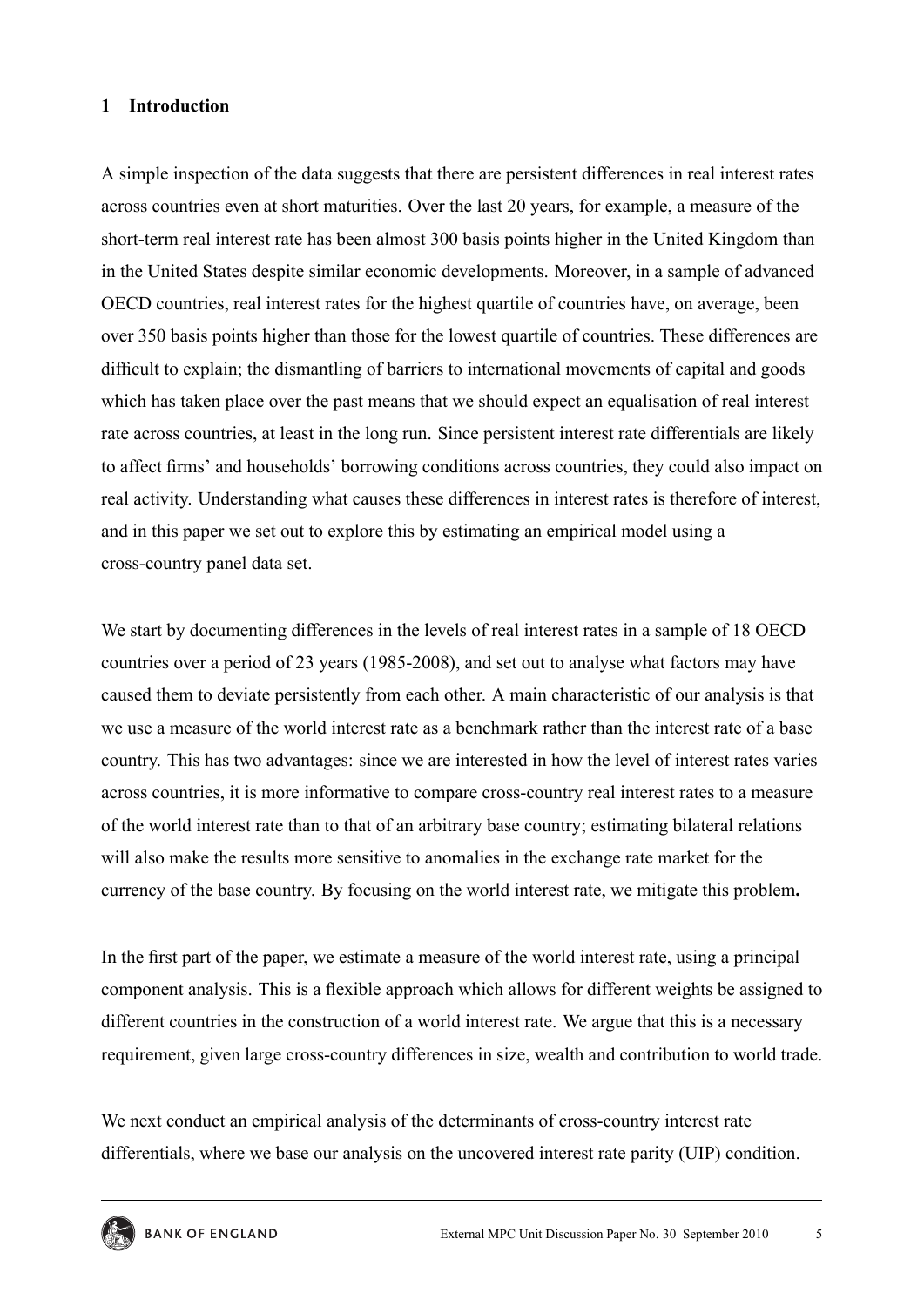This framework highlights that persistent interest rate differentials could reflect persistent movements in real exchange rates and risk premia. These risk premia reflect the extra compensation that investors require for taking on different types of risks, such as inflation risk, foreign exchange rate risk and default risk. As our focus is on the foreign exchange rate risk premia, we limit our study to the very short end of the yield curve, which is less likely to be affected by inflation risk premia. In addition, we include only developed countries with relatively high credit ratings in our sample, which allows us to mitigate the size of default risk premia.

We use a standard asset-pricing framework based on Backus, Foresi and Telmer (2001) to derive a structural equation for the foreign exchange rate risk premium. Theory predicts that the risk premium is negatively related to the volatility of consumption growth in the home country relative to abroad. A rise in domestic consumption growth volatility should therefore reduce real interest rates relative to abroad. The intuition is that a rise in economic volatility strengthens the motives to engage in precautionary savings, which puts downward pressure on equilibrium interest rates.

Our paper is related to earlier empirical work that explains cross-country differences in expected returns in terms of the risk premium. Harvey, Solnik and Zhou (1994) use a factor model to analyse interest rates across countries, and find that the first factor resembles a measure of the return on a world market portfolio, and that there is evidence that the second factor is related to foreign exchange rate risk. Sarkissian (2003) finds that consumption dispersion across countries provides some explanatory power for the differences in expected excess returns. Lustig and Verdelhan (2007) document that aggregate consumption growth risk goes some way in explaining changes in the exchange rate, conditional on the foreign interest rate, and that high interest rate currencies relative to the United States tend to depreciate when US consumption growth is low.

One theoretical prediction that has yet to be tested empirically, however, is that cross-country differences in real interest rates are related to a measure of relative volatility in consumption growth. Taking this hypothesis to the data is the main contribution of this paper.

Turning to the results, our estimate of the world interest rate explains almost 70 percent of the volatility in the short-term (3-month) real interest rate in our sample of 18 OECD countries for the period 1985-2007. Moreover, it is positively related to all countries' interest rates, thus

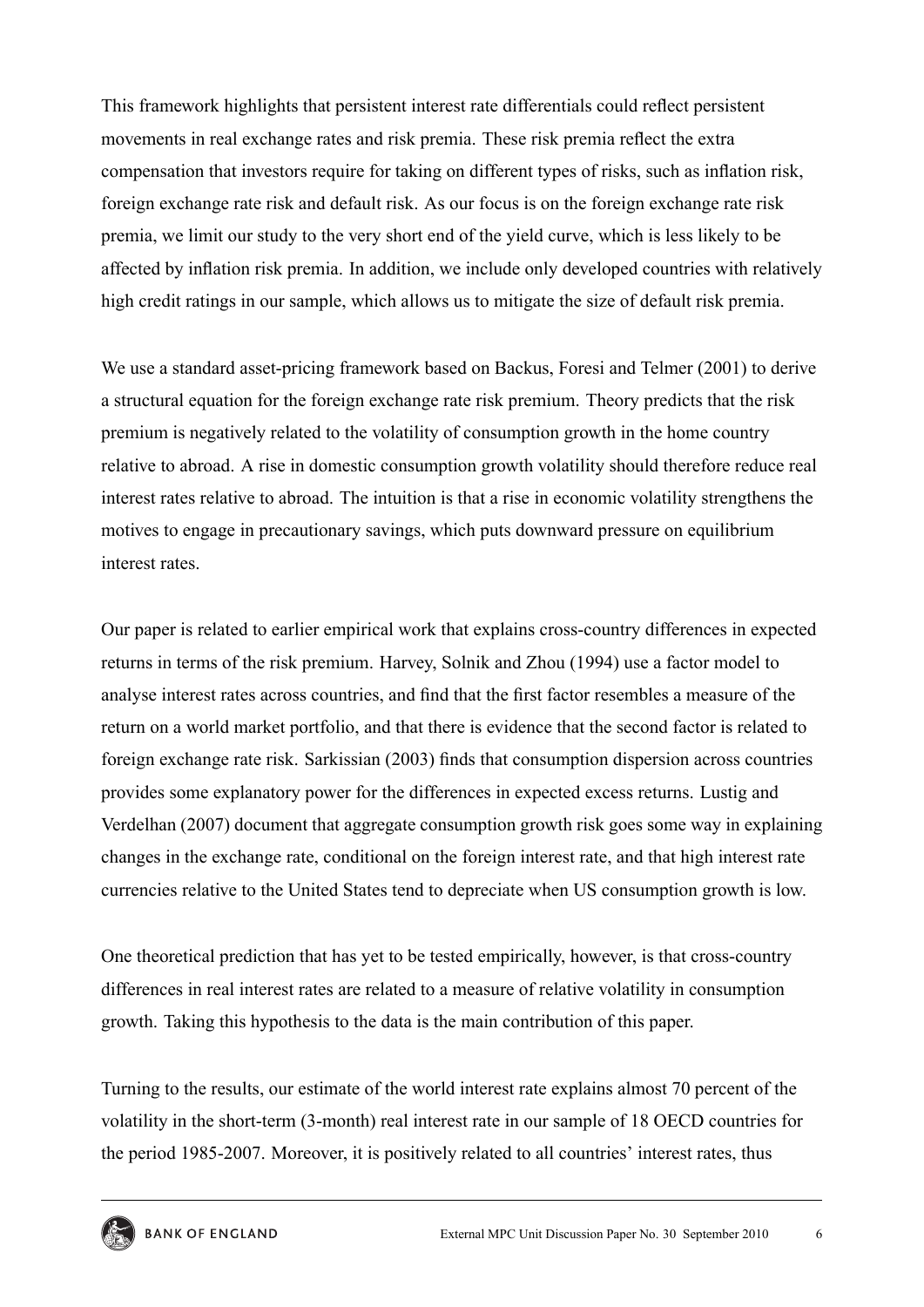suggesting that there is an important role for international factors in shaping real interest rates in open economies. There are nevertheless persistent deviations of interest rates from the world interest rate which cannot be explained by movements in the real exchange rate. Using panel data techniques, we estimate an empirical UIP condition relating the interest rate differential (relative to the world interest rate) to the expected change in the real exchange rate, and a measure of relative consumption volatility. Our main result is that, consistent with theory, there is a significant negative relation between real interest rate differentials and the volatility of both output and private consumption growth. This result is robust to alternative methods for proxying expected changes in future exchange rates.

The empirical estimates imply that a percentage rise in the volatility of output growth reduces the real short-term interest rate relative to the world interest rate by 0.004 percent. To put this number in context, we look at a subset of countries where output growth volatility diminished (the United Kingdom, New Zealand, Sweden and Spain) markedly over the sample period. In these countries, output volatility fell on average by 60 percent between the first and the second sub-sample, while the interest rate differential rose by 1 percent. Given our estimate of the elasticity parameter, the model predicts that around one quarter of that rise could be accounted for by falling volatility. Hence, although the elasticity parameter is small, large movements in economic volatility over the past means that the impact on real interest rates could have been significant.

Another way to state this is that, over the past, interest rates have tended to be a little higher in countries such as the United Kingdom, Spain, New Zealand and Sweden, compared to those prevailing in other countries. One plausible explanation for this difference is the relative economic stability that these countries have enjoyed over the past decade or so. Everything else equal, this stability has tended to depress precautionary savings relative to the rest of the world, which has put upward pressure on real interest rates.

We also tentatively explore the empirical relationship between real interest rates and net foreign asset (NFA) positions. Previous empirical work (Lane and Milesi-Ferretti (2001), Selaive and Tuesta (2003)) have documented a significant negative relationship between these two variables. It is not clear, however, what is driving this result. To analyse this, we draw on the literature that studies how uninsurable aggregate risk, through its impact on precautionary savings, affect the external balance of a country. Durdu et al (2008) and Fogli and Perri (2006) find that increased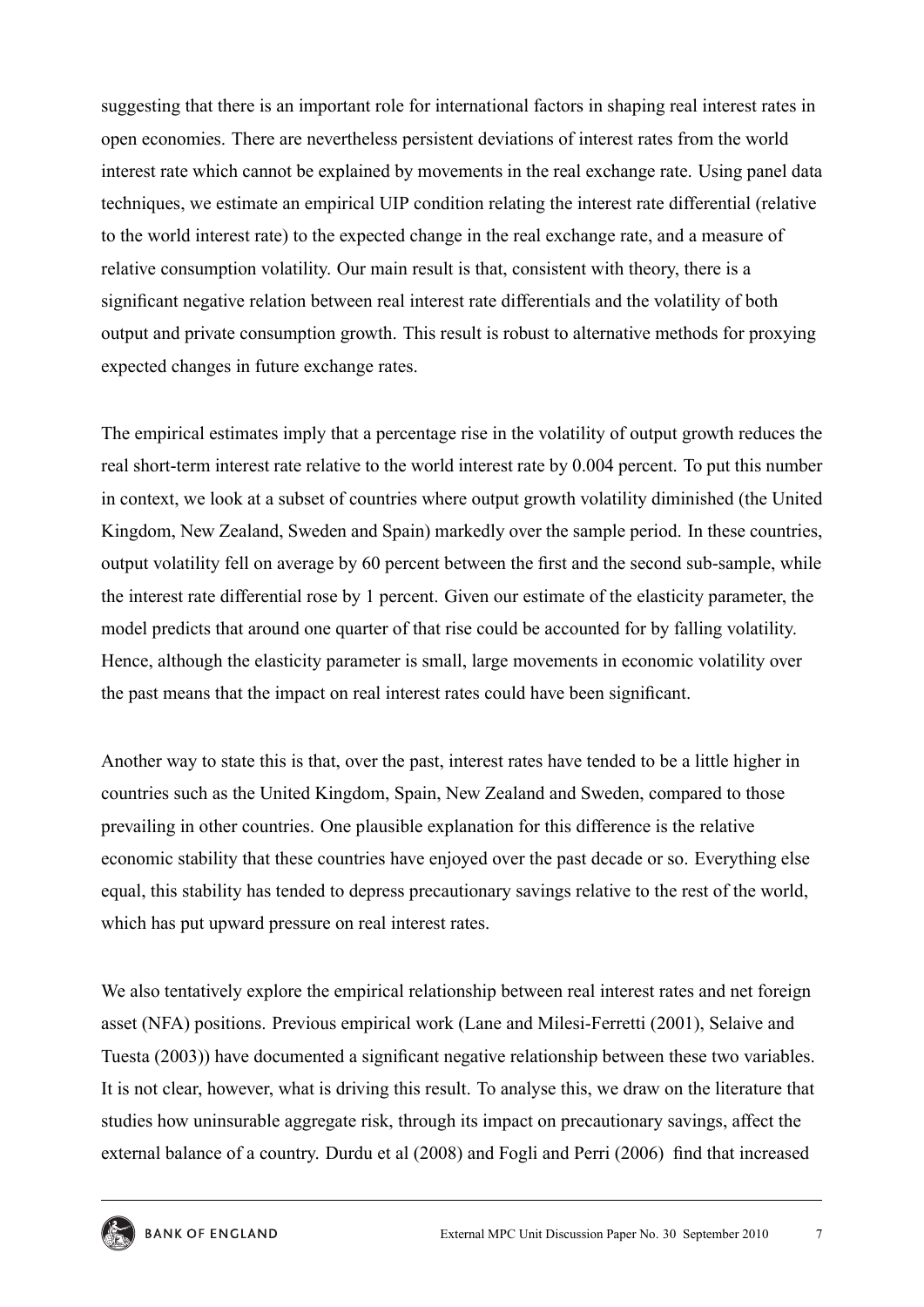business cycle volatility strengthens the motive for precautionary savings, and therefore an improvement of the net foreign asset position.<sup>1</sup>

We postulate the hypothesis that the documented negative empirical relation between real interest rates and the NFA position is a reduced-form relation, capturing the negative relation between real interest rates and economic volatility, on the one hand, and the *positive* relation between economic volatility and the net foreign asset position, on the other hand. We are not able to reject this hypothesis.

The rest of the paper is organised as follows. Section 2 describes real interest rates, constructs the world interest rate using a principal component analysis, and discusses deviations of real interest rates from the world rate. Section 3 models the risk premia, implements the model empirically, and describes the data and the estimation methods. Section 4 discusses the main results. Section 5 explores the link between interest rate differentials and the net foreign asset position. Section 6 concludes.

#### 2 Real interest rate behaviour

#### 2.1 Real rates

The real interest rate in country  $i$  is defined from the Fisher equation as

$$
rr_{it} = i_{it} - \mathrm{E}_t \pi_{t+1}
$$

where  $rr_{it}$  is the one-period *ex ante* real interest rate,  $i_{it}$  is the nominal interest rate earned on a one-period bond that matures in period  $t + 1$ ,  $E_t \pi_{t+1}$  is the period-t expectation of consumer price inflation from period t to  $t + 1$ . The ex ante real interest rate is not directly observable. We instead use a measure of the  $ex$  post real rate,  $r_{it}$ , which is defined according to

$$
r_{it} = i_{it} - \pi_{t+1} = rr_{it} + \varepsilon_{it}^{\pi}
$$
 (1)

where  $\varepsilon_{it}^{\pi}$  is the forecast error of inflation, defined as  $\varepsilon_{it}^{\pi} = E_t \pi_{t+1} - \pi_{t+1}$ . Below, we assume that expectations are rational, which implies that  $\varepsilon_{it}^{\pi}$  is not predictable.

<sup>&</sup>lt;sup>1</sup>Related recent work also include Bems and Carvalho Filho (2009) and Carroll and Jeanne (2009).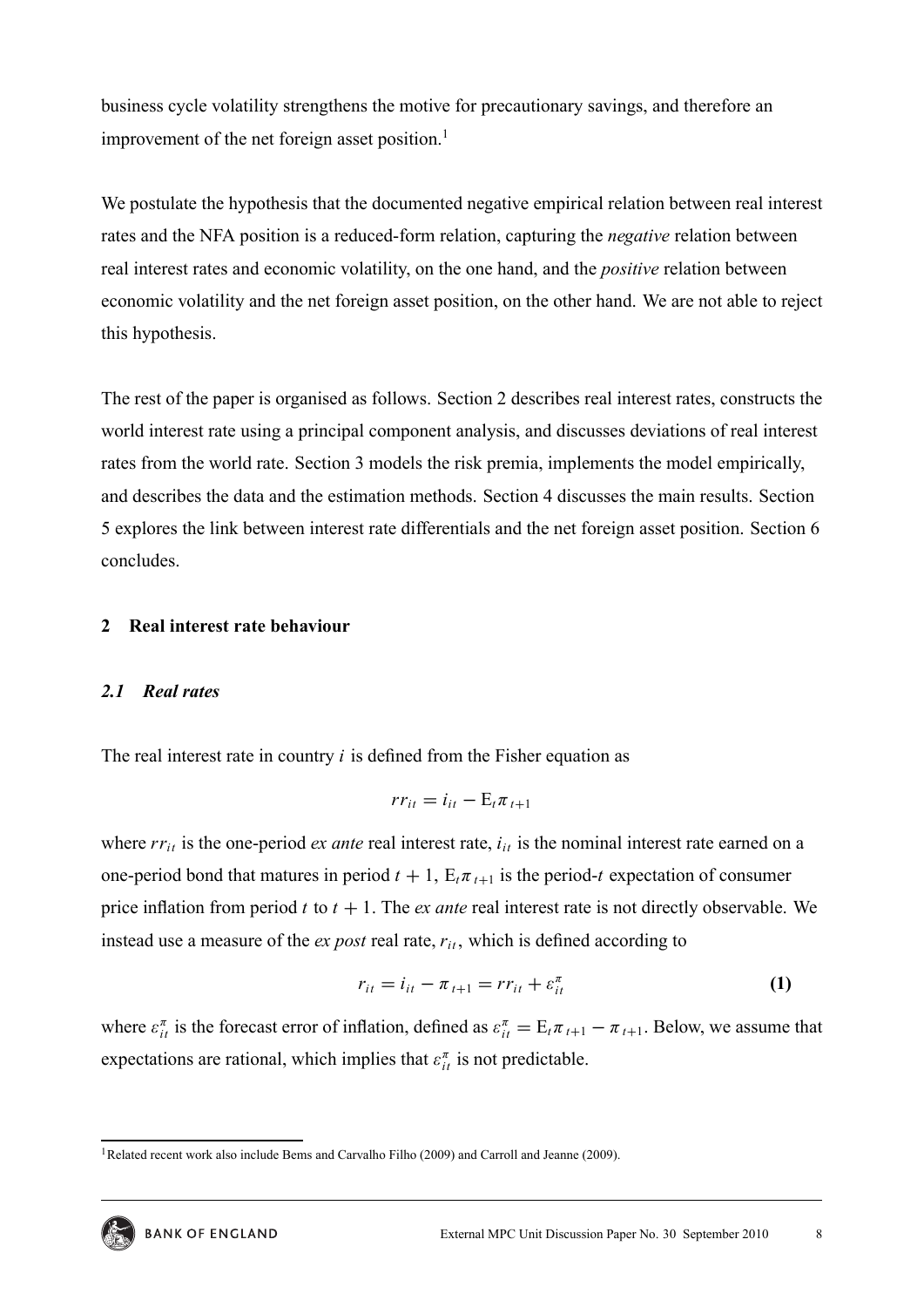We construct a measure of the short-term ex post interest rate for a sample of 18 OECD countries over the period 1985 Q3 – 2008 Q2 using  $(1)$ , where nominal interest rates are taken from 3-month Treasury bills, and the measure of inflation is the annual consumer price inflation rate over the duration of the bill.<sup>2</sup> Table 1 provides the basic sample statistics for the short-term real interest rates across the countries in our sample.<sup>3</sup>

Countries with higher than average interest rates include the United Kingdom, New Zealand, Australia, Norway and Denmark (column 2). Those with low interest rates include the United States, Japan and Switzerland. However, mean rates may be affected by episodes in which real interest rates have been unusually high or low, which translate into skewed distributions. The median may therefore provide a better handle on the level around which interest rates have normally tended to fluctuate. Based on median values (column 3), real interest rates have been high in United Kingdom, New Zealand, Norway, Ireland and Italy, where the median interest rates where, on average, over 4 percent over the sample period. This compares to low interest-rate countries (Germany, Japan, Switzerland and the United States) where the median interest rate was close to 1.5 percent over the same period. This confirms that there are large differences in real interest rates across countries, both in terms of mean and median.

Another interesting feature of the data is their dispersion as measured by the standard deviation and the inter-quartile range (column 4, 7 and 10). Countries that have had more stable rates include Germany, Switzerland, the UK and the United States. With the exception of the United Kingdom, these are countries that also have had low interest rates.

#### 2.2 The world interest rate

We next construct a measure of the world interest rate using principal component analysis. The idea behind this analysis is to represent the variability of the data with a smaller number of new variables built in such a way that they retain as much as possible of the variation in the original data. These new variables, uncorrelated with each other, are the principal components (PCs). The first PC is constructed as a weighted sum of the real interest rates in our sample countries, where the weights are chosen to explain the largest degree of variation in the data; the second PC

<sup>3</sup>The data is taken from Global Financial Data.



<sup>&</sup>lt;sup>2</sup>The sample period has been chosen to include the largest possible number of countries.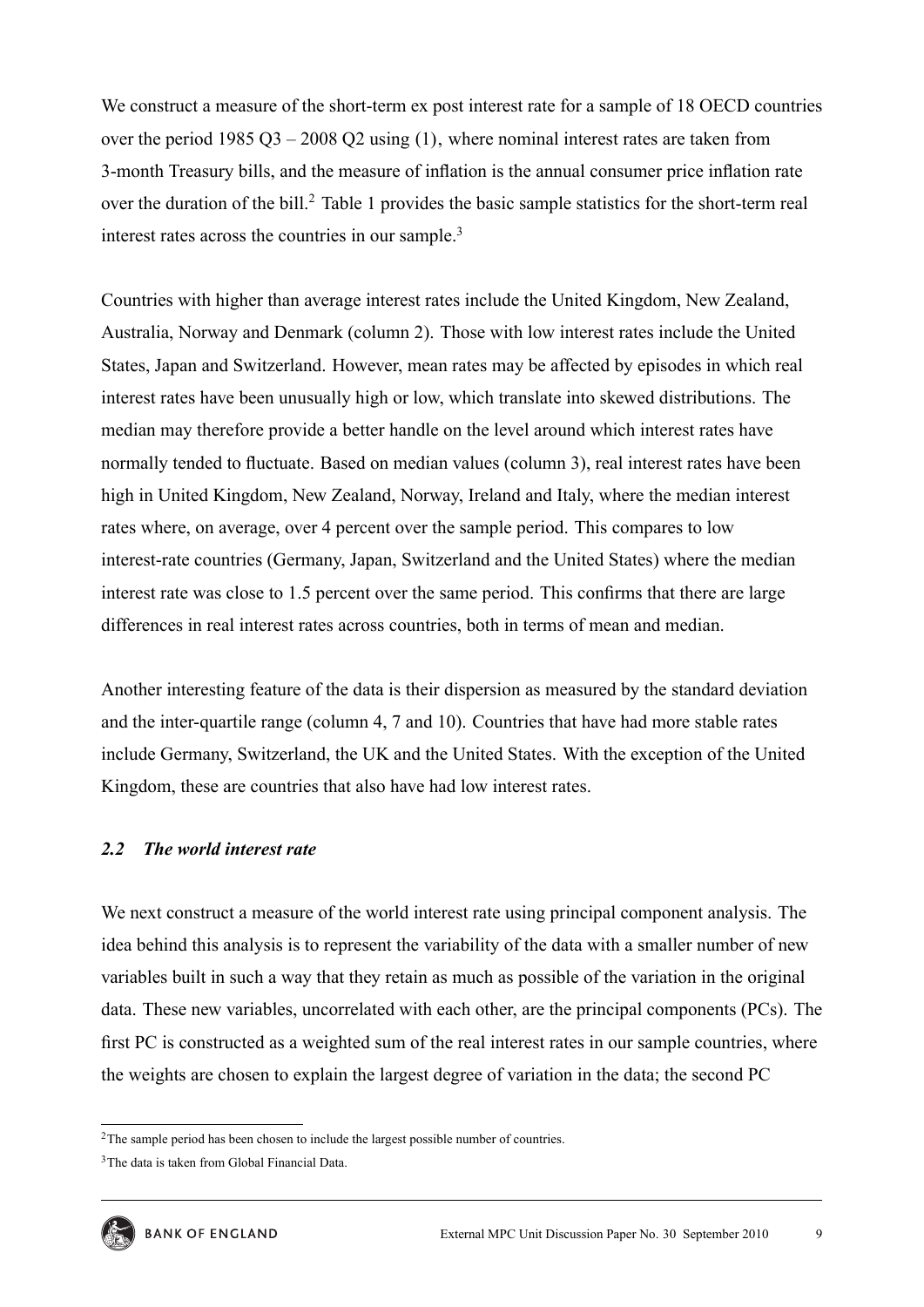explains the second largest amount of variation, and so fourth in descending order.<sup>4</sup> One advantage of this analysis is that it focuses on the variability of interest rates, rather than their co-movements.<sup>5</sup> We argue that this is appropriate for the analysis of the level of interest rates. And since the focus is on the level of real interest rates, we choose to conduct the PC analysis on the original data series. However, as there are large variations in the volatility of real interest rates across countries, countries with very volatile interest rates are likely to dominate the first few PCs. We therefore also conduct the PC analysis for standardised data.

The 1st PC is a common factor in that all coefficients have the same sign, capturing 68% of the total variance (column 2-4 in Table 2). However, not all countries contribute in the same way to the common factor. In particular, the coefficient associated with the United States is relatively small suggesting that the US interest rate does not vary much with other countries.<sup>6</sup>

We also note that those countries where interest rates are most volatile (Denmark, Ireland, Italy and Spain) tend to dominate the first PC, whereas countries with relatively low volatility, such as Germany, Switzerland and the United Kingdom, as well as the United States, tend to have less weight in the PC. We therefore also estimate the PCs using standardised data, as shown in Column 5-7 in Table 2. The results from the standardised data support the interpretation of the first PC as a world interest rate, with all coefficients having the same sign, and of similar magnitude, ranging from 0.16 to 0.28. The standardised PC also confirms the result that the US interest rate is relatively less correlated with interest rates in other countries, with a coefficient of  $0.17<sup>7</sup>$  This is lower than the coefficients of the other countries with low interest rate volatility, which display a weight of 0.20 or above. The 2nd PC appears to show a common pattern of behaviour across Anglo-Saxon countries, which all have large positive values. The remaining principal components individually contribute only to a small share of the total variance without having a straightforward or intuitive interpretation.

Given the ability of the first principal component in explaining a large share of the variance in real interest rates across countries, we take it as an estimate of the world real interest rate and

<sup>7</sup>The only country with a lower weight than the United States is Portugal.



 ${}^{4}$ For a precise and technical definition of principal component analysis see e.g. I.T. Jolliffe (1986).

<sup>5</sup>This would be the case in a factor analysis approach, as in Brzoza-Brzezina and Cuaresma (2008).

<sup>6</sup>This is in line with results by earlier results by Gagnon and Unferth (1995), Chinn and Frankel (2004) and Brzoza-Brzezina and Cuaresma (2008), who find that US rates tend to deviate long periods of time from a measure of world interest rate.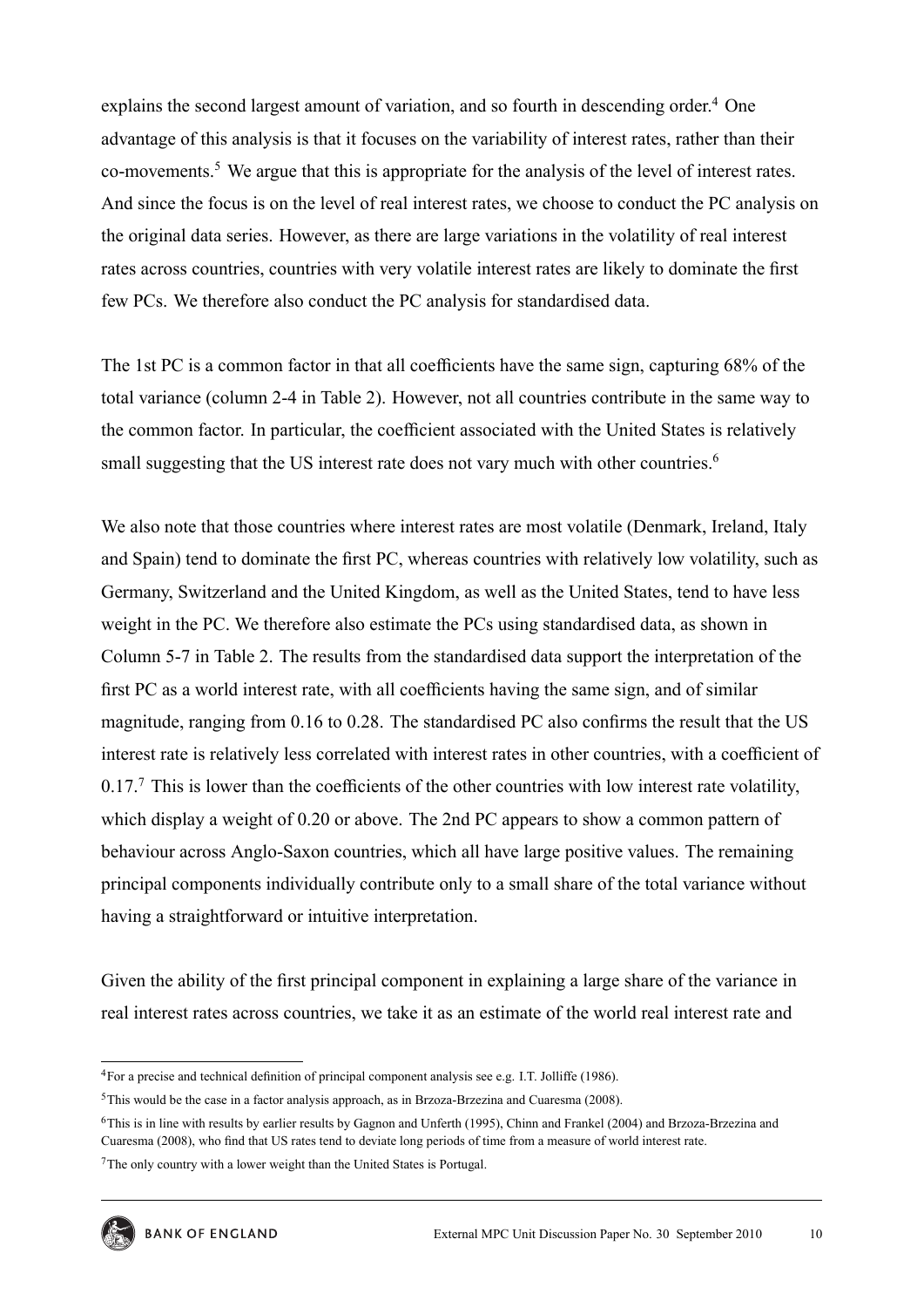hence as a benchmark to assess how different countries' real interest rates differ from each other. The world rate is constructed as a weighted average of the sample countries' real interest rates, where the relative weights are the ones reported in column 2 (for non-standardised data) and 5 (for standardised data) in Table  $2<sup>8</sup>$  As shown in Figure 1, the two estimates are highly correlated. We therefore focus on the non-standardised measure in the remaining of the paper.

The last row in Table 1 gives the summary statistics for the world interest rate, and Table 3 gives the corresponding correlation coefficients, for the whole sample period, and for the two sub-periods prior to and after 1997 Q1. Figure 2 plots each country's real interest rate together with the estimate of the world interest rate.

Real interest rates appear to be characterized by a break around 1997. Before this date rates were more volatile and on average higher than post 1997. This is reflected both in the world interest rate and across countries. We also find that, in the latter period, a greater number of countries appear to have tracked the movements in the world rate more closely (Table 3). The closer correlation is particularly true for the United States, where the correlation with the estimated world interest rate was close to zero prior to 1997, but strongly positively thereafter. For Japan, the opposite holds, possibly reflecting country-specific developments since the mid-1990s.

As shown in Figure 2, the rates of United States and Japan have been below the world rate for most of the sample period. The fact that these two countries are the two largest and also the relatively most closed economies could explain why their respective real interest rates are less synchronised with the world rate. However, this does not explain why rates should be lower. One explanation is related to the role of the dollar as the reserve currency of the world, which means that international investors are prepared to hold it at a lower return. Other countries with low interest rates include Switzerland and, until the inception of the Euro Area, Germany (the notable exception being the time of the German reunification).

The behaviour of real interest rates in some of the other countries that joined the Euro area seems intuitive. As an example, Ireland's real rate was consistently above the world rate in the pre-Euro period. Subsequently the real rate has always been in line or below the world rate, reflecting the impossibility of a nominal depreciation. The same change has occurred in Portugal and Spain.

<sup>8</sup>Compared to a simple average, the weights do not sum to one.

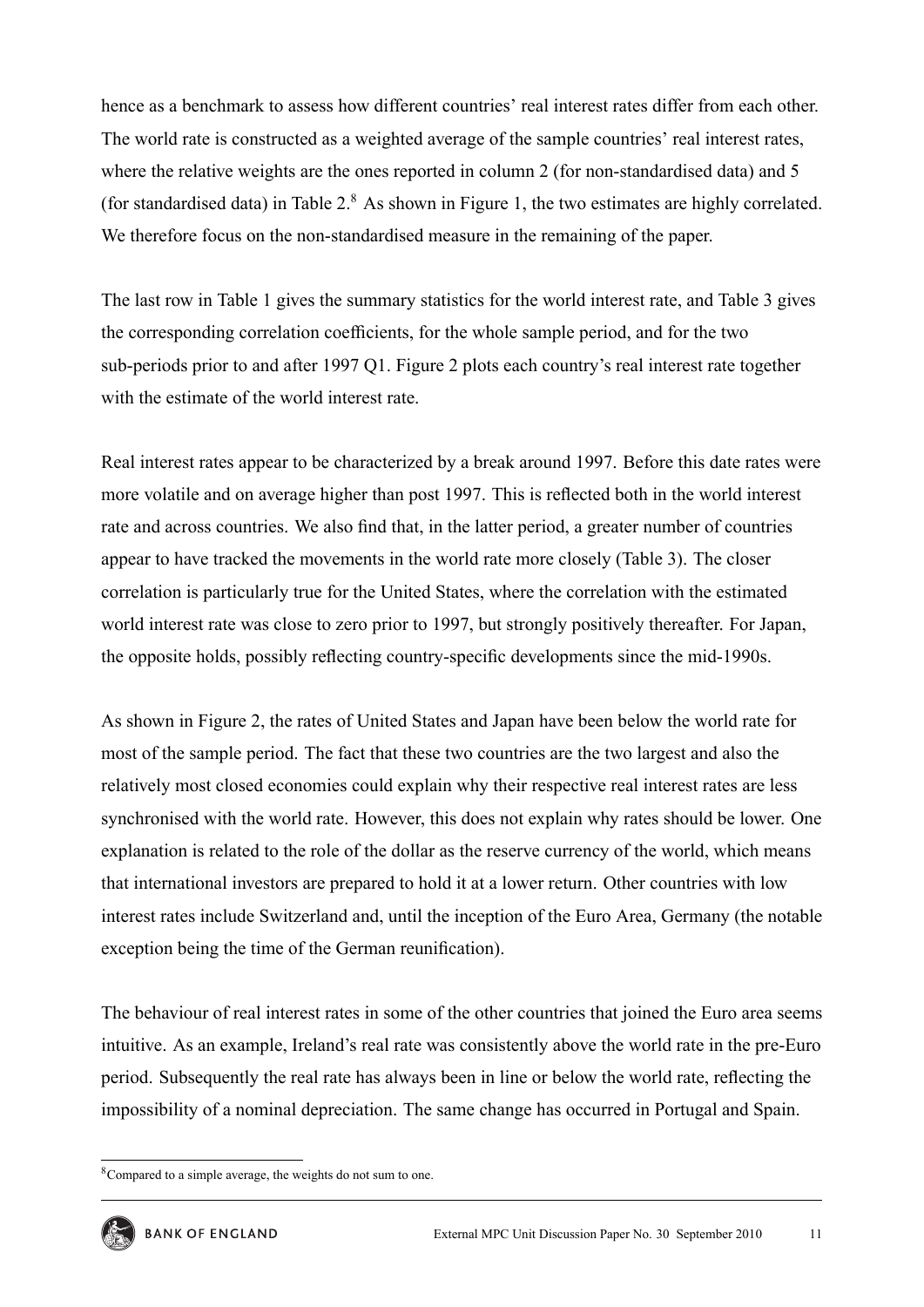Finally, the rates of UK, Australia, New Zealand and Norway have been consistently above the world interest rates since 1997.

#### 2.3 Deviations from the world interest rate

The previous section established that there are significant differences in real interest rates across countries, and there are large and persistent deviations from our estimate of the world interest rate. To account for sustained interest rate differentials across countries, we start by postulating a standard augmented interest parity relationship that would hold under the assumption of perfect capital markets:

$$
i_{it} = i_{jt} + \mathrm{E}_t \Delta s_{ij,t+1} + \nu_{it}
$$
\n<sup>(2)</sup>

where  $i_{it}$  and  $i_{it}$  are the nominal gross interest rates of country i and j in period t, where  $i, j \in 1, ..., N$ ,  $E_t \Delta s_{i,j,t+1}$  is the expected nominal depreciation of the currency in country i relative to the currency in country  $j$  (an increase in  $s_{ij}$  implies a depreciation of the currency in country i) and  $v_{it}$  is a foreign exchange rate risk premium. All variables (except for the foreign exchange rate risk premium) are denoted in logs. The Fisher parity in country  $i$  is given by

$$
r_{it} = i_{it} - \mathrm{E}_t \left[ \pi_{i,t+1} \right] + \eta_{it} \tag{3}
$$

where  $\eta_{it}$  is the inflation risk premium and  $\pi_{i,t+1}$  is a measure of consumer price inflation. Combining  $(2)$  and  $(3)$  gives

$$
r_{it} = r_{jt} + \mathrm{E}_t \left[ \pi_{j, t+1} - \pi_{i, t+1} \right] + \mathrm{E}_t \Delta s_{ij, t+1} + \left( \eta_{it} - \eta_{jt} \right) + \nu_{it} \tag{4}
$$

We further allow for pricing to market, home bias in consumption, and both traded and non-traded goods. This means that (ex ante) purchasing power parity may not hold. Instead we have

$$
q_{ij,t} = s_{ij,t} + p_{jt} - p_{it} \tag{5}
$$

where  $p_{it}$  and  $p_{jt}$  are the price level in country i and j, with  $q_{ij,t}$  being the real exchange rate between country  $i$  and country  $j$ . Together with  $(4)$  we get

$$
r_{it} = r_{jt} + \mathbf{E}_t \Delta q_{ij, t+1} + v_{it} + (\eta_{it} - \eta_{jt})
$$
 (6)

Thus, interest rate differentials across countries are related to expected changes in the real exchange rate, to the foreign exchange risk premium, and to the difference in the inflation risk premium in the two countries. Given that we focus on the short-term real interest rate in

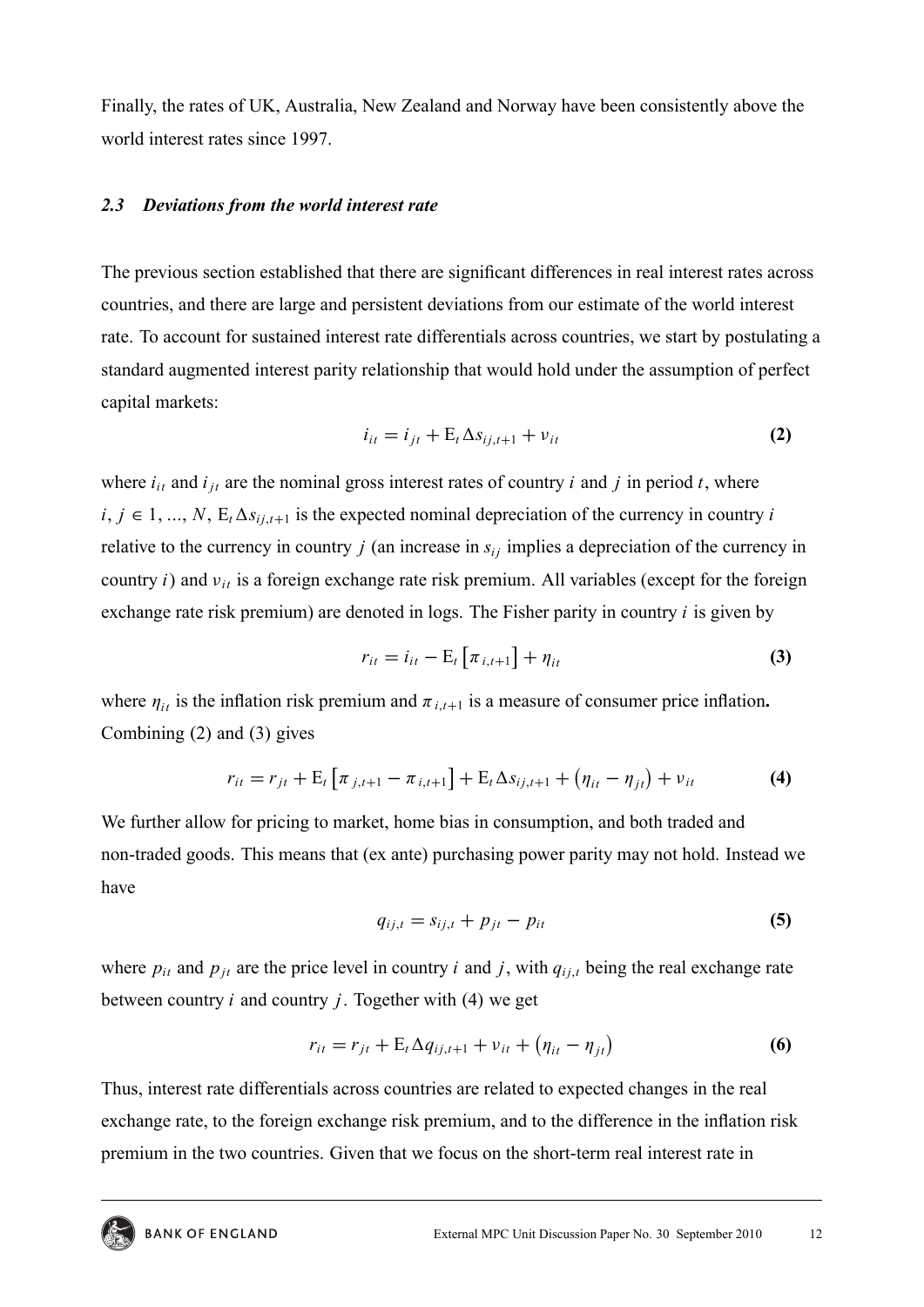low-inflation countries, it is unlikely that the inflation risk premium has an important role for interest rate differentials. Below, we therefore assume that  $\eta_{it} = \eta_{it} = 0$ .

Assume for now that the risk premium  $v_{it}$  in (6) is zero. Given N countries, there are  $N(N - 1)$ equations of the type given in (6), but only  $N - 1$  of them are independent. Previous studies therefore typically estimate a system of  $N - 1$  bilateral relations expressed relative to the base country k, often chosen to be the US.<sup>9</sup> Here we instead express the interest rate differential relative to the world interest rate for the  $N$  countries in the sample, and relate this to the change in the real effective exchange rate:

$$
r_{it} = r_t^w + \mathcal{E}_t \Delta q_{i,t+1}, \ i \in 1, ..., N \tag{7}
$$

where  $r_t^w$  is a measure of the world interest rate and  $q_{i,t}$  is the real effective exchange rate for country *i* defined in terms of a basket of currencies. It can be shown that a system of  $N$  conditions of the type above is approximately equivalent to a system of  $N-1$  bilateral relations (6).<sup>10</sup>

There are two main reasons for conducting the analysis in terms of the world interest rate, rather than focusing on the bilateral relations. First, we are interested in how the level of real interest rates varies across countries. For this analysis, it is more informative to compare cross-country real interest rates to a measure of the world interest rate which equates investment and savings at the global level, than to that of an arbitrary base country. Second, estimating bilateral relations will make the results more sensitive to anomalies in the exchange rate market for the currency of the base country.

As a starting point for our analysis of interest rate differentials across countries, we look at the case in which agents are risk neutral and PPP holds for all goods. From (7) this implies that real interest rate parity holds:  $r_{it} = r_t^w$ , for all  $i \in 1, ..., N$ . To test this relation, we estimate the following equation jointly for all countries:

$$
\tilde{r}_{it} = \alpha_i + \varepsilon_{it}, \ i = 1, ..., N
$$
 (8)

where  $\tilde{r}_{it} = r_{it} - r_t^w$ , where  $r_{it}$  is the real interest rate of country *i* at time *t*.<sup>11</sup> As reported in column 2 in Table 4, the estimated parameter  $\alpha_i$  is significant for all countries except for Canada

 $11$ The equation is estimated jointly for all countries, using generalised least squares (GLS).



 $9$ The literature testing the UIP condition is large. Recent studies include Chinn and Meredith (2005), and earlier contributions by Edison and Pauls (1993) and Baxter (1993).

<sup>&</sup>lt;sup>10</sup>Had the real exchange rate been constructed using PC weights instead of trade-weights, this would hold exactly.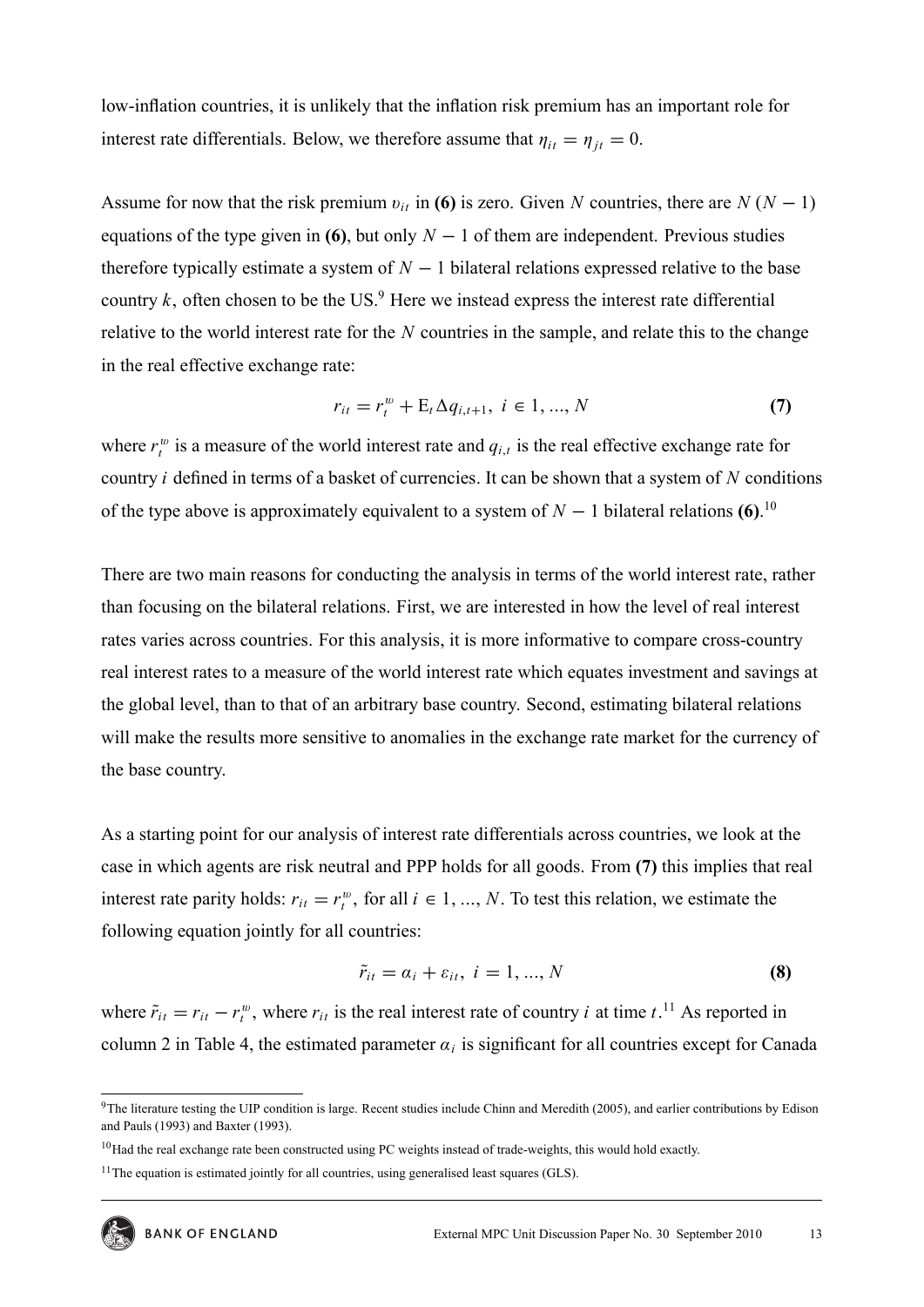and Ireland. This implies that we reject the hypothesis of real interest rate parity across countries. In particular, the rates of the UK, New Zealand, Australia, Denmark, and Norway have on average been above the world interest rate, while the rates of US, Japan, Germany and Switzerland have been markedly below it for most of the sample period.

We would expect deviations from real interest rate parity to be important if the price of nontraded goods relative to traded goods move differently across countries, and the share of nontraded goods in consumption expenditure is large.<sup>12</sup> To account for this, we estimate  $(8)$  using an alternative measure of the real interest rate. This is constructed using a measure of inflation which is less affected by the inclusion of non-traded goods, based on the wholesale price index (WPI).<sup>13</sup> As shown in column 2 in Table 4, the estimated parameter  $\alpha_i$  is in this case significant in only around two thirds of the countries. This suggests that part of the difference in real interest rates across countries reflects the presence of non-traded goods in the consumer price index. However, for a majority of countries, there are still significant deviations from PPP.

In its weak form, real interest rate parity allows for constant risk premia which means that although rates are not equalised across countries they move similarly across time. To analyse this, we look at the properties of the residuals  $\varepsilon_{it}$  in (8). Rejecting the hypothesis of white noise residuals would imply that there are persistent deviations of real interest rates from the world interest rate, even when allowing for constant term premia. Based on the Ljung-Box Portmanteau test for serial correlation in the residual, we find that for all countries we reject the null hypothesis of no serial correlation at the 5% level, for both the CPI- and the WPI based measure of the real interest rate.<sup>14</sup> To abstract from relatively short-term deviations from the world interest rate, we reestimate (8) using annual data:

$$
\tilde{r}_{it}^a = \alpha_i^a + \varepsilon_{it}^a, \ i = 1, ..., N
$$
 (9)

where  $\tilde{r}_{it}^a = r_{it}^a - r_t^{wa}$  is an annualised measure of the deviation of real interest rates in country *i* in year  $t$  from the world interest rate, where the annualised interest rate data is calculated as the 4-quarter average of the quarterly interest rate data. Column 2-4 in Table 5 reports the Q statistics

 $14$ This is in contrast to findings by Gagnon (1995) who create a similar measure of the residual for a sample of 9 OECD countries the period 1978-1993, and cannot reject the null hypothesis of no serial correlation for a majority of the countries. However, Gagnon uses yearly data, whereas we focus on quarterly data.



<sup>&</sup>lt;sup>12</sup>For an analysis with barriers to trade and tradeables and non-tradeable goods, see eg Obstfeld and Rogoff (2000), Dutton (1993) and Dutton and Strauss (1997).

 $13$  WPI data for Portugal is not available. Portugal is therefore excluded from the analysis based on WPI inflation.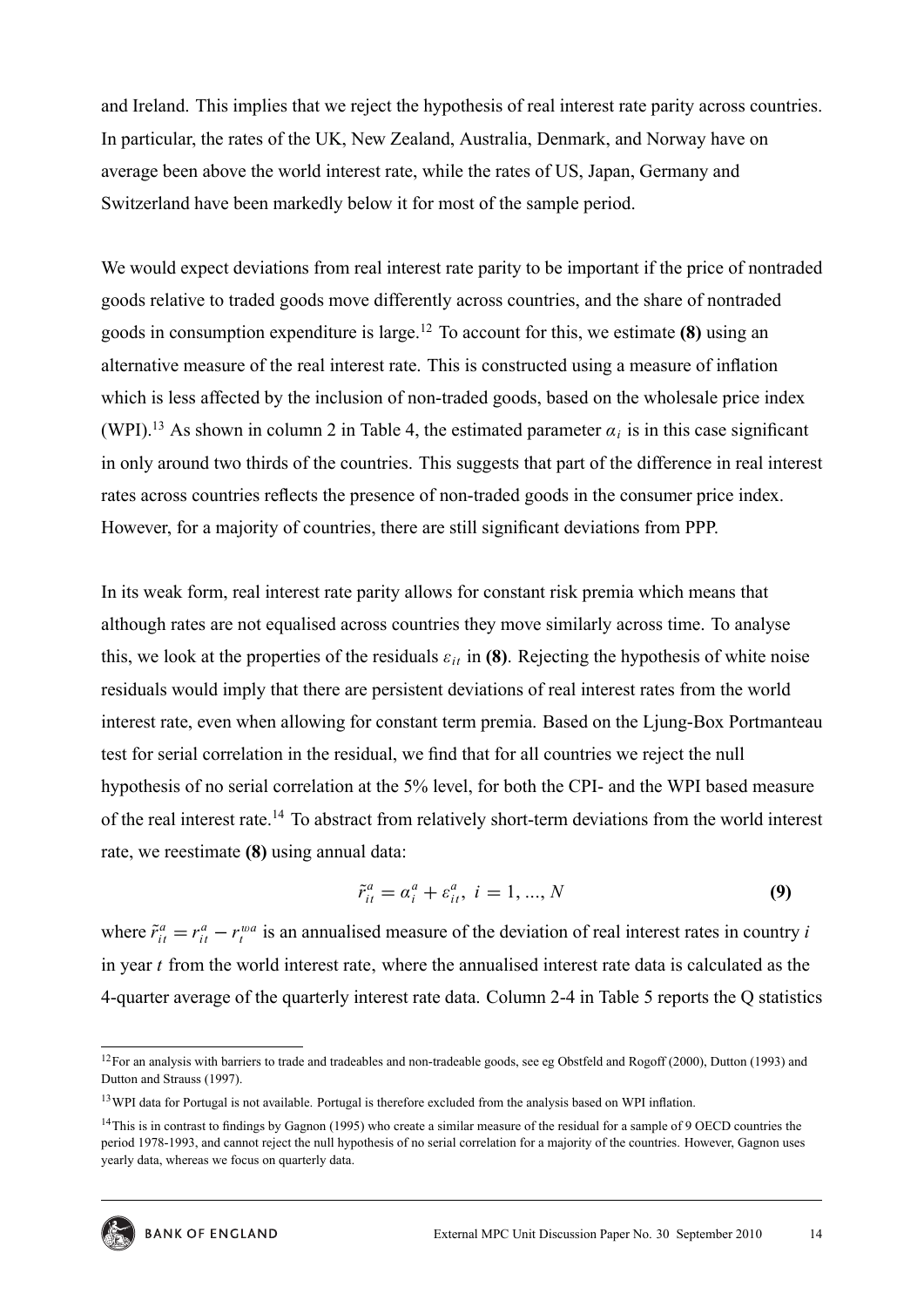at lag lengths 1 2 and 3 for the residual  $\varepsilon_{it}^a$ . Based on annualised data, in roughly two thirds of the countries we reject the null hypothesis that the deviation of interest rates from the world rate is white noise, once we account for a constant term premium. Column 5-7 reports the same test statistics for the WPI-based real interest rate. As expected, the null is rejected for fewer (in around one half of the) countries. This means that there remain significant interest rate differentials that cannot be explained only by the existence of constant term premia, and that persist also when we use a measure of inflation less affected by non-traded goods.

#### 3 Empirical model

Having established that real interest rates across countries differ from the world interest rate for long periods of time, we next turn to an empirical analysis of these deviations.

#### 3.1 Modelling risk premia

Equation  $(7)$  reflects the fact that, even under the assumption that the risk premia are zero, we would expect deviations from real interest rate parity to be important when there are persistent deviations from PPP. As was clear from the analysis above, also when we try to control for this using a measure of the real interest rate based on the WPI, there remain persistent interest rate differentials across countries. Analysing these therefore requires some modelling of the risk premium in  $(6)$ .

We take as our starting point the standard consumption-based asset pricing model, adopted to include an intertemporal price for currencies. Under the assumptions of no arbitrage opportunities and complete financial markets, the investor's Euler condition for any asset can be represented as:

$$
1 = \mathrm{E}_t \left[ M_{t+1} R_t \right] \tag{10}
$$

where  $R_t$  is the gross real one-period return on the asset and  $M_{t+1}$  is a stochastic discount factor:

$$
M_{t+1} = \frac{U'(C_{t+1})}{U'(C_t)}
$$

where  $U'(C_t)$  denotes the marginal utility of consumption. A similar relation holds in the foreign country (denoted by ):

$$
1 = E_t \left[ M_{t+1}^* R_t^* \right] \tag{11}
$$

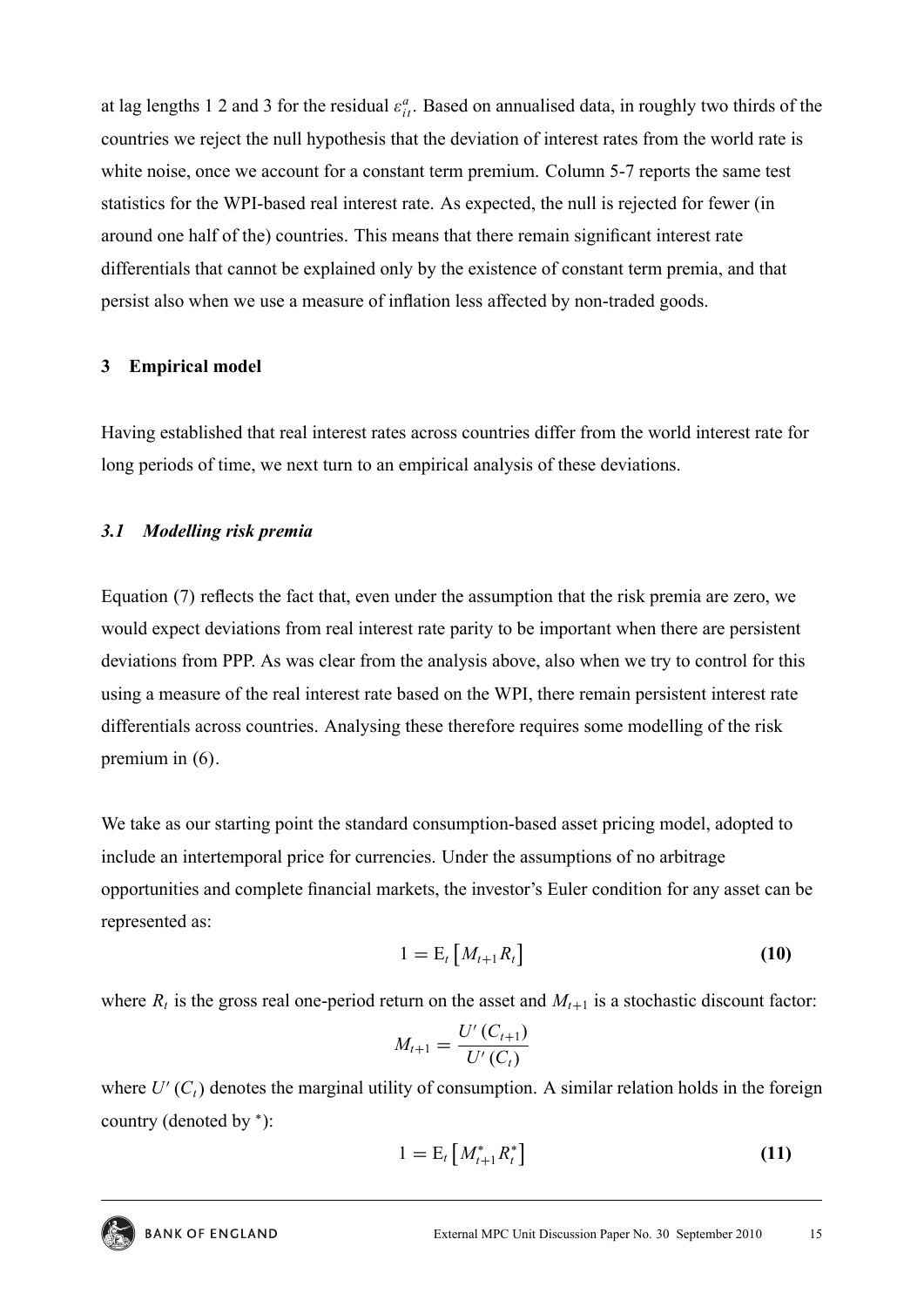We could use arbitrage conditions to express this as

$$
1 = \mathrm{E}_{t} \left[ M_{t+1} \frac{Q_{t+1}}{Q_{t}} R_{t}^{*} \right]
$$
\n
$$
(12)
$$

where  $Q_t$  denotes the real exchange rate. Combining the last two equations give

$$
E_t\left[M_{t+1}^* R_{t+1}^*\right] = E_t\left[M_{t+1} \frac{Q_{t+1}}{Q_t} R_t^*\right]
$$
\n(13)

Under the assumption of complete markets, the solution to this equation fulfils:<sup>15</sup>

$$
\frac{Q_{t+1}}{Q_t} = \frac{M_{t+1}^*}{M_{t+1}}
$$
\n(14)

This equation links the returns  $R_{t+1}$  and  $R_{t+1}^*$  by specifying a relation for the exchange rate depreciation.<sup>16</sup> As is shown in Appendix A, under the assumption of log-normal distributions of  $M_{t+1}$  and  $M_{t+1}^*$ , a second-order approximation of (10) and (11) give rise to the following equations for the real interest rate

$$
r_t = -E_t m_{t+1} - \frac{1}{2} \nu a r_t (m_{t+1}), \qquad (15)
$$

$$
r_t^* = -E_t m_{t+1}^* - \frac{1}{2} \nu a r_t \left( m_{t+1}^* \right) \tag{16}
$$

where  $r_t$  and  $m_{t+1}$  are the log of  $R_t$  and  $M_{t+1}$ , and  $var_t$   $(m_{t+1})$  is the conditional variance of  $m_{t+1}$ . Equation (15) implies that when individuals expect the marginal utility of consumption to be high in the future relative to the current period, real interest rates are low. The reason for this is that a lower rate of interest is required to equate savings and investment. The conditional variance of  $m_{t+1}$  also has a negative impact on real interest rates. Uncertainty about the future increases individuals' incentives to engage in precautionary savings, which puts downward pressure on real interest rates.

Combining  $(15)-(16)$  with  $(14)$  gives

$$
r_{t} = r_{t}^{*} + \mathrm{E}_{t} \Delta q_{t+1} + \frac{1}{2} \left[ var_{t} \left( m_{t+1}^{*} \right) - var_{t} \left( m_{t+1} \right) \right]
$$
 (17)

Hence the risk premium is affected by the volatility of the stochastic discount factor abroad relative to home, through its impact on the incentives to engage in precautionary savings. To better understand the intuition behind this result, we show in the Appendix that the risk premium

<sup>&</sup>lt;sup>16</sup>As stressed by Backus, Foresi and Telmer (2001), this relation states that out of three variables -  $M_{t+1}^*$ ,  $M_{t+1}$  and  $Q_{t+1}/Q_t$ , one is effectively redundant and can be constructed from the other two. Most of the existing literature focuses on the domestic stochastic discount factor and the depreciation rate. We instead follow Backus, Foresi and Telmer (2001) and recent applications by Verdelhan (2008) and de Paoli and Sondergaard (2008), in focusing on the two SDFs.



<sup>&</sup>lt;sup>15</sup>This solution is unique when markets are complete such that there is a complete set of currencies and state-contingent claims. When markets are not complete, this solution is not unique, but still constitutes one possible solution (see Backus, Foresi and Telmer (2001) and Chari, Kehoe and McGrattan (2002)).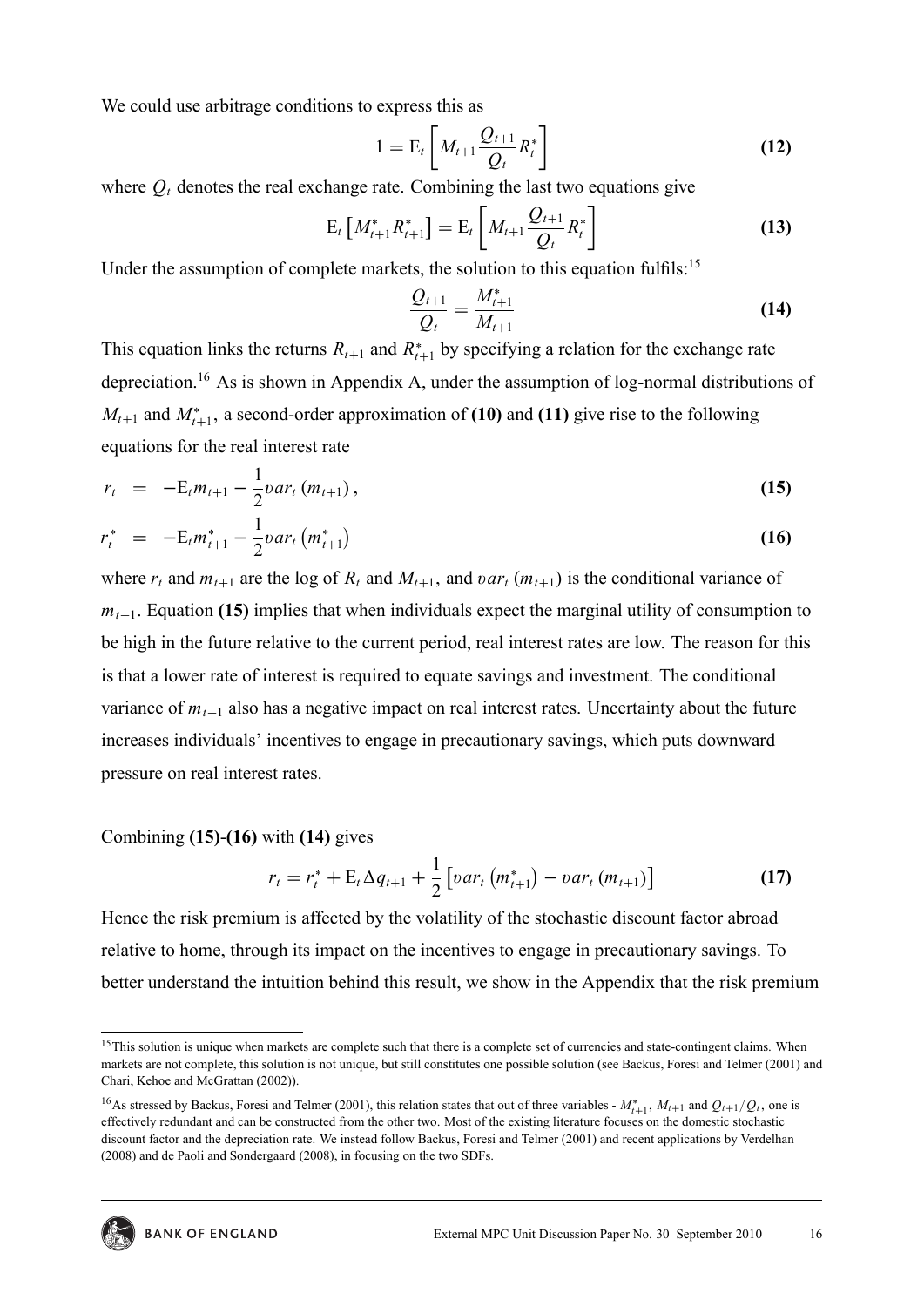can alternatively be expressed as:<sup>17</sup>

$$
v_t = \frac{1}{2}var_t(q_{t+1}) + cov_t(m_{t+1}, q_{t+1})
$$
\n(18)

The risk premium is related to the variance of the exchange rate and the covariance between the real exchange rate and the domestic stochastic discount factor. When this covariance is positive, the exchange rate is expected to depreciate when the marginal utility of consumption is high. This implies that the domestic-currency return to foreign investment is high when the utility of an extra unit of consumption is high. For a given level of exchange rate volatility (var<sub>t</sub>  $(q_{t+1})$ ), a positive covariance between  $m_{t+1}$  and  $q_{t+1}$  therefore puts downwards pressure on the foreign interest rate  $r_t^*$ , and causes the interest rate differential to rise. We show in the appendix that, by solving for the volatility and covariance of the exchange rate in terms of the domestic and foreign stochastic discount factors, we obtain (17). Hence, the two ways of modelling the risk premium are linked.

Under some assumptions about the utility function, we have: $18$ 

$$
var_t(m_{t+1}) = \gamma^2 var_t [c_{t+1} - c_t]
$$
 (19)

where  $c_t$  is the log of consumption and  $\gamma$  is the inverse of the intertemporal elasticity of substitution. Under the assumption that  $\gamma$  is equal across countries the risk premium will be negatively affected by the conditional volatility of consumption growth in the home country relative to abroad.<sup>19</sup> As discussed above, the intuition is that when the economy is more volatile, individuals have an incentive to build up precautionary savings, which puts downward pressure on real interest rates, through the impact on the risk premia.

Equation (17) implies that, in a sample of N countries, there exists  $N - 1$  independent relations of the following form

$$
r_{it} = r_{jt} + \mathbb{E}_t \Delta q_{i,t+1} - \frac{1}{2} \nu a r_t \left( m_{i,t+1} \right) + \frac{1}{2} \nu a r_t \left( m_{j,t+1} \right), \qquad i = 1, ..., N-1 \tag{20}
$$

<sup>18</sup>We need constant relative risk aversion and no habits in consumption.

<sup>&</sup>lt;sup>17</sup>This follows the approach by eg Lustig and Verdelhan (2007) and Lewis (1999).

Previous work have introduced habits in consumption to motivate time-varying risk premia to explain the apparent puzzle in foreign exchange markets (Verdelhan (2008) and de Paoli and Sondergaard (2008)). Since we are not interested in addressing that puzzle, per se, we assume a simpler utility function.

<sup>&</sup>lt;sup>19</sup>Under the assumption that shocks to consumption growth are *iid* distributed, we have  $c_{t+1} - c_t = g + u_{t+1}$ ,  $u_{t+1} \sim N(0, \sigma^2)$  where g is trend growth, in which case the conditional volatility of consumption growth will be proportional to the underlying shock,  $\sigma^2$ .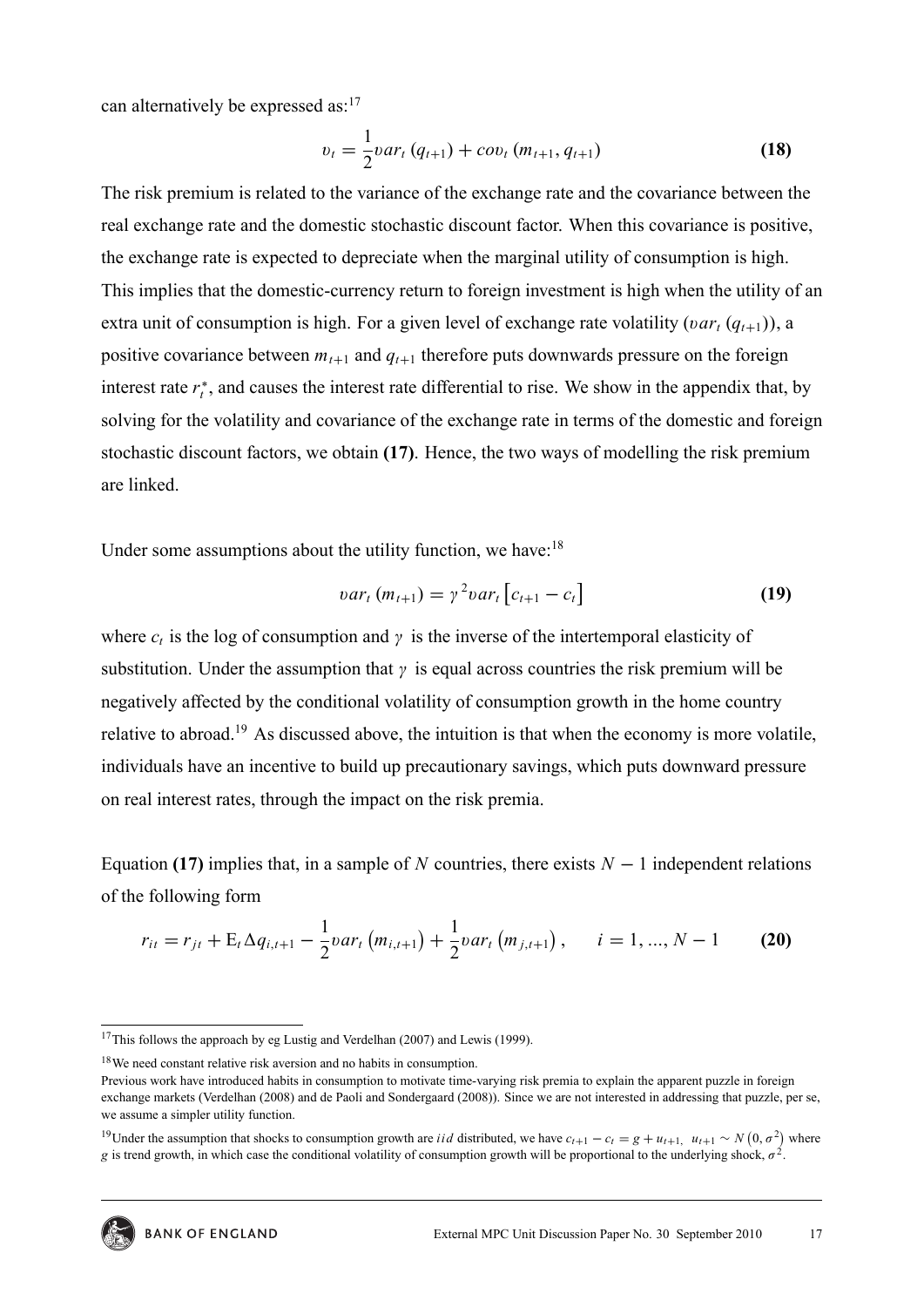for any country  $i \neq j$ . This is approximately equal to a system of N relations expressed in terms of deviations from the world interest rate:

$$
\tilde{r}_{it} = \mathcal{E}_t \Delta q_{i,t+1} - \frac{1}{2} \nu a r_t \left( m_{i,t+1} \right) + \frac{1}{2} \nu a r_t \left( m_{t+1}^w \right), \qquad i = 1, ..., N \tag{21}
$$

where  $var_t$  ( $m_{t+1}^w$ ) ) is a measure of the volatility of the stochastic discount factor in the rest of the world.

#### 3.2 Empirical implementation

To evaluate empirically the model as captured by equation (21), we specify the following regression equation:

$$
\tilde{r}_{it} = c + \gamma_i + \beta_1 \mathbb{E}_t \Delta q_{i,t+1} + \beta_2 \mathbb{v} \mathbb{a} r_t \left( \Delta C_{i,t+1} \right) + \text{time}_t \tag{22}
$$

where  $\tilde{r}_{i,t} = \log((1 + R_{it}) / (1 + R_t^{world}))$  and  $\Delta q_{i,t+1} = \log(Q_{t+1}/Q_t)$ . Variable  $var_t(\Delta C_{i,t+1})$ is the conditional variance of private consumption growth. We further assume that each country  $i$ is small so that  $var_t$  ( $m_{i,t+1}^w$  $\big) \approx var_t \left( m_{j,t+1}^w \right)$ ) for each country  $i \neq j$ . In this case, the term  $var_t(m_{i,t+1}^w)$ ) in (21) will be captured by the common time-effect  $time_t$ . We also include a fixed effect, to allow for factors other than  $var_t(\Delta C_{i,t+1})$  to affect the risk premia. Theoretical predictions for the parameters are  $\beta_1 > 0$  and  $\beta_2 < 0$ .

#### 3.3 Data

We employ the real interest rates and the estimate of the world interest rate as described in section 2 and 3 to construct a measure of the interest rate differential  $(\tilde{r}_{i,t})$ . Here we focus on a sample of developed countries to guard against the possibility that the results are due to sovereign risk instead of foreign exchange rate risks. Also, the countries in our sample all score relatively high on an index on financial openness.<sup>20</sup> The data on the real effective exchange rate  $(q_{it})$  is taken from OECD, and is a consumer-price based measure of the real effective exchange rate. A rise in  $q_{it}$  means that the exchange rate is depreciating. We use four measures to proxy for the volatility term  $var_t(\Delta C_{i,t+1})$ , calculated as the midpoint of the 3-year and the 5-year rolling estimate of the standard deviation of quarterly real GDP and consumption growth, respectively. We include a number of controls:  $gdp$  and  $cpi$  are the mid-point of a three-year rolling average

 $^{20}$ On the Index of Financial Openness (Ito and Chinn (2008)), all countries in our sample score over 1.4, with an average value of 2.0. On the index as a whole, the average value is 0, with scores varying between -1.8 and 2.5.

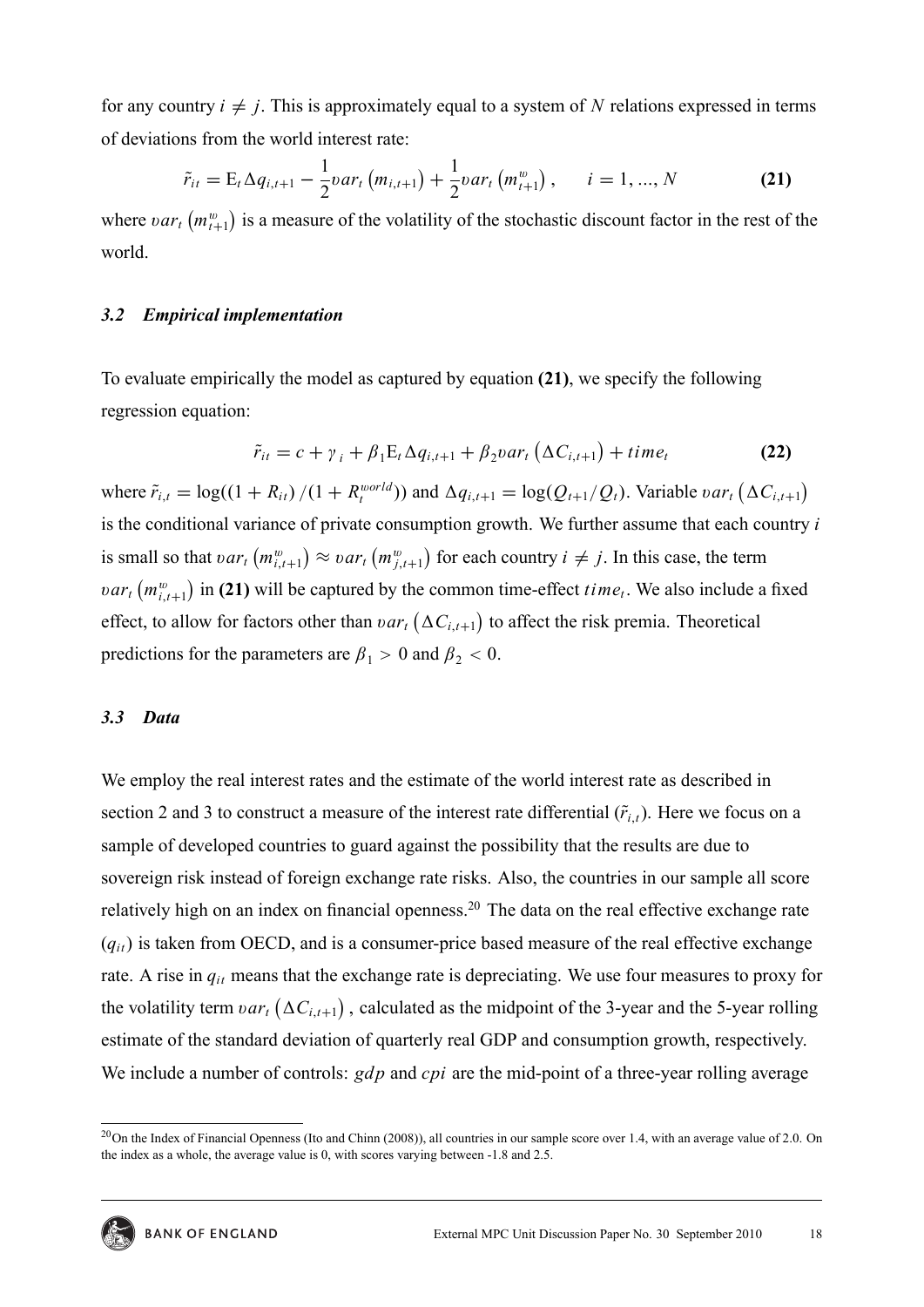of quarterly GDP growth and cpi inflation, respectively.  $\mathit{volcpi}$  is the mid-point of a three-year rolling average of the standard deviation of cpi inflation.

#### 3.3.1 Unit root tests and the real exchange rate

To evaluate whether the real exchange rate data used here contain a unit root, we use a variety of unit root tests, including panel data tests.<sup>21</sup> We start by conducting four unit root tests on the individual time series, which all aim at overcoming the problems of size distortion and low power associated with unit root tests: The Dickey-Fuller (DF-GLS) test based on GLS detrending, the Phillips-Perron (PP) test, the Kwiatkowski, Philips, Schmidt and Shin (KPSS) test, and the Elliot, Rothenberg and Stock (ERS) test.<sup>22</sup> The results are reported in Table 6. The results for the 18 series are inconclusive; in none of the cases do all four tests point to the existence of a unit root, and in 14 of the 18 cases do at least 2 tests point to stationarity in the real exchange rate.<sup>23</sup> Since panel data unit root tests tend to have higher power than those based on pure time series models, we also conduct four panel data tests: $^{24}$  the Levin Lin and Chu (LLC) test, the Breitung (B) test, the Im, Pesaran and Shin (IPS) test, and Fisher-type tests (ADF and PP tests).<sup>25</sup> The results are reported in Table 7. The two tests that implement a common unit root across all countries do not reject the null hypothesis of a unit root. By contrast, the tests that allow for individual unit root processes all reject a unit root.

Based on these results, we argue that there is no strong evidence in favour of a unit root process in the real exchange rate data. Nevertheless, real exchange rates are characterised by very persistent movements, consistent with Rogoff's (1996) empirical result according to which PPP

 $25$ The LLC and B test assume that there is a common unit root process across countries, while the remaining tests allow for individual roots. All tests except for the B test include individual fixed effects. For the B test, we also include individual trends.



 $^{21}$ Following Baxter (1994), many studies have argued that because real exchange rates appear to contain nonstationary components, the data need to be filtered to remove the nonstationarities. However, as discussed by eg Taylor and Taylor (2004) and Rogoff (1996), the power of unit root tests is generally low, and it is therefore often unclear whether the real exchange rate contains a unit root. For this reason, panel data methods and long time samples provide more evidence in favour of a trend-reverting real exchange rate than do pure time series methods and short samples (Chinn, 2006).

<sup>22</sup>All series include a constant as a regressor.

<sup>&</sup>lt;sup>23</sup>The DF, PP and KPSS test the null hypothesis that the series contain a unit root. The ERS test the unit root that the data is stationary.

 $^{24}$ Although panel data unit root tests have higher power than those based on individual time series, they may also have problems. O'Connell (1998) shows that panel data unit root tests are problematic when there is cross-sectional correlation in the data. Also, as discussed by Taylor and Taylor (2004), the panel data tests applied test the null hypothesis that none of the real exchange rates contain a unit root. When the null is rejected, the most that can be inferred is that at least one of the rates is stationary. For this reason, we look at panel data tests in conjunction with tests applied on time series data.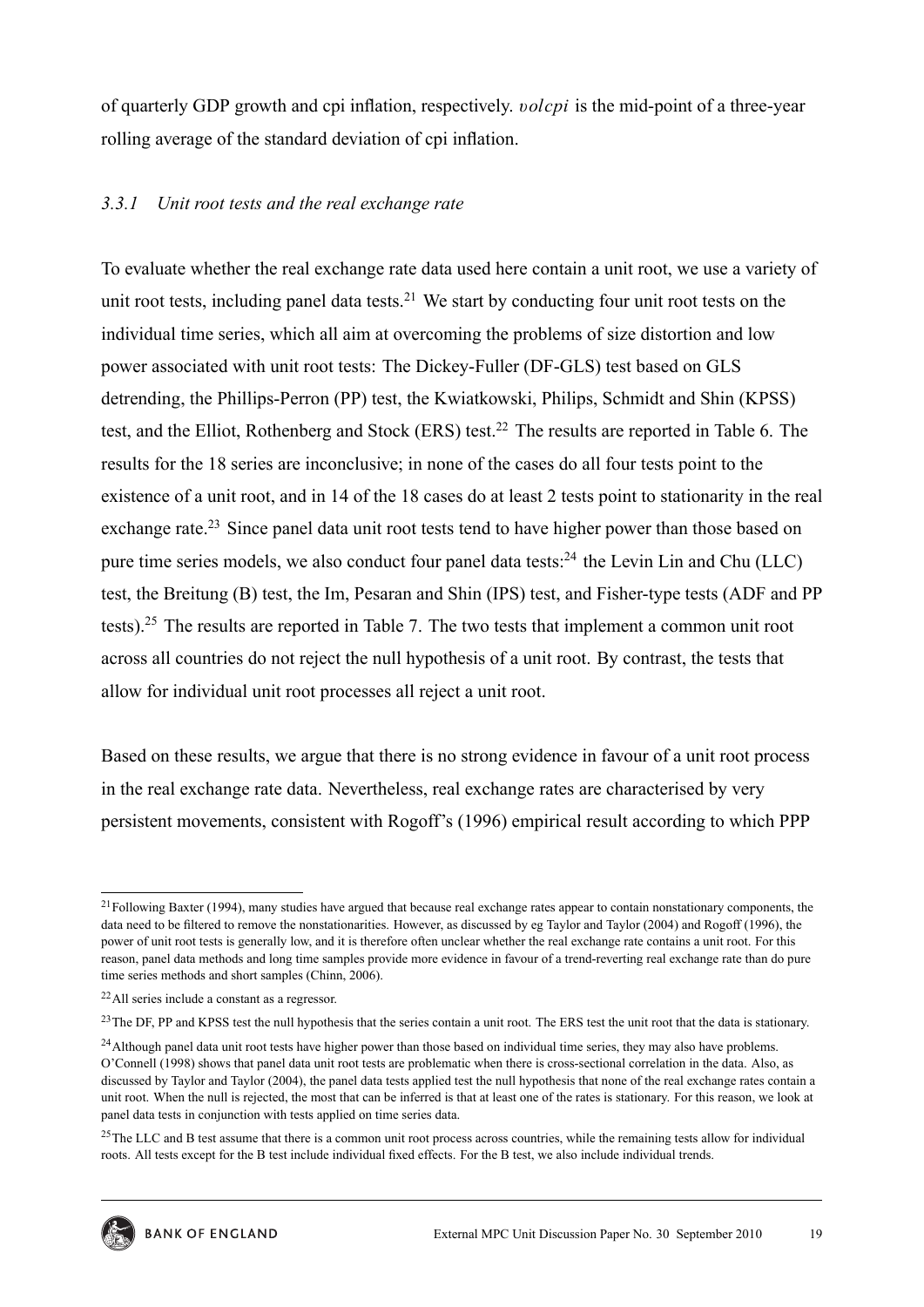deviations tend to damp out, but only at a very slow rate.<sup>26</sup>

There are two main assumptions that one can rely on to explain highly persistent movements in the exchange rate: the Harrod-Balassa-Samuelson (HBS) effect and changes in the pattern of trade and specialisation that influences the terms of trade. The HBS effect predicts that countries experiencing trend real appreciation should have high productivity growth in the tradeable sector relative to the nontradeable sector.<sup>27</sup> The second explanation focuses on the composition of the tradeable basket. As countries become more developed, the range of goods in their exports shift towards higher-quality goods or goods requiring more sophisticated technology, with a subsequent rise in the price of their tradeables. Thus, the real exchange rate (and the terms of trade) of less developed countries should exhibit a trend appreciation. One reason for our lack of finding of a unit root in the real exchange rate may therefore be that our sample only contains advanced OECD countries, for which a trend appreciation of the real exchange rate is less likely. Below, we proceed with the estimation under the assumption that the data contain no unit root.

#### 3.3.2 Cross-sectional dependence

Since the dependent variable contains a common component, one potential issue when estimating  $(22)$  is that the panel data may exhibit cross-sectional dependence.<sup>28</sup> We therefore implement the Pesaran (2004) test for cross-sectional dependence. The test is conducted after (22) has been estimated using the fixed effects model, where we replace  $E_t \Delta q_{it+1}$  with the realised change in the exchange rate:

$$
\tilde{r}_{it} = c + \gamma_i + \beta_1 \Delta q_{i,t+1} + \beta_2 \nu a r_t \left( \Delta C_{i,t+1} \right) + time_t + u_{it}
$$
\n(23)

where  $u_{it}$  is a residual. The null hypothesis tested is given by  $H_0$ :  $\rho_{ij} = \rho_{ji} = corr(u_{it}, u_{jt}) = 0$  for  $i \neq j$ . We obtain a test statistics equal to -5.474, implying that we cannot reject the null hypothesis of no cross-sectional dependence. The test

 $^{28}$ As discussed by Hoyos and Sarafides (2006), the impact of cross-sectional dependence depends on the nature of the dependence. If the dependence is caused by a common factor which is uncorrelated with the included regressors, this can cause standard fixed-effect and random estimators to be consistent, but not efficient, and standard errors to be biased. When the common factor is correlated with the regressors, both the FE and the RE estimators will be biased and inconsistent.



 $^{26}$ Rogoff (1996) finds that empirical studies often suggests that shocks to the real exchange rate die out at the rate of around 15 percent per annum.

<sup>&</sup>lt;sup>27</sup>The HBS effect assumes that PPP holds in the tradeable sector. In a world where labour is mobile between sectors but not between countries, a rise in productivity in the tradeable sector relative to that in the non-tradeable sector causes wages to rise in the non-tradeable sector as well. This leads to higher prices for non-tradeable goods, and a rise in the real exchange rate.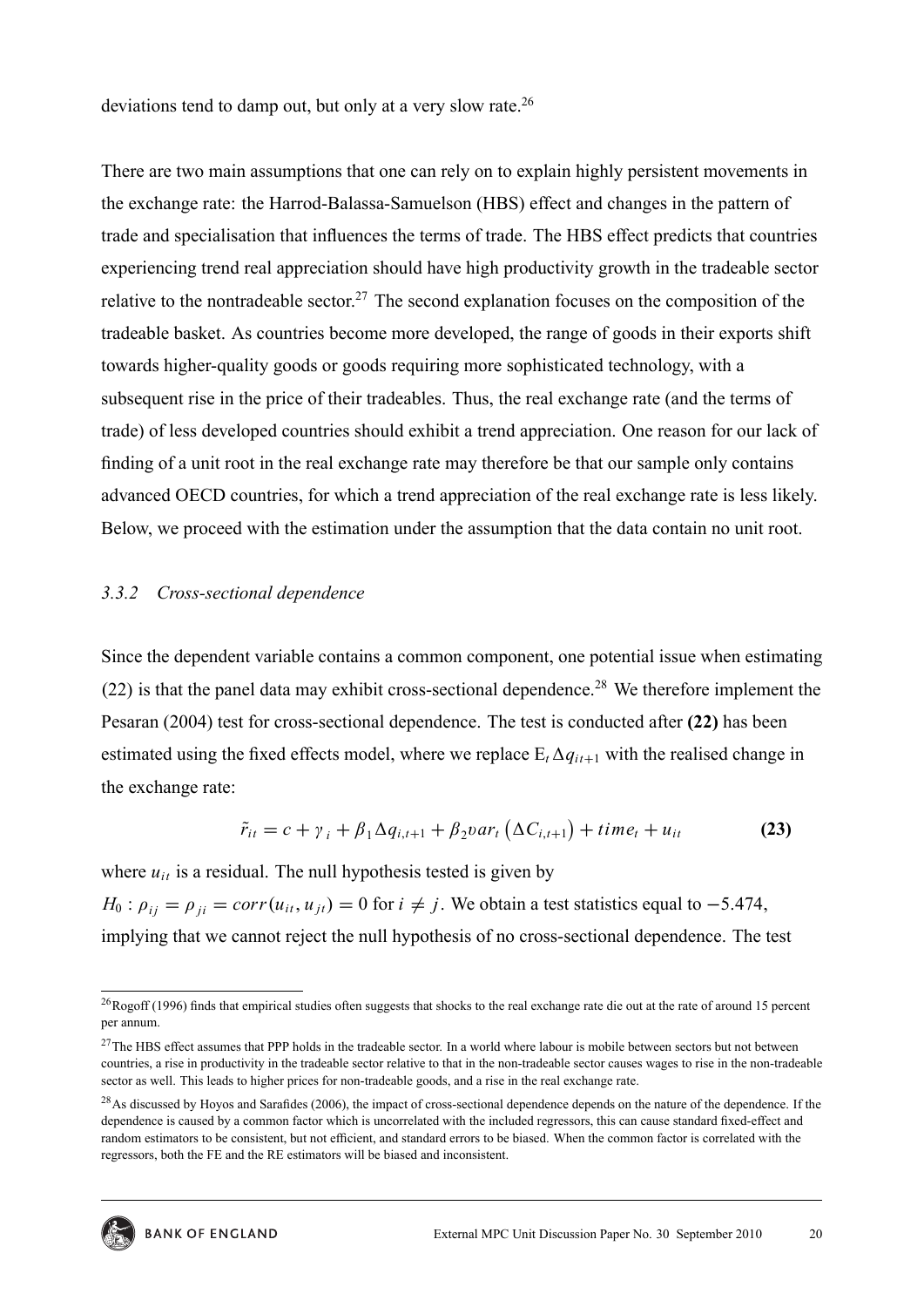results therefore suggest that standard panel data techniques would be appropriate for this dataset, despite the inclusion of a common variable in the dependent variable.

#### 3.4 Estimation methods

#### 3.4.1 GMM estimation

We estimate (22) using Generalized Methods of Moments (GMM). We replace the conditional expectations of the exchange rate change in  $(22)$  with actual data and introduce an expectation error,  $\varepsilon_{i,t+1} = \tilde{r}_{it} - c - \gamma_i - \beta_1 \Delta q_{i,t+1} - \beta_2 \nu a r_t (\Delta C_{i,t+1}) - time_t$ . Under rational expectations,  $\varepsilon_{i,t+1}$  is uncorrelated with any information known at the decision date (period t).<sup>29</sup> Given this identifying assumption, any period  $t$  variable that is included in the decision-maker's information set can be used as an instrument to form the moment condition to estimate the model parameters. Under a more general representation, which allows for potential misspecification, identification requires some additional assumptions about the error term. To allow for higher-order processes for the error term  $\varepsilon_{it}$ , we here use an instrument set consisting of the third lags (compared to the model variables) of the interest rate differential and the change in the exchange rate, together with time and country dummy variables (denoted by  $D$ ). The instrument set,  $Z_t$ , is given by:  $Z_t = [\tilde{r}_{i,t-3}, \Delta q_{i,t-2}, D].^{30}$ 

Denoting the instrument set containing variables dated period  $t$  and earlier as  $Z_t$  and the parameter vector as  $\theta = [\theta_1, \theta_2, ..., \theta_k]$ , we can define the unconditional moment condition as

$$
E\left[\varepsilon_{t+1}\left(\theta\right)Z_{t}\right]=0\tag{24}
$$

To estimate the model, we use the iterative-GMM estimator and compute the Newey and West (1987) heteroscedasticity and autocorrelation consistent (HAC) estimator of the optimal weight matrix using four lags.

The instruments also need to be adequately correlated with the endogenous model variables.

 $30$ When choosing instrument set, we find that an instrument set consisting of the first and the second lag of the model variables do not perform well, to the extent that the overidentifying restrictions are rejected. For this reason, we include as instruments the third lag of these variables. The country and time dummy variables are used in the estimation of the fixed effects.



<sup>&</sup>lt;sup>29</sup>We use an *ex post* measure of the real interest rate to proxy for the *ex ante* rate. The two measures will differ when expected and realised inflation differs. In that case, the expectation error  $\varepsilon_{it}$  in (22) also contains the expectation error made on inflation. Under the assumption that financial market expectations are rational, the forecast error of inflation is not predictable, meaning that it will be uncorrelated with time  $t$  information.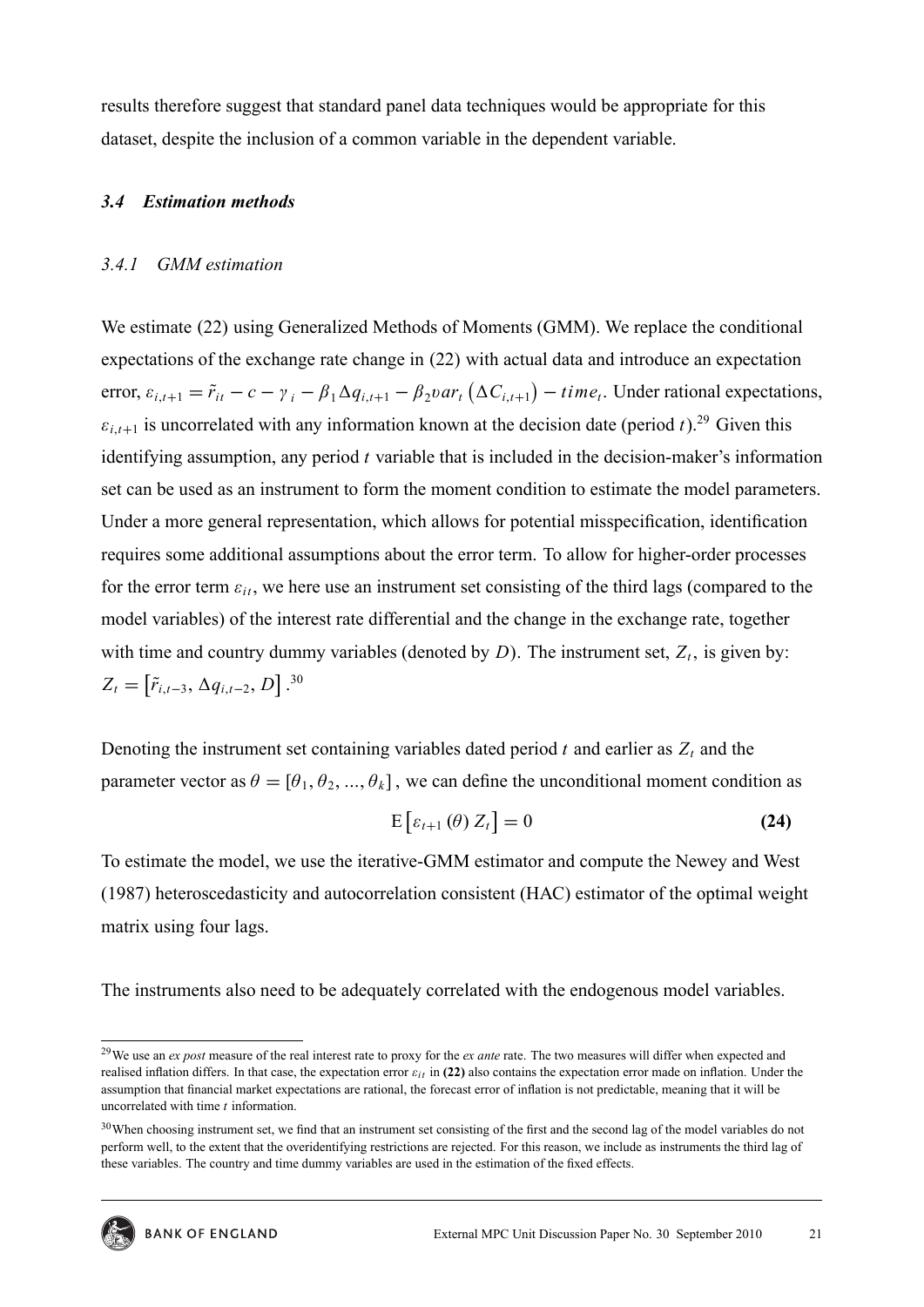Otherwise they will provide limited ability to discriminate among different parameter values, and weak identification would arise, Ideally, the instrument set should be 'strong' for the expected variable  $\Delta q_{i,t+1}$ . To assess instrument weakness, we compute the partial  $R^2$  for the first-stage regression, which equals 0.07. The low  $R^2$  suggests that the model can only be weakly identified. A potential weak-instrument problem could lead to imprecise estimates of the structural parameters, and the standard J statistics to draw inference may also be unreliable. To address this issue, we also compute an identification robust test statistics considered in recent literature the Anderson and Rubin (AR) statistics. The main advantage of this statistic is that its limiting distribution is robust to weak and excluded instruments.

#### 3.4.2 Switching model for the exchange rate

One issue with modelling expectations about exchange rate movements is the evidence of systematic bias in currency forecast, which appears at odds with investors' rationality. Indeed, the covered interest parity condition, which relates the forward rate to the expected future value of the currency, is often rejected.<sup>31</sup> One explanation for this puzzle is the so called 'peso problem'. The idea is that even if agents are fully rational and learn instantly, they may be uncertain about a future shift in the exchange rate regime, driven by for example shifts in monetary policy. The peso problem occurs when individuals attach a small probability to a large change in economic fundamentals which has not occurred in the available sample (small sample problem).<sup>32</sup>

To see how the peso problem would affect the estimation results, suppose that there are two regimes in the economy:  $M_1$  and  $M_2$ . If the economy is in regime 1 in period t, and agents assign a positive probability  $p_t$  to there being a shift in the regime in the following period, the expected exchange rate will follow

$$
E_t q_{t+1} = p_t E_t (q_{t+1} | M_2) + (1 - p_t) E_t (q_{t+1} | M_1)
$$
\n(25)

Under the assumption that the shift does not occur, the forecast error satisfies

$$
q_{t+1}(M_1) - \mathrm{E}_t q_{t+1} = [q_{t+1}(M_1) - \mathrm{E}_t (q_{t+1}|M_1)] + p_t [ \mathrm{E}_t (q_{t+1}|M_2) - \mathrm{E}_t (q_{t+1}|M_1)] \hspace{1em} (26)
$$

 $32$ Empirical work on the peso problem includes Engel and Hamilton (1990) and Kaminsky (1993). They try to explain the persistent movements in the dollar exchange rate during the 1980s using a switching regime model, where agents are uncertain about the future state of the world. Danthine and Donaldson (1999) show in a theoretical model that the expectation of a rare event affects the properties of an otherwise standard model so as to better fit the data.



<sup>31</sup>For an overview of this literature, see Sarno and Taylor (2002).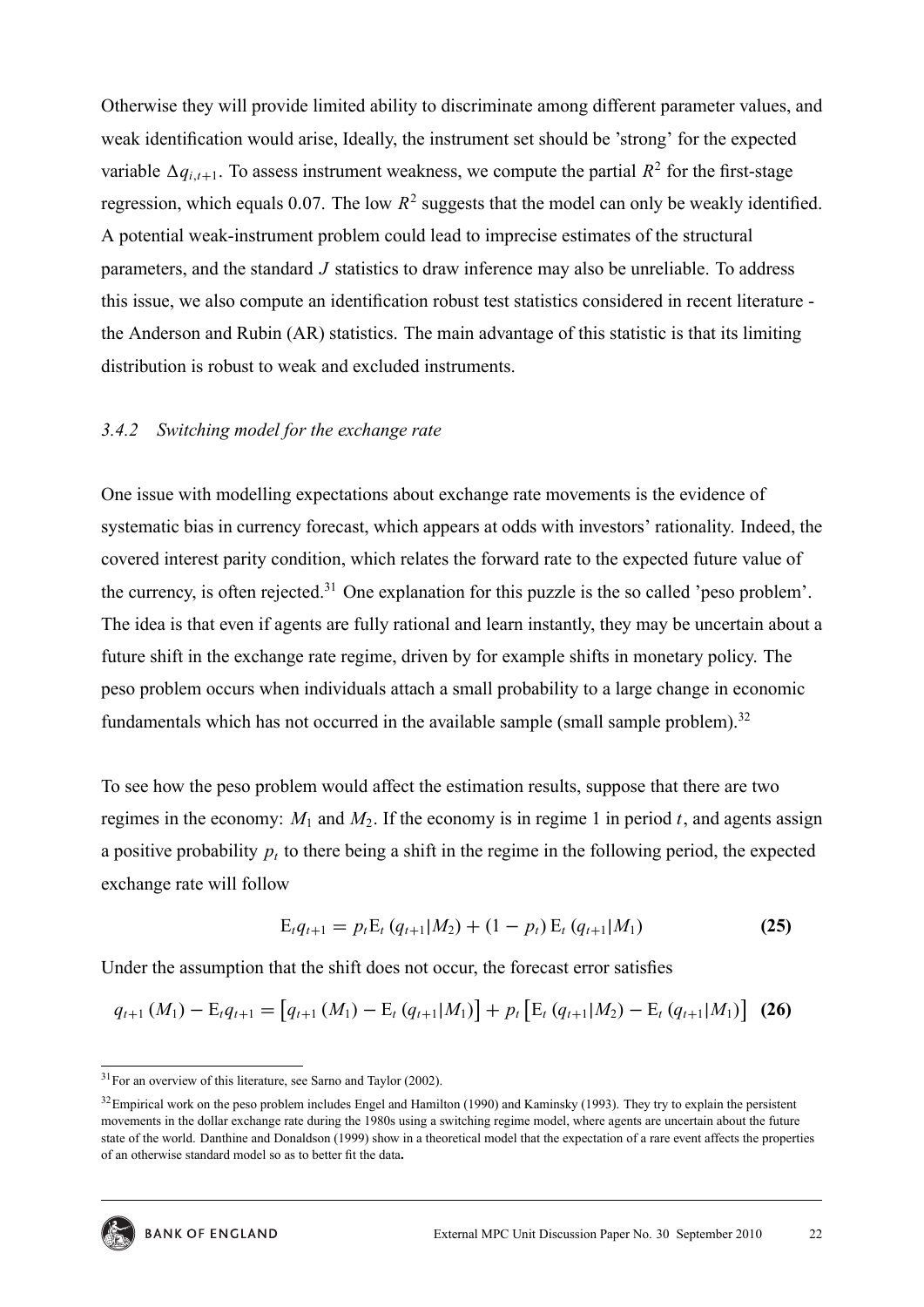We can write this as

$$
q_{t+1}(M_1) - \mathrm{E}_t q_{t+1} = \eta_{t+1} + p_t \left[ \mathrm{E}_t (q_{t+1}|M_2) - \mathrm{E}_t (q_{t+1}|M_1) \right] \tag{27}
$$

where  $\eta_{t+1}$  is a disturbance term which, under the assumption of rational expectations is uncorrelated with any information available in period  $t$ . The second term represents the difference in the expected value of the future exchange rate in the two different regimes. Resulting from this term, the forecast error will be serially correlated with a non-zero mean, regardless of whether the regime switch occurs or not.

To allow for regime switches in the exchange rate, we estimate a Markov-Switching model for each country *i* :

$$
q_t = c_{s_t} + \sum_{k=1}^p \rho_{k,s_t} q_{t-k} + \epsilon_t
$$
 (28)

where  $\epsilon_t \sim \text{i} \mathbf{i} d$  (0) and  $s_t$  is a Markov-chain taking the value of 1 or 2 with transition matrix P. This model thus assumes that there are two regimes for the real exchange rate in country  $i$ , and the probabilities of switching between the two regimes are given by the probabilities summarised in the matrix  $P$ . We can estimate the model via maximum likelihood, using the filter suggested by Hamilton (1989). The forecast from this model is then given by

$$
q_{t+1|t} = \left[\sum_{j=1}^{2} \left(c_j + \sum_{k=1}^{p} \rho_{k,j} q_{t+1-k}\right) \Pr\left(s_{t+1} = j | t\right)\right]
$$
(29)

where Pr  $(s_{t+1} = j|t)$  refers to the probability that the state in period  $t + 1$  is given by j conditional on information available in period  $t$ . We can construct the expected change in the exchange rate, given (29), to be used as a proxy for  $E_t \Delta q_{t+1}$  in the structural equation (22). For comparison, we also estimate an  $AR(k)$  for the exchange rate for each country *i*, given by

$$
q_t = c + \sum_{k=1}^p \rho_k q_{t-k} + \epsilon_t
$$

The expected change in the exchange rate is constructed in the same way as for the Markov estimate.

#### 4 Main results

To investigate the relationship between real interest rate differential; exchange rate depreciation and volatility of GDP growth; we start by splitting our sample into two periods: 1985-1996 and 1997-2007. For each period, and for each country, we calculate the average real interest rate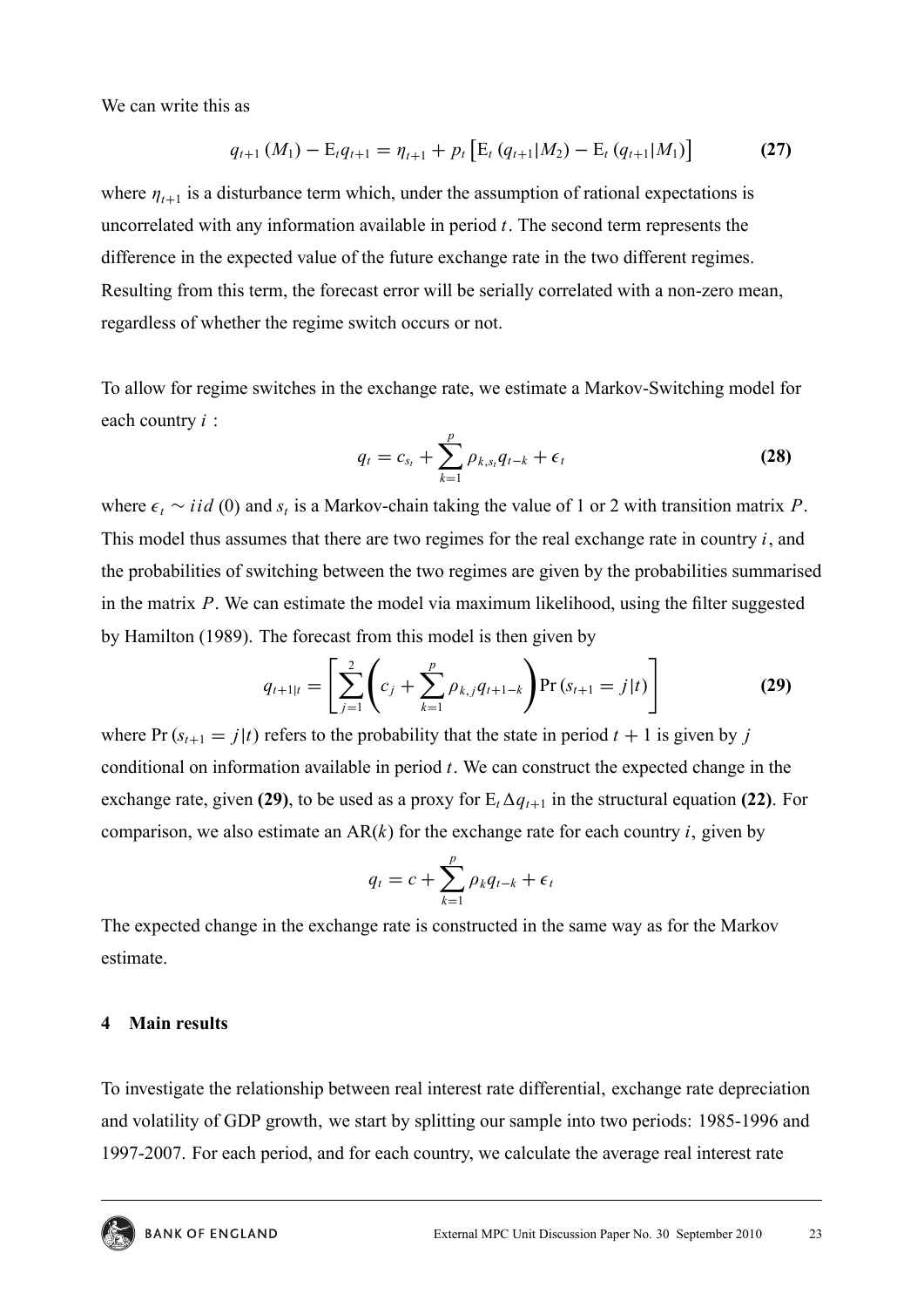differential, the average quarterly real exchange rate depreciation and the average standard deviation of GDP growth over these two periods: We then look at the relationship between the changes in these variables across the two time periods. As shown in Figure 3, there is a weak positive relation between the change in the interest rate differential and the average exchange rate depreciation (correlation coefficient equal to 0.19), although this relation is not significant. By contrast, countries that experienced an increase in the volatility of GDP growth across the two periods displayed declining real interest rate differentials (correlation coefficient equal to -0.53, significant at the 5 percent level (Figure 4)).

Although most countries experienced a fall in the volatility of GDP growth between the two sample periods, there is considerable variation in the extent of this reduction. Some countries have experienced a reduction in the volatility by over 50 percent, including the United Kingdom, New Zealand, Sweden and Spain. In these countries, the average interest rate differential (towards the world interest rate) rose by over 100 basis points between the first and the second period, which was substantially higher than the average of around 50 basis points. By contrast, volatility rose by over 50 percent between the two periods in two countries (Germany and Ireland), where the interest rate differential fell by over 200 basis points over the two subperiods. This suggests that long-run differences in changes in the economic volatility across countries have been associated with movements in the interest rate differential. Below, we explore the co-movements between the variables both over time and over countries while controlling for potential sources of spurious correlation, using the panel dataset.

#### 4.1 GMM estimation

Column 1 in Table 8 show the results from estimating  $(22)$  using GMM on annual data, under the assumption that  $\beta_2 = 0$ , controlling for time and country fixed effects. In line with theory, the estimated coefficient on the exchange rate term is positive and significant. This is in contrast to earlier work that often obtains a negative estimate of the slope coefficient (the UIP puzzle).<sup>33</sup> Nevertheless, the estimated coefficient is significantly smaller than one, which is its predicted theoretical value. The p-value associated with the  $J$  statistics is 0.02, suggesting that we marginally reject the overidentifying restrictions. Since there is evidence that the instruments are

 $33$ Early contributions include Fama (1984) and Hansen and Hodrick (1980). More recent discussions include Lewis (1995) and Lustig and Verdelhan (2007).

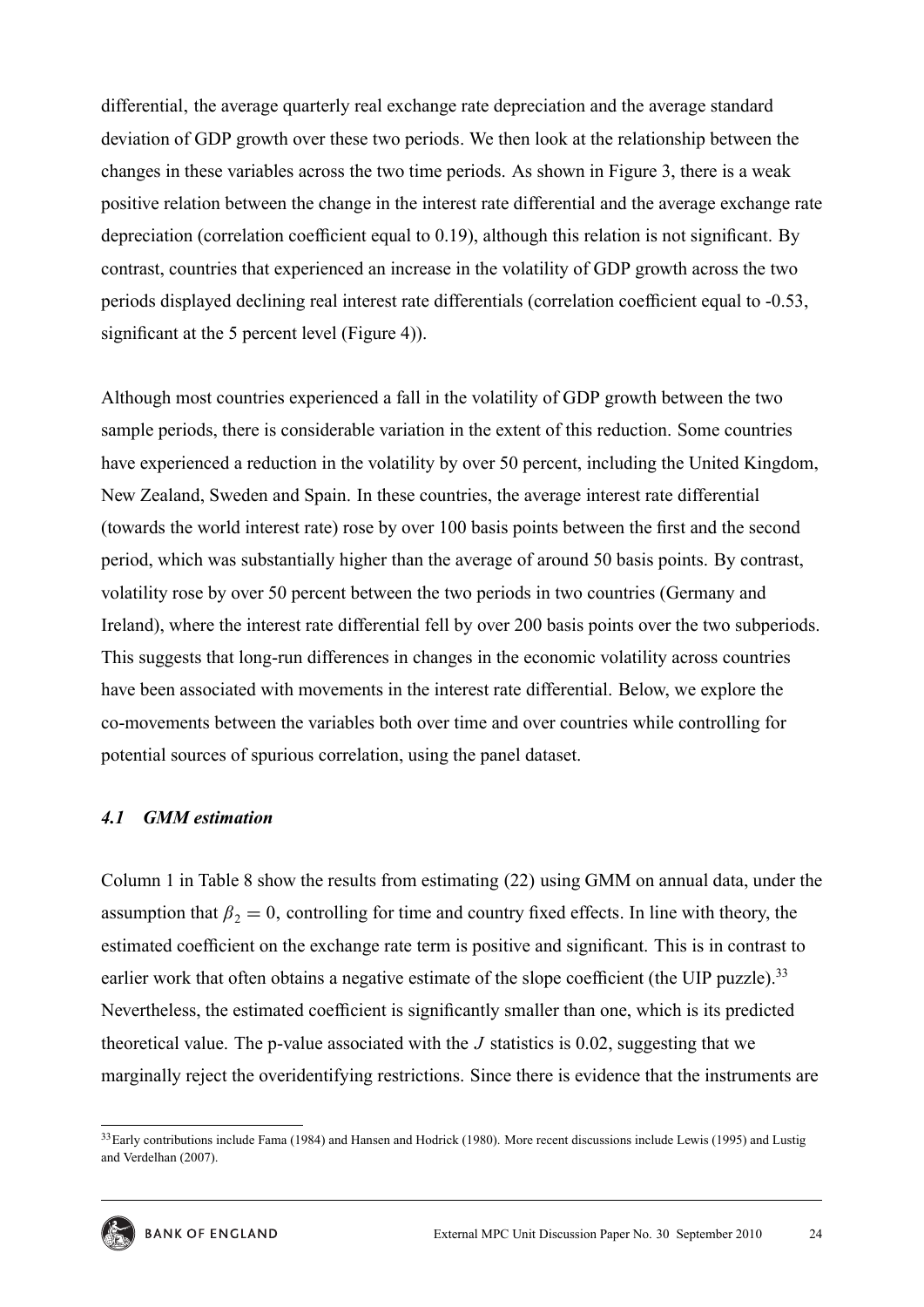weak, the J statistics may be unreliable. For this reason, we also look at the  $AR$  statistics, which is robust to weak instruments. The AR statistics reject the null that the estimated parameters lie in the instrument-robust confidence set.

Column (2) also estimates  $\beta_2$ , which is negative and significant. That is, countries where output is more volatile tend to have lower real interest rates, as predicted by theory. The regression equation is able to explain around 40% in the variation of interest rates across countries and time. The J-statistics now indicates that we cannot reject the overidentifying restrictions. However, the AR statistics still signals that the model may be misspecified. Column (3) includes some controls: GDP growth  $(gdp)$ , inflation  $(cpi)$  and the volatility of inflation (volcpi). The rationale for adding these variables is to control for policy changes that could have an impact on both the level of interest rates, and macroeconomic volatility. We try to do this indirectly by including variables that would be affected by such shift in policy. The results are robust to the inclusion of these controls. Column 4-6 report results from the same regression, using the 5 year rolling average measure of GDP growth volatility, and the 3- and 5-year rolling average measure of consumption growth volatility. The results remain similar.

One drawback with our dataset is that it contains the Euro countries for which exchange rate risks have changed markedly since the introduction of the Euro. The model is, however, specified in terms of real exchange rates, which are not equalised across Euro countries. So although risks around the real exchange rate are likely to have fallen with the introduction of the Euro, they still remain. Instead of excluding the Euro area countries from our sample, we control for this issue by including a dummy variable that takes the value of one for countries that belong to the Euro area for the period 2000 and onwards. In all other cases, it takes the value of zero. Table 9 reports the results when we add the Euro area dummy  $(euro)$  in the regressions reported above. The results are very similar to those reported in Table 8. The dummy variable *eur o* enters negatively and significant in all regressions, while remaining coefficients are similar to those reported in Table 8. In particular, the estimated coefficient  $\beta_2$  is negative and significant, in most of the cases. Hence, our results appear to be robust even when we try to control for the introduction of a common currency in the Euro area.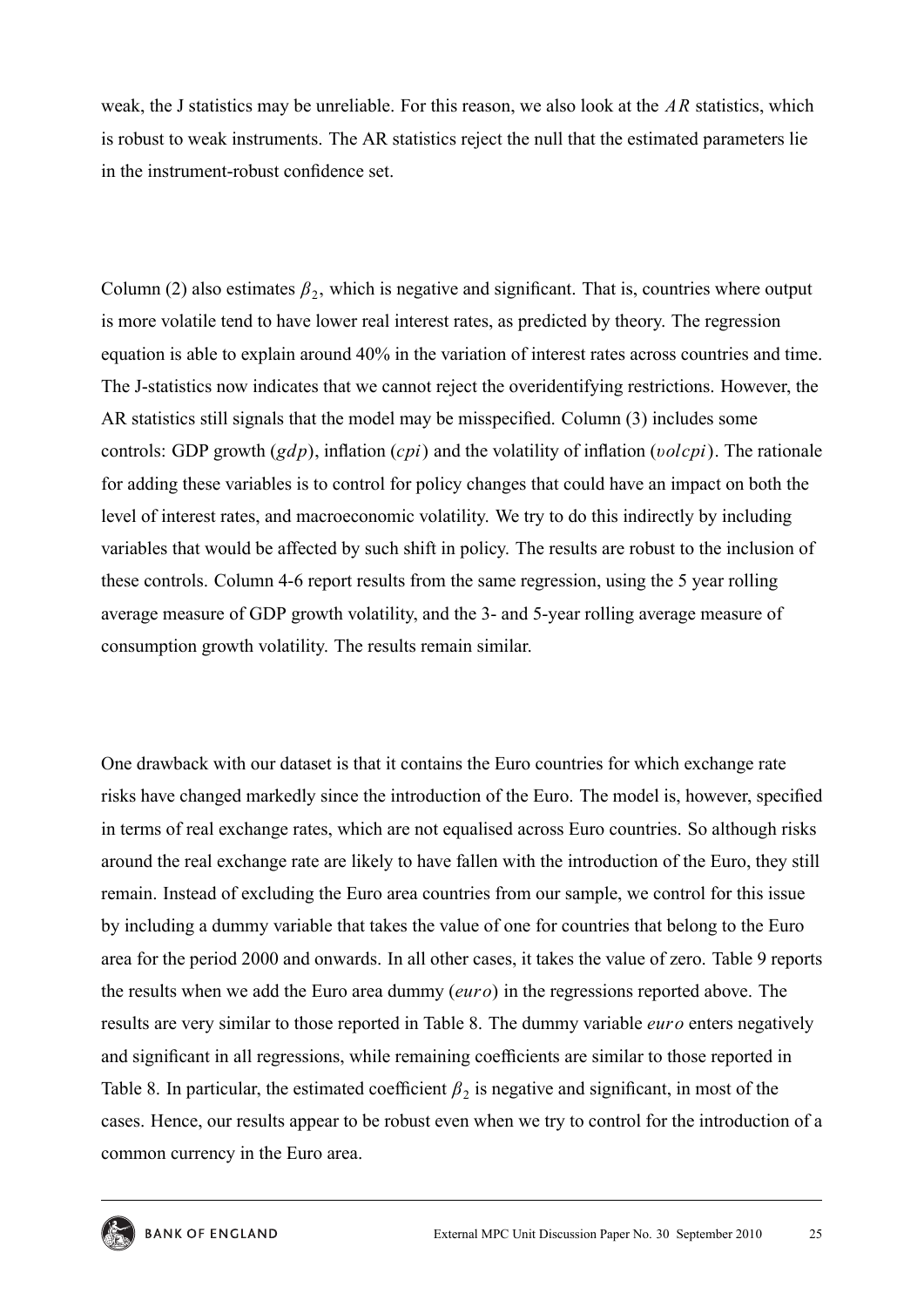#### 4.2 Regime switch model

We next estimate the exchange rate model for each country using a regime switching model, as described by equation (28). For these estimations, we use quarterly data. Column 2-5 in Table 10 gives the sum of the estimated AR coefficients for the two stages and the estimated constant.<sup>34</sup> The model gives reasonable estimates of the AR coefficients for most countries and, in line with the unit root tests, the estimated sum of AR coefficients is smaller than one in both states in all countries except for Sweden, the United States and Germany, where it is greater than one in one of the states. The mean of the exchange rate process in state s is given by

 $\mu_s = c_s / (1 - \sum_{k=1}^p \rho_{k,s})$ , for  $s = 1, 2$ , where  $c_s$  and  $\rho_{k,s}$  are the estimated constant and the AR coefficient of order  $k$ . Column 6-7 in Table 10 show the estimated mean associated with the two estimated states. Although the estimated means are similar, or identical, for most countries, there are large differences in a few cases: Canada, Sweden, the United Kingdom, the United States, Denmark and France. Hence, for these countries, allowing for a regime switch could have a substantial impact on the estimates of the change in the exchange rate.

Regression (1)-(3) in Table 11 show the estimates of equation (22) where we use the one-period-ahead forecasts from the Markov model to get estimates of  $E_t \Delta q_{i,t+1}$ . We estimate the model using least squares, controlling for country and time fixed effects. The estimated coefficient on the exchange rate term is positive and significant, but significantly smaller than one. The estimated coefficient on the volatility term is negative and significant, and similar in magnitude to those reported in Table 8. The results are robust also when we include the control variables:  $gdp$ , cpi and varcpi. Regression (4)-(6) in the same table show the results based on the  $AR(k)$  model. Interestingly, the estimated coefficient on the exchange rate term is now negative, although insignificant. The negative sign is inconsistent with theory but, as discussed above, in line with previous empirical work on the UIP condition which often document that high interest-rate countries tend to find their exchange rate appreciating, rather than depreciating, and vice versa.

<sup>&</sup>lt;sup>34</sup> Lag length is selected by the Akaike information criterion.

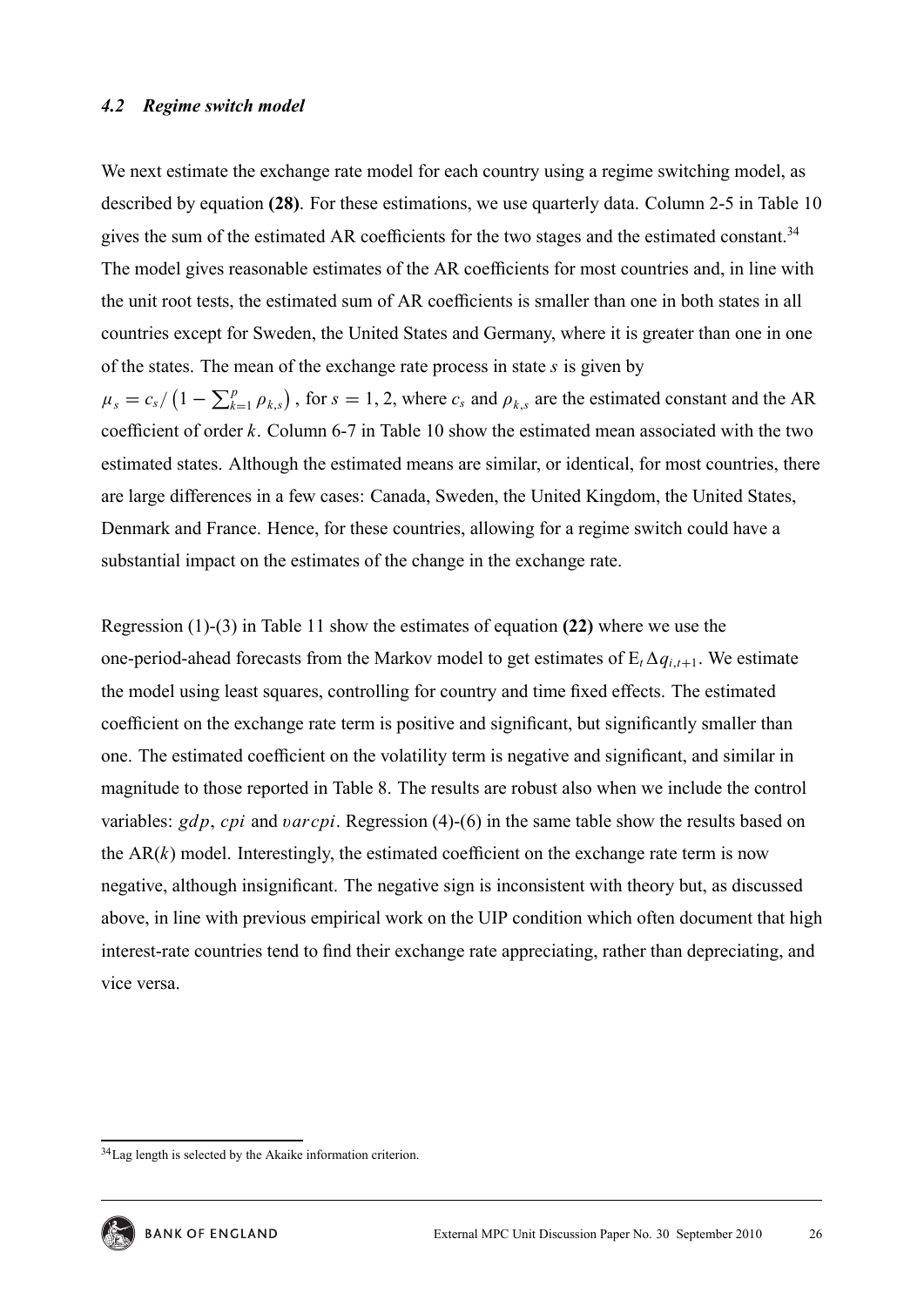#### 4.3 Economic interpretation of the results

To interpret the economic content of the volatility parameter, we compute the elasticity of the interest rate differential with respect to economic volatility. Using (22), we get the following expression for the elasticity

$$
\xi = \frac{\partial \log((1 + R_{it})/(1 + R_t^{word}))}{\partial \log var_t (\Delta C_{i,t+1})} = \frac{\partial \tilde{r}_{it}}{\partial var_t (\Delta C_{i,t+1})} var_t (\Delta C_i) = \beta_2 var_t (\Delta C_i)
$$

Given the estimated value of  $\beta_2$  reported in Table 8 (-0.005) and an average value of  $var_t(\Delta C_i)$ of 0.72 (across countries and time), we get an estimate of the average elasticity parameter  $\xi = -0.004$ . This means that a percentage rise (fall) in volatility is expected to reduce (increase) the interest rate differential by 0.004 percent. To put this in context, Table 12 shows the average percentage changes in the interest rate differential  $((1 + R_{it}) / (1 + R_t^{world}))$  and economic volatility between the two periods 1985-1996 and 1997-2008. The countries that faced the largest falls in volatility over this period (United Kingdom, New Zealand, Sweden and Spain, where output volatility fell by 61 percent on average)) saw their interest rate differential increase by 1 percent on average. Given our estimate of the elasticity parameter, the model predicts that around one quarter of that rise was due to falling volatility. Hence, although the elasticity estimate is small, large variations in economic volatility over the past means that the impact on real interest rate differentials could have been significant.

We can also interpret the results in terms of the level of interest rates, returning to the question of what affects differences in the level of interest rates across countries. We do so by testing the null hypothesis that the intercept in (22) is zero:  $c + \gamma_i = 0$ . That is, we test if there are persistent deviations in the level of real interest rates once we control for the expected exchange rate change and the variability of output. Table 13 shows the  $\chi^2$  test statistics and the significance levels associated with the test, based on the estimation results reported in column 2 in Table 8.<sup>35</sup> We reject the null hypothesis for 6 countries: Japan, United States and Switzerland (with positive values of  $c + \gamma_i$ ), and New Zealand, Norway and Australia (with negative values of  $c + \gamma_i$ ).

We finally note that, over the sample period, three currencies have dominated the reserve currency holdings across the world: The US dollar, the euro, and the German mark (prior to the

<sup>&</sup>lt;sup>35</sup>We base this evaluation on the estimation results obtained on annual data. The reason for doing so is to abstract from relative short-term fluctuations in real interest rates and exchange rates.

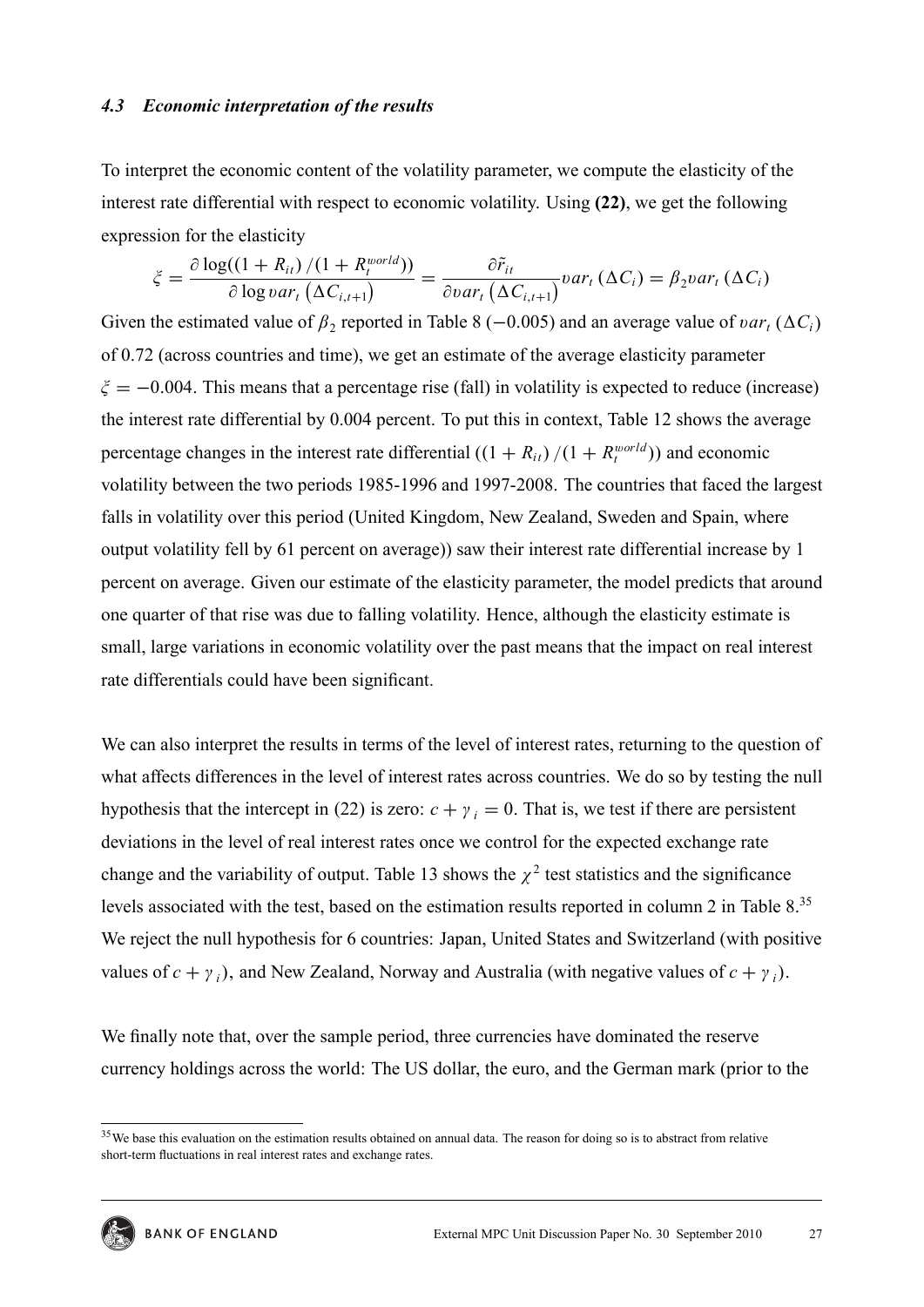formation of the Euro Area).<sup>36</sup> It is often argued that, because of the role of these currencies as reserve currencies, some countries are able to issue bonds at a lower rate than other countries due to lower liquidity premia. To analyse this, we include a dummy variable (reserve) that takes the value one if the currency is a reserve currency, and zero otherwise. As countries with reserve currencies, we here include the US, Germany and, for the period after 1999, countries that belong to the Euro Area (Belgium, France, Italy, Netherlands, Ireland, Portugal, and Spain). The regression results are reported in the last column in Table 8. The estimated coefficient on the reserve dummy is negative and significant, in line with theory. The estimates of the remaining coefficients are similar to those in the regression without the reserve dummy (column 1). Once we control for whether a currency is one of the major reserve currencies or not, the estimated country-specific constant  $c + \gamma_i$  is significant for only three countries: Japan, New Zealand and Switzerland (column 3 in Table 13).

#### 5 Exploring the link between interest rate differentials and the net foreign asset position

One of the weaknesses of the above framework is that it does not model the portfolio choices made by individuals. It is therefore unable to establish whether the net foreign asset (NFA) position of a country is affected by, or affects, the real interest rate differential.

Previous empirical work by Lane and Milesi-Ferretti (2001) and Selaive and Tuesta (2003) find evidence of a significant negative relation between net foreign asset position and the interest rate differential relative the rest of the world. It is not clear, however, what drives this negative relation.<sup>37</sup>

Recent work has analysed the relation between the build-up of net foreign assets and business cycle volatility through the motive for precautionary savings. In an analysis of Asian countries, Durdu et al (2008) show that precautionary acquisitions of foreign assets are partly driven by higher business cycle volatility. That is, as volatility increases, risk averse individuals want to

 $37$ The existence of a 'portfolio' balance effect can be interpreted as reflecting a home bias in asset markets, and/or upward-sloping supply of international funds. Theoretical models also imply a negative relation between the interest rate differential and the NFA position (Benigno (2001)). These, however, rely on an ad hoc formulation which assumes rather than explaining that it is costly to undertake positions in the international asset market for households in the home country, and that this cost depends on the NFA position of the domestic economy.



<sup>36</sup>On average over the period 1995-2007, 66% of foreign exchange reserves consisted of US dollars. Over 1995-1999, 15% of reserves were made up of the Mark and, since 1999, 23% of reserves have been made up of Euro.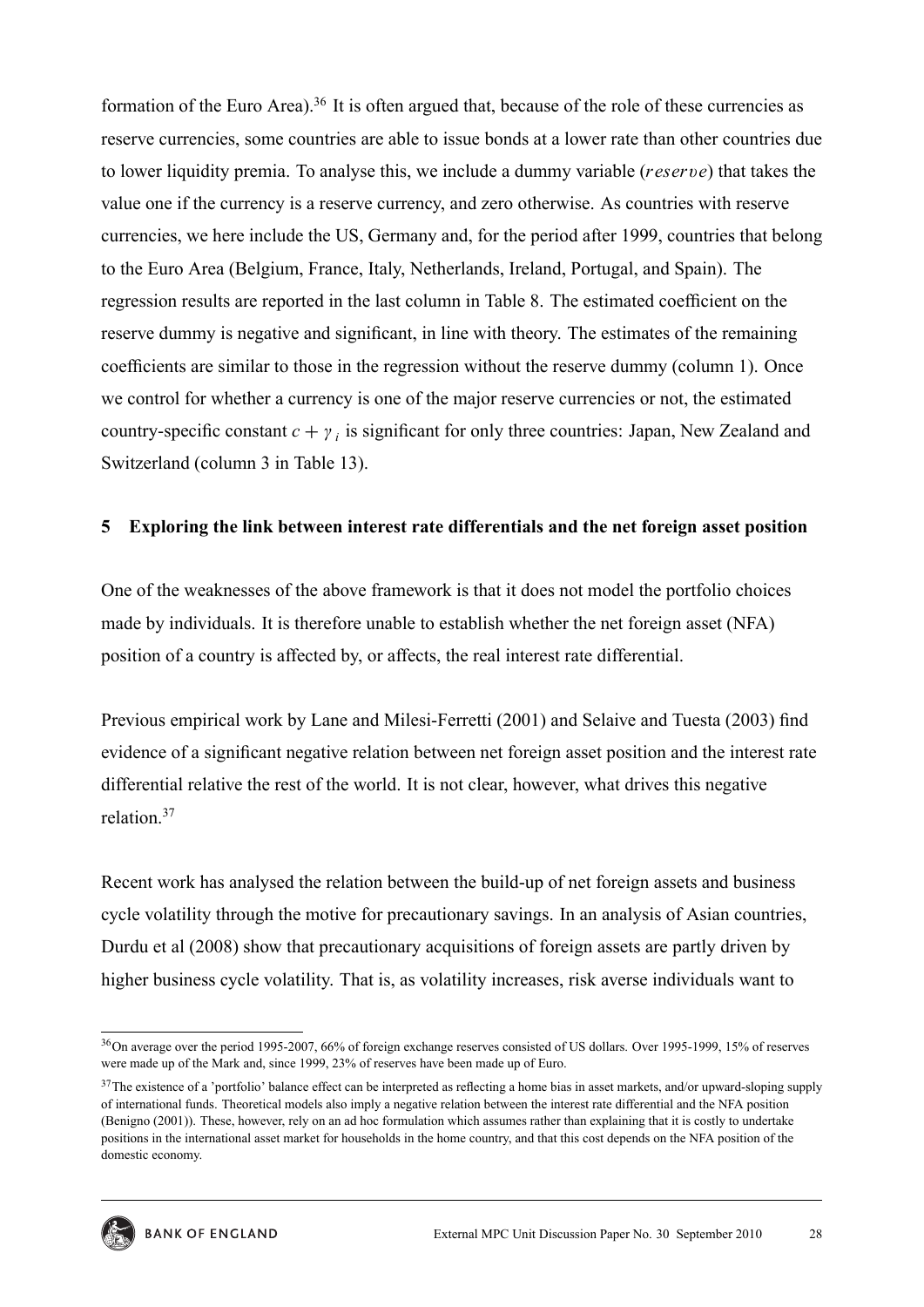increase precautionary savings, to guard against bad shocks. Similar results are obtained by Fogli and Perri  $(2006)$ .<sup>38</sup> These models thus imply that if the volatility of shocks varies between countries and over time, the precautionary savings motive also changes. In an open-economy setting, this generates external imbalances, with the more volatile countries building up a positive foreign position compared to less volatile ones. In an empirical study, Fogli and Perri (2008) also find a significant positive relation between the net foreign asset position and the volatility of GDP growth, consistent with theory. These studies, however, assume that there is a single internationally traded bond, and therefore do not model interest rate differentials across countries.

In this section, we explore the empirical relation between the NFA position and the real interest rate differential. Again, we start by splitting the sample into two periods: 1985-1996 and 1997-2007. For each period, and for each country  $i$ , we calculate the average NFA position as a ratio to GDP.<sup>39</sup> We look at the relationship between the change in this variable and the change in the interest rate differential between the two time periods. As shown in Figure 5, there is a weak negative relation between the two variables (correlation coefficient equal to -0.32), although the relation is insignificant.

Some countries have seen a substantial worsening of their position towards the rest of the world. For example, the external position of the United States fell from -3.5% of GDP in the first period to over -22% in the second. Similar deteriorations occurred in the United Kingdom, the US, Spain, Portugal and the Netherlands. These countries also saw an increase in the interest rate differential towards the world interest rate by on average over 100 basis points, compared to around 50 basis points on average across all sample countries. Interestingly, though, countries which saw a large build-up of net foreign assets (Belgium, Norway, Sweden, Switzerland and Ireland) did not face a substantial fall in real interest rates relative to the rest of the world. Instead, the average differential in these countries rose by around 30 basis points.

#### 5.1 An empirical model

To evaluate the relationship between the net foreign asset position and the real interest rate differential, we postulate two relations: one that links the relative volatility of consumption

<sup>39</sup>The construction of the data is discussed in section 5.2.



<sup>&</sup>lt;sup>38</sup>Similar results are obtained in a recent paper by Bems and Carvalho Filho (2009), and are consistent with the theoretical predictions in Carroll and Jeanne (2009).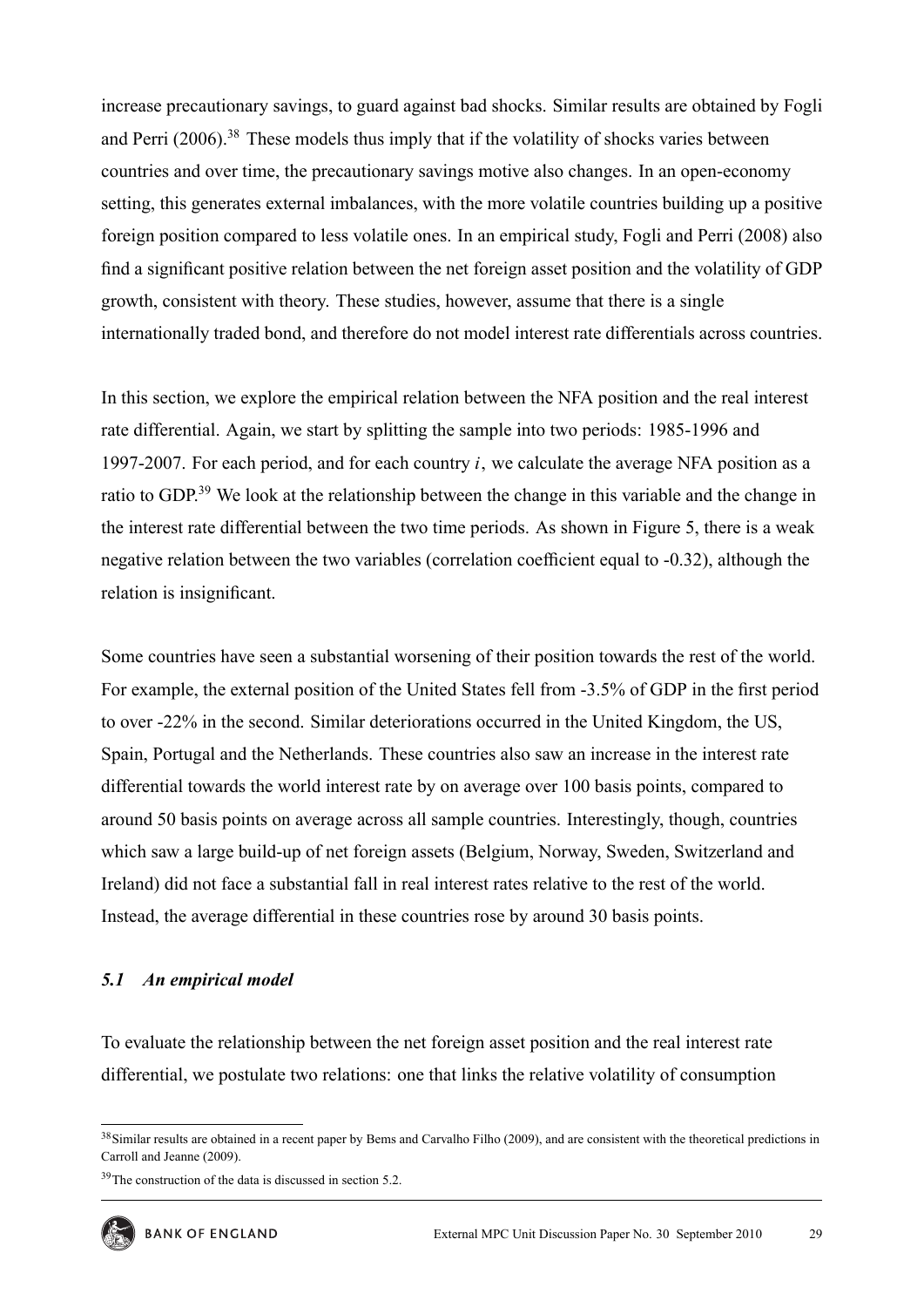growth to the foreign exchange rate premium, and one that links economic volatility to the acquisition of net foreign assets:

$$
\nu_t = \chi \left[ var_t \left( \Delta C_{t+1} \right) - var_t \left( \Delta C_{t+1}^* \right) \right]
$$
 (30)

$$
nf a_t = \phi \left[ var_t \left( \Delta C_{t+1} \right) - var_t \left( \Delta C_{t+1}^* \right) \right] + \zeta Z_t \tag{31}
$$

where  $v_t$  is the foreign exchange risk premium of the home country,  $nf a_t$  is the NFA position of the home country, and  $Z_t$  is a vector of variables, other than economic volatility, that affect the net foreign asset position. The results in Durdu et al (2008) and Fogli and Perri (2006) are consistent with (31) under the assumption that  $\phi > 0$  and, as discussed in section (3.1), asset-pricing theories imply that  $\gamma < 0$  (under the assumption of no habits in consumption).

We can write the UIP condition as

$$
r_{t} = r_{t}^{*} + \beta_{1} \mathbb{E}_{t} \Delta q_{i,t+1} + \beta_{2} \left[ var_{t} \left( \Delta C_{t+1} \right) - var_{t} \left( \Delta C_{t+1}^{*} \right) \right]
$$
(32)

Combining (31)-(32) gives the following reduced-form relation between the interest rate differential and the NFA position:

$$
\tilde{r}_{it} = \delta_1 \mathbf{E}_t \Delta q_{i,t+1} + \delta_2 n f a_{it} + \Gamma Z_{it} + \varepsilon_{it}
$$
\n(33)

where parameters  $\delta_1$  and  $\delta_2$  fulfil:

$$
\delta_1 = \beta_1, \qquad \delta_2 = \frac{\beta_2}{\phi} \tag{34}
$$

We next want to test if the reduced-form relationship between the interest rate differential and the NFA position in (33) indeed seem to capture the structural relationships between the NFA position and economic volatility, on the one hand, and between economic volatility and the real interest rate differential, on the other hand, or whether the NFA position has a separate impact on the interest rate differential. To do so, we specify the following system of equations:

$$
nf a_{it} = \varphi_i + \varphi_1 var_t (\Delta C_{i,t+1}) + \Phi_2 Z_{it} + v_{it}^1
$$
 (35)

$$
\tilde{r}_{it} = \delta_i + \delta_1 \mathbf{E}_t \Delta q_{i,t+1} + \delta_2 n f a_{it} + \Gamma Z_{it} + v_{it}^2 \tag{36}
$$

$$
\tilde{r}_{it} = \beta_i + \beta_1 \mathbf{E}_t \Delta q_{i,t+1} + \beta_2 \nu \, ar_t \left( \Delta C_{i,t+1} \right) + \text{time}_t + \nu_{it}^3 \tag{37}
$$

where the constants capture country fixed effects. The three equations constitute a system of simultaneous equations, where variables  $Z_{it}$ ,  $var_t(\Delta C_{i,t+1})$  and  $E_t \Delta q_{i,t+1}$  are taken to be exogenous, and  $nf_{di}$  and  $\tilde{r}_{it}$  are endogenous. To obtain values for  $E_t\Delta q_{i,t+1}$ , we construct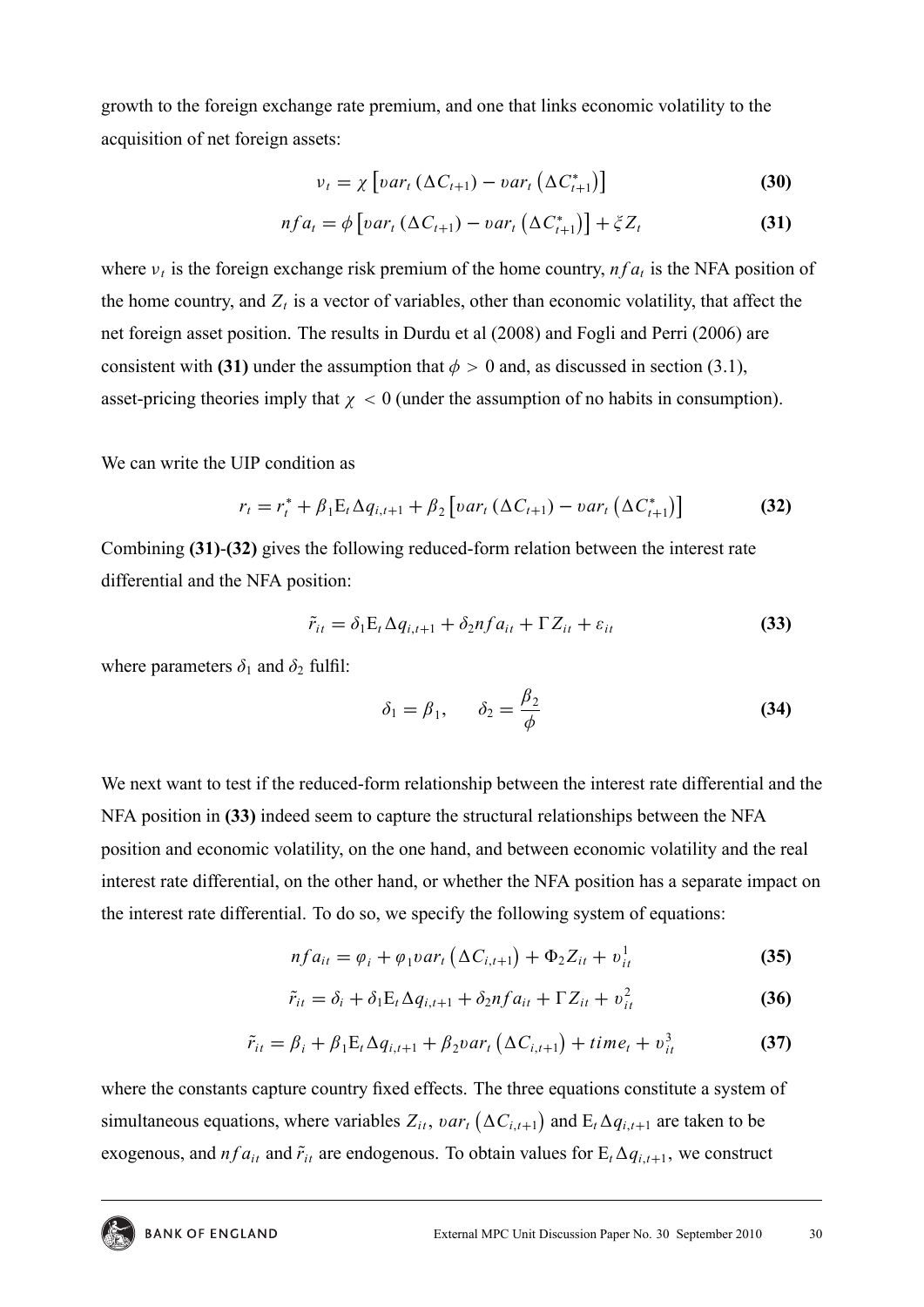estimates based on the Markov switching model discussed in section  $(4.2)$ .<sup>40</sup> We estimate equation (35)-(37) simultaneous using least squares where, prior to estimation, we impose the constraint that  $\delta_1 = \beta_1$ .

When estimating (35)-(37), we need to control for variables other than volatility that are likely to affect the net foreign asset position of a country. As stressed by Lane (2002), significant movements in the NFA position are likely to reflect differences across countries in savings and investment behaviour rather than business cycle shocks. Lane and Milesi-Ferretti (2001) identify a number of fundamental variables that are likely to affect these differences: A relative rise in output per capita is likely to affect the NFA position positively through its impact on the marginal product of capital, and on the saving rate. When Ricardian equivalence does not hold, a high level of public debt may give rise to a decline in the external position, if the increase in public debt is not fully offset by a rise in private savings. Demographic factors are likely to affect the NFA position. A country with an ageing population is likely to save more as they foresee a rising share of retirees, leading to an improvement in the NFA position. By contrast, when the share of young is high relative to the share of working population, the savings rate is likely to be lower.

#### 5.2 Data

We take data on the net foreign asset position from Lane and Milesi-Ferretti (2006) for the period 1985-2004, and update it using current account and capital transfers data (taken from IMF Balance of Payment Yearbook) for 2005-2007. The net foreign asset position is expressed as a ratio to GDP  $(nfa)$ . We control for the following variables: The level of real GDP per capita  $(GDPcap)$ , public debt as a percentage of GDP (*debt*), the share of population of age 15-64 (working) and the share of population above 54 (old). The demographics data is available as five-year averages. Data on public debt is taken from OECD (central government debt), and population data is taken from the United Nations, World Population Prospects.

<sup>&</sup>lt;sup>40</sup>Since the net foreign asset position is only available at the annual frequency, we here estimate the Markov regime switching model on annual, instead of quarterly, data.

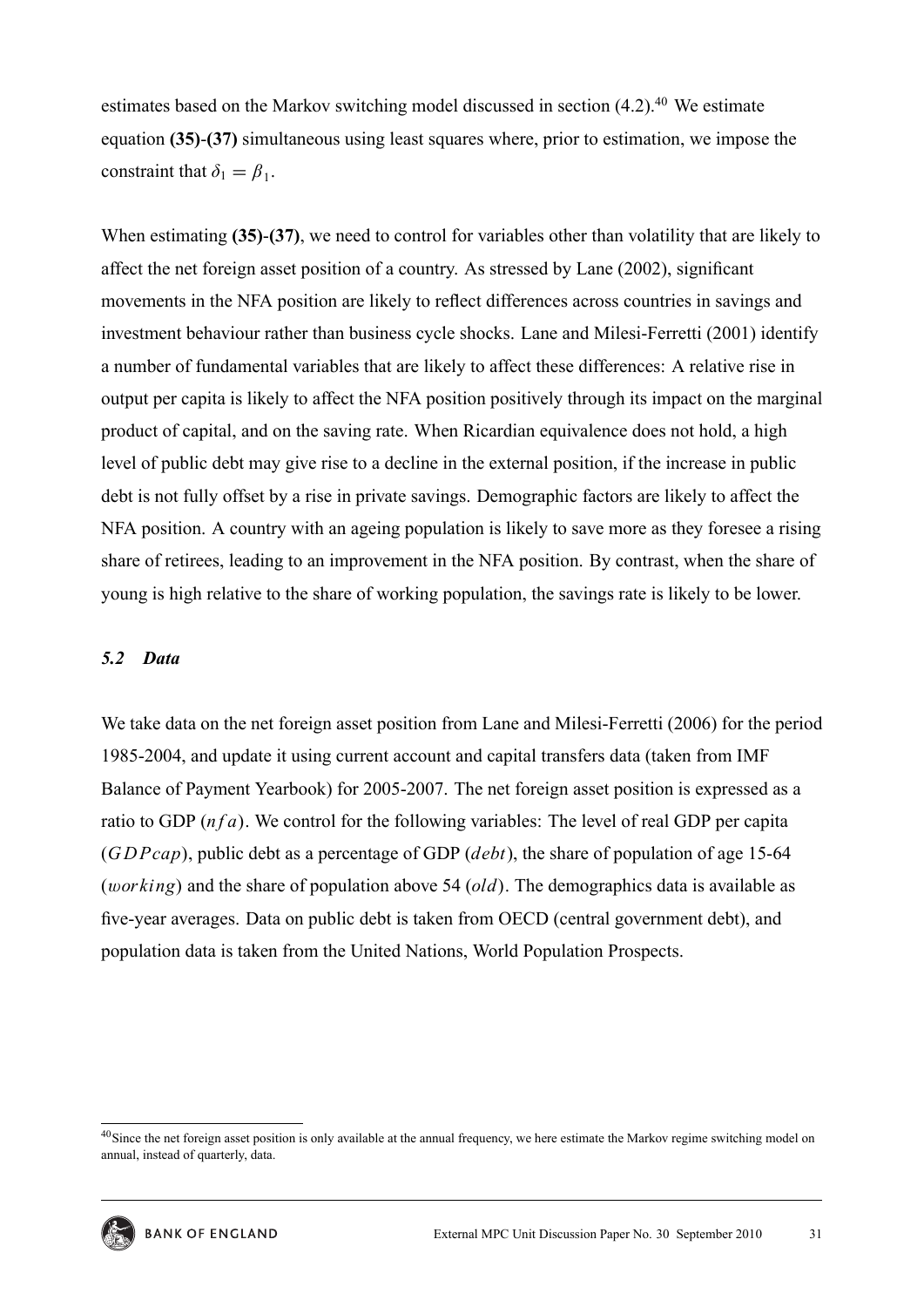#### 5.3 Empirical results

Column 2 in Table 14 reports the results from estimating equation (35). In line with previous results, there is a significant positive relationship between the measure of economic volatility and the net foreign asset position. One interpretation of this result is that, when economic volatility is high, the incentive to build up precautionary savings is higher, resulting in an increase in the NFA position. We also find that a rise in GDP per capita improves the net foreign asset position, while a rise in the share of old in the population tends to decrease it. These results are both in line with theory. By contrast, a rise in debt increases the NFA position. A rise in the proportion of old people (relative to the share of young) has a negative impact on the NFA position, while a rise in the share of working age population has no significant impact on it.<sup>41</sup>

Column 2 report the results when we estimate equation (36), capturing the reduced-form relation between the net foreign asset position and the interest rate differential. The estimated coefficient on  $nfa$  is negative and significant, implying that an improvement in the net foreign asset position reduces the interest rate differential.

Column 3, finally, estimates  $(35)-(37)$  jointly. The signs of the main variables of interest are in line with theory, and the estimated coefficients are significant. We next test whether the estimated coefficient  $\delta_2$  in (36) is equal to  $\beta_2/\varphi_1$ , as predicted by the model. The estimates of these coefficients are significant, with  $\hat{\delta}_2 = -0.0008$ ,  $\hat{\beta}_2 = -0.006$ , and  $\hat{\varphi}_1 = 7.621$ . The ratio  $\hat{\beta}_2/\hat{\varphi}_1$ is thus equal to  $-0.0008$ . We next test the null hypothesis:  $H_0 : \delta_2 = \beta_2/\varphi_1$  using a  $\chi^2$  test. The  $\chi^2(1)$  test statistics for testing the null hypothesis is close to zero (0.00), implying that we cannot reject the null hypothesis that the relation between the net foreign asset position and the interest rate differential in (36) is a reduced-form relation, capturing the link between economic volatility and the NFA position, on the one hand, and the link between economic volatility and the interest rate differential, on the other hand.

 $41$ The contemporaneous correlations between the NFA position and the explanatory variables are: (i) negative but insignificant for the level of debt, (ii) positive and significant for gdp per capital, (iii) negative and significant for the proportion of young, (iv) positive and significant for the proportion of working age, (v) positive and significant for the proportion of old. These are all in line with theory. However, once we control for country fixed effects and the volatility of output growth, some of these correlations become insignificant, or switch sign.

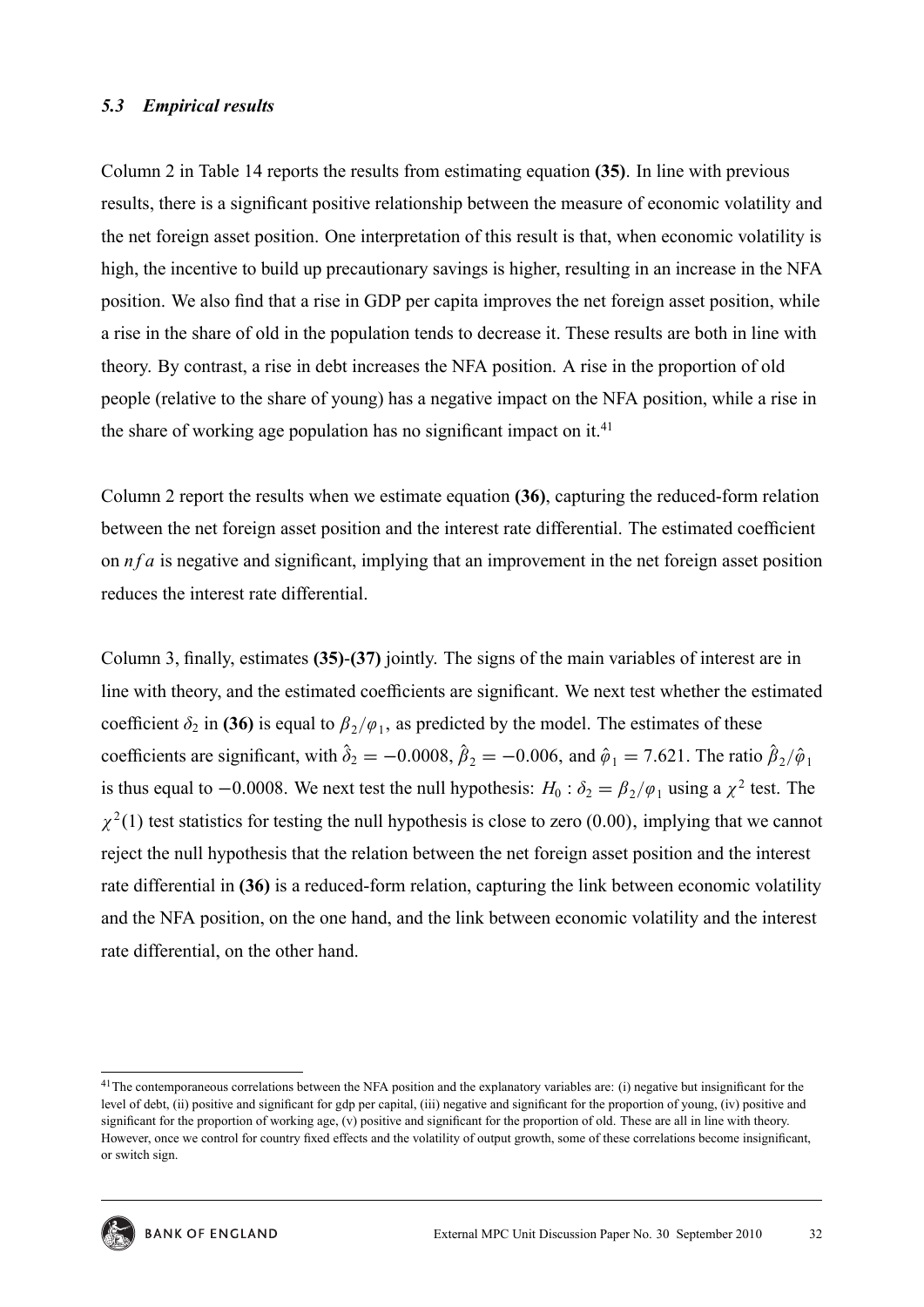#### 6 Conclusion

We construct a measure of the world interest rate using principal component analysis. The world interest rate is taken as a starting point to analyse differences in the level of short-term real interest rates across a sample of 18 developed countries. We establish the fact that in many countries, real interest rates have deviated from the world interest rate for long periods of time. Deviations from real interest rate parity could be due to the fact that the price of nontraded goods relative to traded goods move differently across countries, or that the share of nontraded goods in consumption expenditure is large. We control for this by constructing a measure of the real interest rate that is less affected by the inclusion of non-tradeables. We find that the inclusion of non-tradeables is likely to account for some of the differences in real interest rates across countries, but a large part remains unexplained.

These unexplained interest rate differentials are likely to reflect risk premia. Our focus on the shorter end of the yield curve for a sample of developed countries with good credit ratings during our sample period allows us to focus on the foreign exchange rate risk premium. We use a standard asset-pricing framework to derive a structural equation for this premium. This relation states that it is negatively related to the volatility of consumption growth in the home country relative to abroad. One prediction from this model, that has not been tested empirically, is therefore that differences in real interest rates across countries should be negatively related to a measure of relative volatility in consumption growth. Taking this hypothesis to the data is the main contribution of the paper.

Using panel data techniques, we estimate an empirical UIP condition relating the interest rate differential relative to the world interest rate to the expected change in the real exchange rate, and a measure of relative consumption volatility. Our main result is that, consistent with theory, there is a significant negative relation between real interest rate differentials and the volatility of both output and private consumption growth. This result is also robust to different methods for proxying expectations of future exchange rate changes. The empirical results imply that a percentage rise in the volatility of output growth reduces the real short-term interest rate relative to the world interest rate by 0:004 percent. Although the elasticity parameter is small, large movements in economic volatility over the past means that the impact on real interest rates could have been significant.

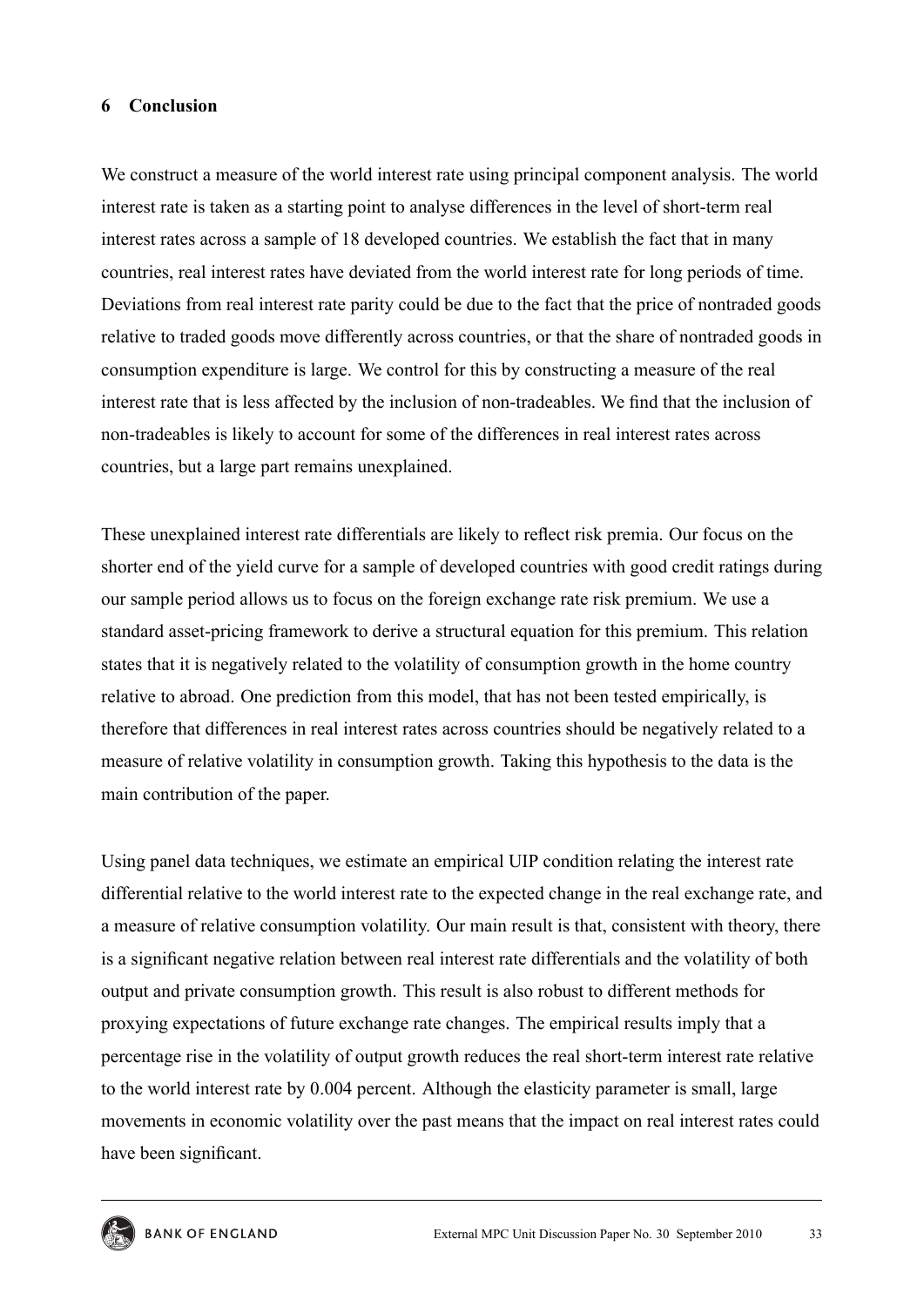We finally explore the empirical relationship between real interest rates and the net foreign asset position. To analyse this, we draw on recent theoretical work by Durdu et al (2008) and Fogli and Perri (2006) that show that the equilibrium external balance of a country is positively affected by the strength of its precautionary savings motive relative to that of its trading partners. The precautionary savings motive, in turn, is positively related to economic volatility. Together with asset-pricing theories that predict a negative relation between the real interest rate differential and economic volatility, this suggests a negative relation between real interest rates and the net foreign asset position.

In this paper, we test the hypothesis that the negative empirical relation between real interest rates and the net foreign asset position is a reduced-form relation, capturing the links described above. We are not able to reject this hypothesis.

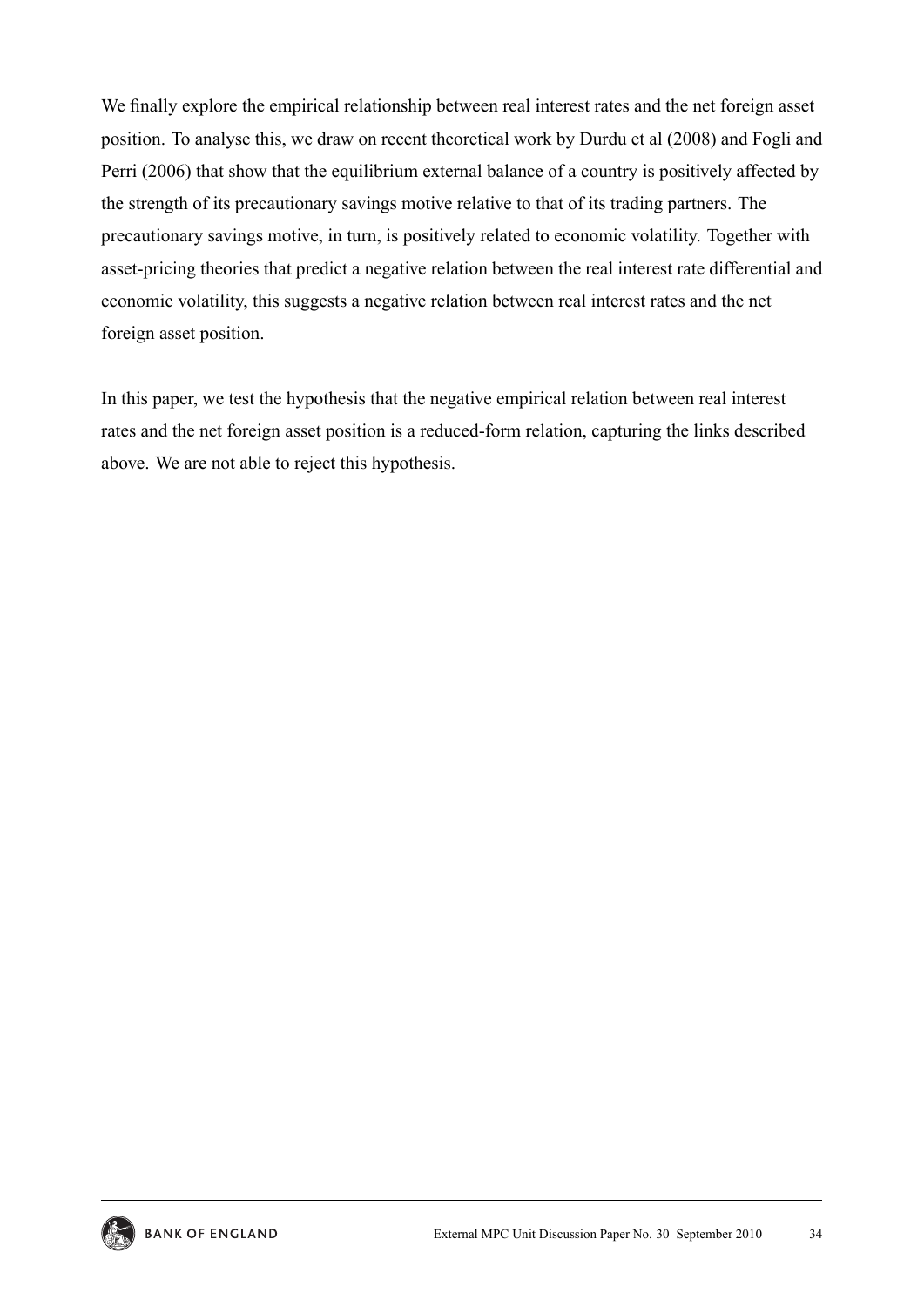#### Appendix A

Assuming that the  $M_t$  and  $Q_t$  are jointly log-normal, (10) and (12) imply the following relations

$$
r_{t} = -E_{t}m_{t+1} - \frac{1}{2}var_{t}(m_{t+1})
$$

$$
r_{t}^{*} = -E_{t}m_{t+1} - E_{t}\Delta q_{t+1} - \frac{1}{2}var_{t}(m_{t+1}) - \frac{1}{2}var_{t}(q_{t+1}) - cov_{t}(m_{t+1}, q_{t+1})
$$

Together, this implies that

$$
r_t - r_t^* = E_t \Delta q_{t+1} + v_t \tag{A-1}
$$

where

$$
v_t = \frac{1}{2}var_t(q_{t+1}) + cov_t(m_{t+1}, q_{t+1})
$$
 (A-2)

We can continue by solving for the volatility and covariance of the exchange rate in terms of the domestic and foreign stochastic discount factors. To do so, we use (14) to get

$$
\Delta q_{t+1} = m_{t+1}^* - m_{t+1}
$$
 (A-3)

Combining  $(A-2)$  and  $(A-3)$  gives

$$
v_t = \frac{1}{2}var_t \left(m_{t+1}^* - m_{t+1}\right) + cov_t \left(m_{t+1}, m_{t+1}^* - m_{t+1}\right)
$$
  
= 
$$
\frac{1}{2}var_t \left(m_{t+1}^*\right) + \frac{1}{2}var_t \left(m_{t+1}\right) - cov_t \left(m_{t+1}^*, m_{t+1}\right) - var_t \left(m_{t+1}\right) + cov_t \left(m_{t+1}, m_{t+1}^*\right)
$$

Simplifying gives

$$
v_t = \frac{1}{2}var_t(m_{t+1}^*) - \frac{1}{2}var_t(m_{t+1})
$$

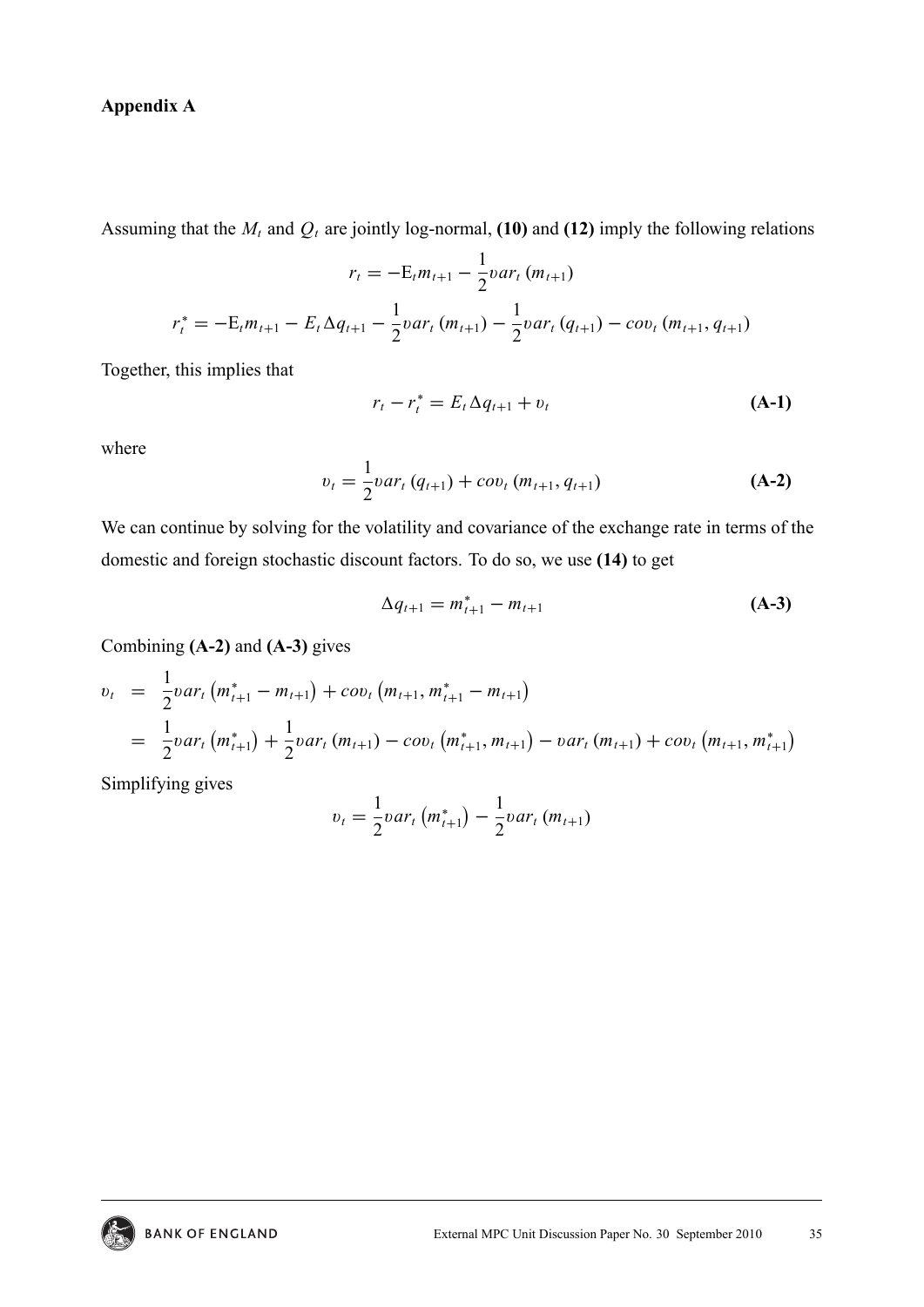#### **References**

Backus, D., Foresi, S., and Telmer, C., (2001), "Affine term structure models and the forward premium anomaly", The Journal of Finance, Vol. 61, pp 279-304.

Baxter, M., (1994), "Real exchange rates and real interest differentials - Have we missed the business-cycle relationship", Journal of Monetary Economics, Vol 33, pp 5-37.

Bems, R., and Carvalho Filo, I., (2009), "Current account and precautionary savings for exporters of exhaustible resources", IMF Working Paper 09/33.

Benigno, P., "Price stability with imperfect financial integration", Mimeo.

Benigno, G., and K., Hande (2008), "Financial globalisation, home equity bias and international risk-sharing", Mimeo.

Brzoza-Brzezina, M., and Crespo Cuaresma, J., (2007), "Mr. Wicksell and the global economy: What drives real interest rates", Austrian Central Bank Working Paper 139.

Carroll, C., and Jeanne, O., (2009), "A tractable model of precautionary reserves or net foreign assets", Mimeo.

Chari, V., Kehoe, P., and McGrattan, E., (2002), "Can sticky price models generate volatile and persistent real exchange rates", Review of Economic Studies, Vol 240, pp 533-64.

Chinn, M., (2006), "Real exchange rates", Mimeo.

Chinn, M., and Ito, H., (2008), "A new measure of financial openness", Journal of Comparative Policy Analysis, Vol. 10, pp 309-22.

Chinn, M., and Meredith, G., (2005), "Testing uncovered interest parity at short and long

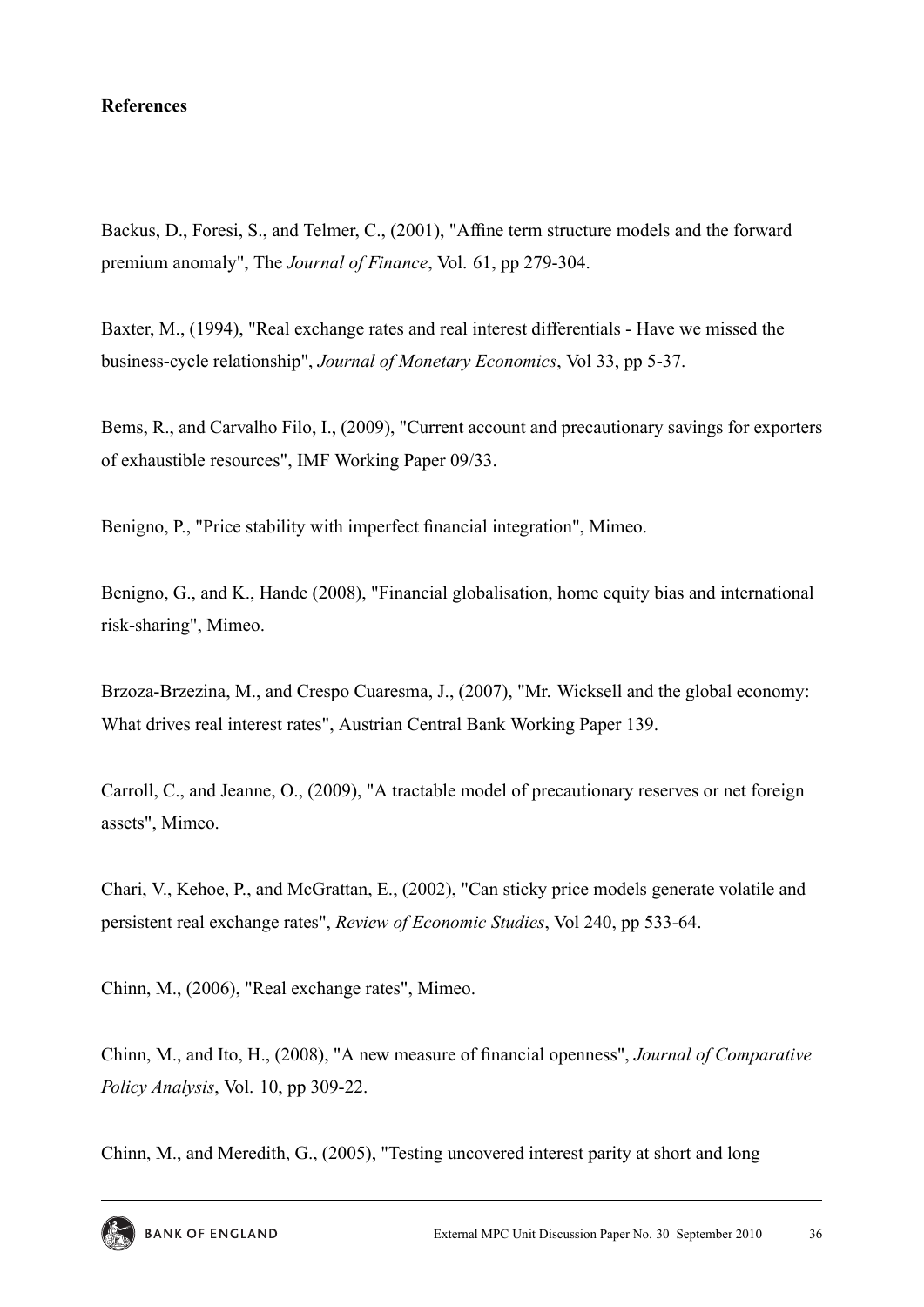horizons during the post-Bretton Woods era", NBER Working Paper 11077.

Danthine and Donaldson, (1999), "Non-falsified expectations and general equilibrium asset pricing: The power of the Peso", The Economic Journal, Vol 109, pp 607-35.

De Paoli, B., and Sondergaard, J., (2008), "Foreign exchange rate risk in a small open economy", Bank of England Working Paper no X.

Durdu, C., Mendoza, E., and Terrones, M., (2008), "Precautionary demand for foreign assets in Sudden Stop economies: An assessment of the New Mercantilism", Journal of Development Economics, Vol XX.

Dutton, M., (1993), "Real interest rate parity new measures and tests", Journal of International Money and Finance, Vol 12, pp 62-77.

Dutton, M., and Strauss, J., (1997), "Cointegration tests of purchasing power parity: the impact of non-traded goods", Journal of International Money and Finance, Vol. 16, pp 433-44.

Edison, H., and Pauls, D., (1993), "A re-assessment of the relationship between real exchange rates and real interest rates: 1974-1990", Journal of Monetary Economics, 31, pp 165-87.

Engel, C., and Hamilton, J., (1990), "Long swings in the Dollar: Are they in the data and do markets know it?", *The American Economic Review*, vol 80, pp 689-713.

Fama, E., (1984), "Forward and spot exchange rates", Journal of Monetary Economics, Vol 14, pp 319-338.

Fogli, A., and Perri, F., (2006), "The great moderation and the US external balance", IMES Discussion Paper Series 2006-E-22.

Fogli, A., and Perri, F., (2006), "Macroeconomic volatility and external imbalances", mimeo.

Gagnon, J., and Unferth, M., (1995), "Is there a world real interest rate?", Journal of

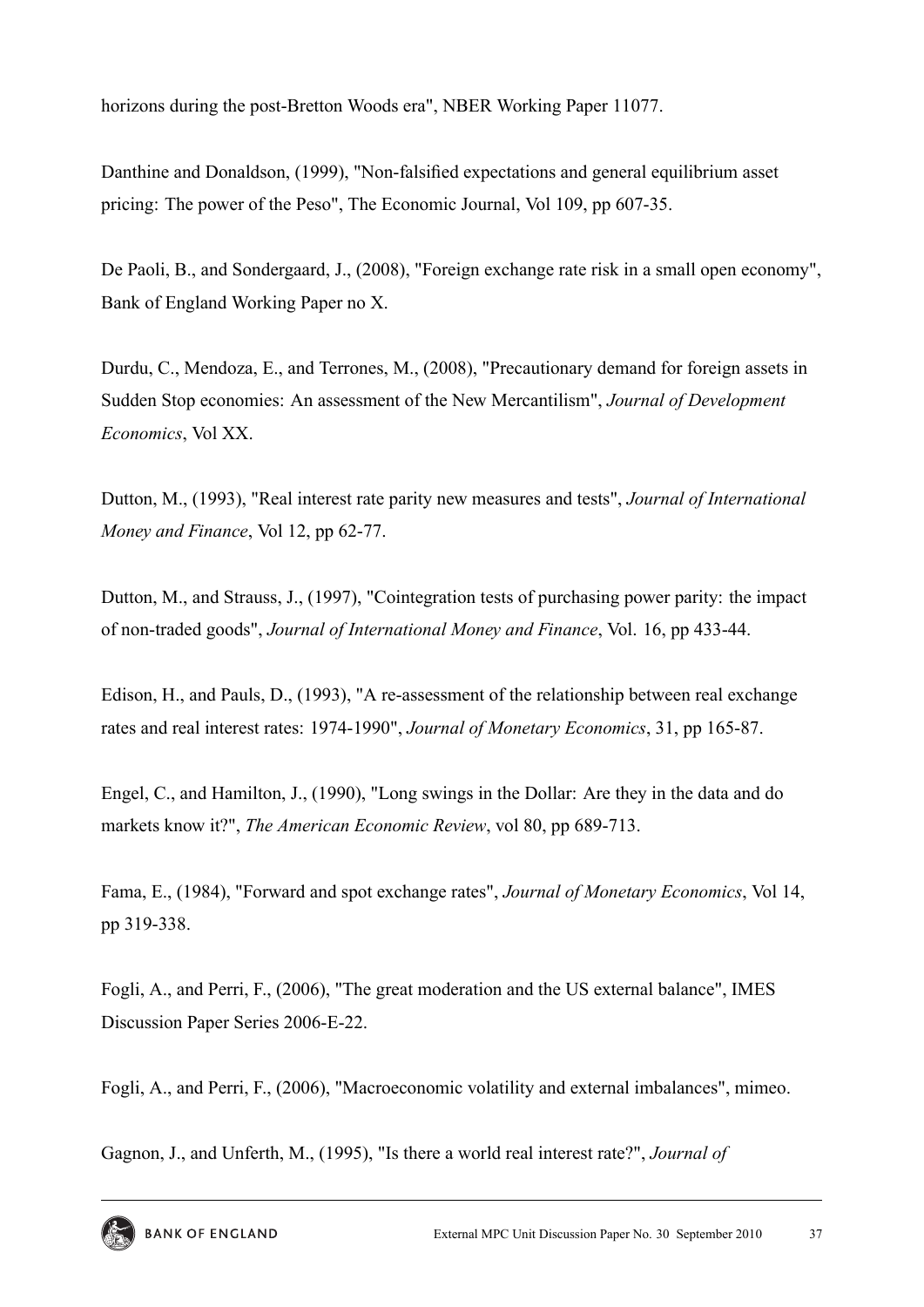International Money and Finance, Vol 16., pp 845-55.

Hansen , R., and J. Hodrick, (1980), "Forward Exchange Rates as Optimal Predictors of Future Spot Rates: An Econometric Analysis", *The Journal of Political Economy*, vol 88, pp. 829-53.

Harvey, C., Solnik, B., and Zhou, G., (1994), "What determines expected international asset returns", NBER Working Paper Series no 4660.

Hoyos, R., and Sarafidis, V., (2006), "Testing for cross-sectional dependence in panel data models", Stata Journal, Vol 6, pp113-30.

Jolliffe, I., (1986), "Principal component analysis", Springer-Verlag, New York.

Kaminsky, G., (1993), "Is there a Peso problem? Evidence from the Dollar/Pound exchange rate, 1976-1987", American Economic Review, Vol 83, pp 450-72.

Lane, P., (2002), "The new open economy macroeconomics: a survey", Journal of International Economics, Vol 54, pp 235-66.

Lane, P., and Milesi-Ferretti, G., (2001), "Long-term capital movements", IMF Working Paper WP/)1/107.

Lewis, K., (1999), "Trying to explain home bias in equities and consumption", *Journal of* Economic Literature, Vol 37, pp 571-608.

Lustig, H., and Verdelhan, A., (2007), "The cross section of foreign currency risk premia and consumption growth risk", The American Economic Review, Vol 97, pp 89-117.

Mishkin, F., (1984), Are real interest rates equal across countries? An empirical investigation of international parity conditions", The Journal of Finance, Vol. XXXIX, pp 1345-57.

O'Connell, P., (1998), "The overvaluation of purchasing power parity", Journal of International Economics, Vol 44, pp 1-19.

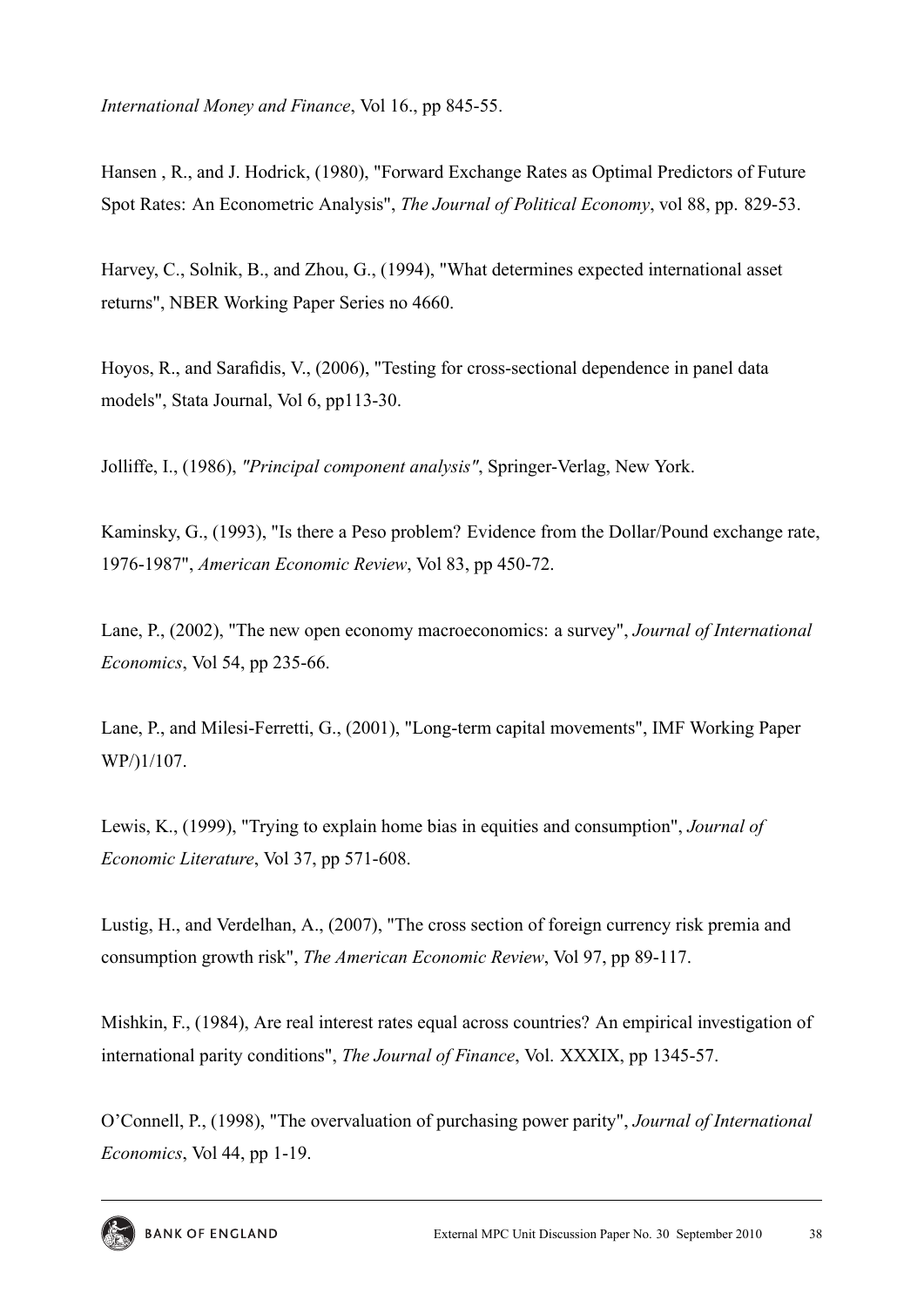Obstfeld, M., and Rogoff, M., (2000), "The six major puzzles in international macroeconomics: is there a common cause?", NBER Working Paper no 7777.

Rogoff, K., (1996), "The purchasing power puzzle", Journal of Economic Literature, Vol XXXIV, pp 647-68.

Sarkissian, S., (2003), "Incomplete consumption risk sharing and currency risk premium", The Review of Financial Studies, Vol 16, pp 983-1005.

Sarno, L., and Taylor, M., (2002), "The economics of exchange rates", Cambridge University Press, Cambridge.

Selaive, J., and Tuesta, V., (2003), "Net foreign assets and imperfect pass-through: The real exchange rate anomaly", Board of Governors of the Federal Reserve System International Finance Discussion Papers no 764.

Sarkissian (2003), "Incomplete consumption risk sharing and currency risk premiums", The Review of Financial Studies, Vol 16, pp 983-1005.

Stock, J., Wright, J., and Yogo, M., (2002), "A survey of weak instruments and weak identification in Generalised Methods of Moments", Journal of Business and Economic Statistics, Vol 20, pp 518-29.

Taylor, A., and Taylor, M., (2004), "The purchasing power parity debate", Journal of Economic Perspective, Vol 18, pp 135-58.

Verdelhan, A., (2008), "A habit-based explanation of the exchange rate risk premium", Mimeo.

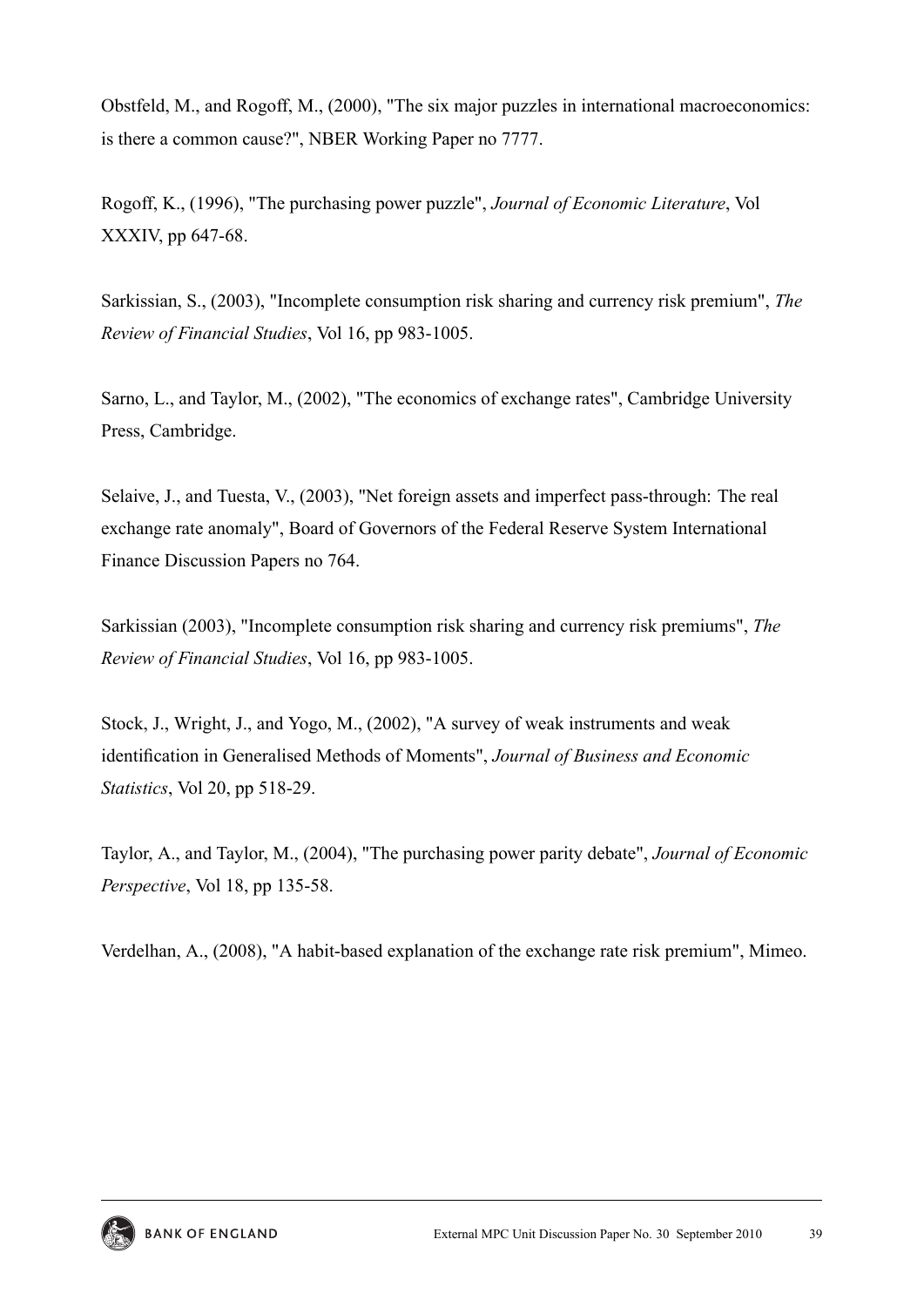| TABLE 1: SAMPLE STATISTICS FOR REAL INTEREST RATES (SAMPLE PERIOD 1985Q2-1997Q4) |  |
|----------------------------------------------------------------------------------|--|
|----------------------------------------------------------------------------------|--|

| COUNTRY     | <b>MEAN</b> | <b>MEDIAN</b> | ST DEV | 25 PRCT | 75 PRCT | iq range | MIN    | MAX  | mm range |
|-------------|-------------|---------------|--------|---------|---------|----------|--------|------|----------|
| Austria     | 4.2         | 3.6           | 2.4    | 2.8     | 5.2     | 2.4      | $-1.1$ | 11.2 | 12.4     |
| Belgium     | 3.1         | 2.5           | 2.4    | 1.3     | 5.2     | 4.0      | $-1.6$ | 8.2  | 9.8      |
| Canada      | 3.2         | 3.1           | 2.3    | $1.5\,$ | 4.9     | 3.4      | $-1.2$ | 9.1  | 10.4     |
| Denmark     | 4.6         | 2.9           | 3.9    | 1.4     | 8.0     | 6.6      | $-0.4$ | 13.0 | 13.4     |
| France      | 3.5         | 2.9           | 3.6    | 1.8     | 5.2     | 3.4      | $-0.7$ | 9.1  | 9.8      |
| Germany     | 2.4         | 2.2           | 3.7    | 1.4     | $3.0\,$ | $1.5\,$  | $-0.6$ | 7.8  | 8.4      |
| Ireland     | 3.2         | 3.8           | 3.7    | $-0.6$  | 5.8     | 6.5      | $-2.4$ | 15.1 | 17.5     |
| Italy       | 3.7         | 4.1           | 2.9    | 1.1     | 5.7     | 4.5      | $-0.7$ | 13.3 | 14.0     |
| Japan       | 1.4         | 0.9           | 1.6    | 0.3     | 2.8     | 2.5      | $-2.0$ | 5.5  | 7.5      |
| Netherlands | 2.8         | 2.2           | 2.3    | 1.0     | 5.0     | 4.0      | $-0.9$ | 7.2  | 8.1      |
| ΝZ          | 5.3         | 4.9           | 2.2    | 3.7     | 6.5     | 2.8      | $-0.5$ | 13.0 | 13.5     |
| Norway      | 4.0         | 3.7           | 2.8    | 2.3     | 6.3     | 4.0      | $-6.3$ | 13.7 | 20.0     |
| Portugal    | 2.0         | 1.5           | 2.2    | 0.0     | $3.6\,$ | 3.6      | $-1.3$ | 6.4  | 7.7      |
| Spain       | 2.6         | 2.2           | 2.9    | $0.4\,$ | 4.9     | 4.5      | $-1.9$ | 9.3  | 11.2     |
| Sweden      | 3.7         | 3.2           | 2.5    | $1.6\,$ | 5.3     | 3.7      | $-0.1$ | 15.6 | 15.8     |
| Switzerland | 1.4         | 1.3           | 1.3    | 0.5     | $2.1\,$ | $1.6\,$  | $-1.1$ | 4.9  | 6.0      |
| UK          | 4.3         | 3.8           | 1.8    | 2.9     | 5.3     | 2.4      | 1.0    | 9.1  | 8.1      |
| US          | 1.5         | 1.9           | 1.7    | 0.3     | 2.7     | 2.5      | $-3.1$ | 4.6  | 7.7      |
| World       | 3.3         | 2.9           | 2.2    | 1.4     | 5.4     | 4.0      | $-0.2$ | 8.3  | 8.4      |

Table 2: Principal components

| IADLE 2. I RINCH AL COMI ONENIS |              |                       |         |              |                   |         |  |  |
|---------------------------------|--------------|-----------------------|---------|--------------|-------------------|---------|--|--|
|                                 |              | NON-STANDARDISED DATA |         |              | STANDARDISED DATA |         |  |  |
| COUNTRY                         | $_{1\rm ST}$ | 2ND                   | 3RD     | $_{1\rm ST}$ | 2ND               | 3RD     |  |  |
| Austria                         | 0.18         | 0.20                  | 0.45    | 0.21         | 0.35              | 0.01    |  |  |
| Belgium                         | 0.27         | 0.14                  | $-0.07$ | 0.28         | $-0.08$           | 0.12    |  |  |
| Canada                          | 0.22         | 0.08                  | 0.28    | 0.26         | 0.20              | $-0.05$ |  |  |
| Denmark                         | 0.41         | 0.24                  | $-0.26$ | 0.26         | $-0.14$           | 0.12    |  |  |
| France                          | 0.27         | 0.02                  | $-0.12$ | 0.28         | $-0.18$           | 0.06    |  |  |
| Germany                         | 0.14         | 0.19                  | 0.02    | 0.24         | 0.06              | 0.28    |  |  |
| Ireland                         | 0.41         | $-0.18$               | $-0.04$ | 0.27         | $-0.15$           | $-0.07$ |  |  |
| Italy                           | 0.32         | $-0.29$               | $-0.02$ | 0.28         | $-0.18$           | $-0.19$ |  |  |
| Japan                           | 0.15         | 0.27                  | $-0.06$ | 0.24         | 0.01              | 0.35    |  |  |
| Netherlands                     | 0.24         | 0.23                  | $-0.05$ | 0.27         | $-0.05$           | 0.22    |  |  |
| ΝZ                              | 0.13         | $-0.01$               | 0.49    | 0.18         | 0.35              | $-0.23$ |  |  |
| Norway                          | 0.23         | 0.17                  | $-0.40$ | 0.21         | $-0.24$           | 0.24    |  |  |
| Portugal                        | 0.14         | $-0.54$               | $-0.01$ | 0.16         | $-0.14$           | $-0.56$ |  |  |
| Spain                           | 0.28         | $-0.14$               | 0.02    | 0.25         | $-0.14$           | $-0.07$ |  |  |
| Sweden                          | 0.21         | $-0.47$               | 0.02    | 0.21         | $-0.17$           | $-0.39$ |  |  |
| Switzerland                     | 0.11         | 0.03                  | 0.03    | 0.23         | 0.02              | 0.04    |  |  |
| UK                              | 0.13         | 0.22                  | 0.31    | 0.20         | 0.46              | 0.07    |  |  |
| US                              | 0.10         | $-0.03$               | 0.36    | 0.17         | 0.45              | $-0.29$ |  |  |
| Variance                        | 0.68         | 0.06                  | 0.06    | 0.61         | 0.08              | 0.08    |  |  |
| Tot variance                    | 0.68         | 0.74                  | 0.80    | 0.61         | 0.69              | 0.77    |  |  |

Notes: The table reports the values of the principal components'

coefficients. Variance is the variance explained by each PC.

Tot variance is the the cumulative variance explained by the PCs.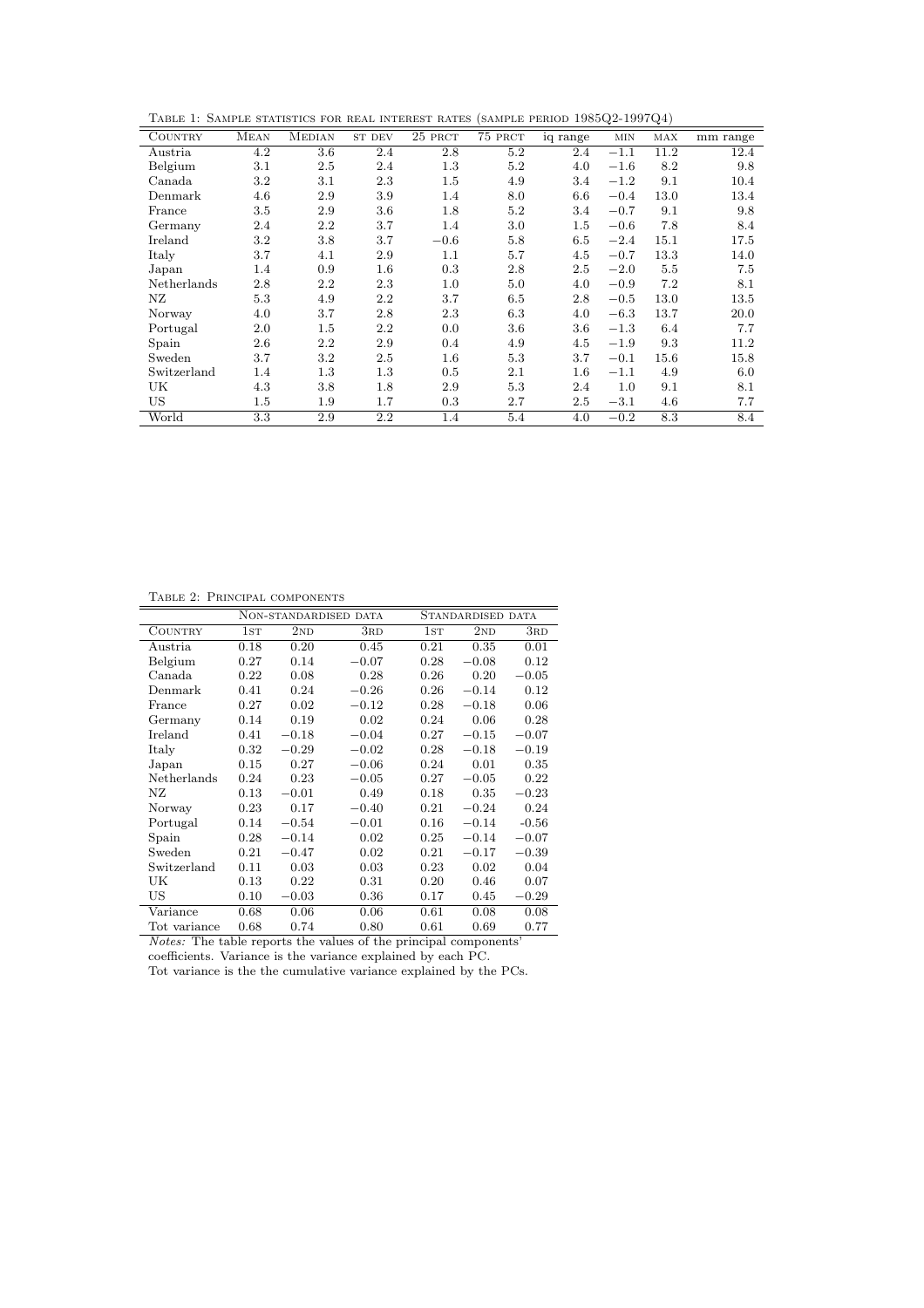| TABLE 3: CORRELATIONS WITH WORLD INTEREST RATE |  |  |  |  |
|------------------------------------------------|--|--|--|--|
|------------------------------------------------|--|--|--|--|

| COUNTRY     | FULL SAMPLE | PRE-1997 | POST-1997 |
|-------------|-------------|----------|-----------|
| Austria     | 0.7         | 0.5      | 0.5       |
| Belgium     | 0.9         | 0.9      | 0.8       |
| Canada      | 0.8         | 0.5      | 0.8       |
| Denmark     | 0.9         | 0.8      | 0.5       |
| France      | 0.9         | 0.8      | 0.7       |
| Germany     | $0.7\,$     | 0.6      | $0.7\,$   |
| Ireland     | 0.9         | 0.8      | 0.9       |
| Italy       | 0.9         | 0.6      | 0.9       |
| Japan       | 0.8         | 0.7      | $-0.3$    |
| Netherlands | 0.9         | 0.9      | 0.4       |
| ΝZ          | $0.6\,$     | 0.1      | 0.8       |
| Norway      | 0.7         | 0.7      | $0.2\,$   |
| Portugal    | 0.6         | $-0.5$   | 0.8       |
| Spain       | $0.8\,$     | 0.4      | 0.9       |
| Sweden      | 0.7         | 0.2      | 0.8       |
| Switzerland | 0.7         | 0.5      | 0.7       |
| UK          | $0.6\,$     | $0.6\,$  | 0.8       |
| US          | $0.5\,$     | 0.0      | 0.9       |
| Average     | 0.8         | 0.5      | 0.7       |

Notes: The pre-1997 sample covers 1985Q3-1996:Q4.

The post-1997 sample covers 1997Q1-2008:Q2.

TABLE 4: TESTING PPP

| COUNTRY     | $\alpha_i$ | $\alpha_i$ |
|-------------|------------|------------|
| Austria     | $0.79**$   | $0.86**$   |
| Belgium     | $-0.22*$   | 0.15       |
| Canada      | $-0.09$    | $-0.03$    |
| Denmark     | $1.20**$   | $1.24***$  |
| France      | $0.17*$    | $-0.53**$  |
| Germany     | $-0.89**$  | $-0.88**$  |
| Ireland     | $-0.16$    | $1.65***$  |
| Italy       | $0.41***$  | 0.19       |
| Japan       | $-1.90**$  | $-1.56***$ |
| Netherlands | $-0.49**$  | $-1.03**$  |
| ΝZ          | $1.91***$  | $1.78***$  |
| Norway      | $0.75***$  | 0.24       |
| Portugal    | $-1.29**$  |            |
| Spain       | $-0.69**$  | 0.21       |
| Sweden      | $0.34*$    | 0.41       |
| Switzerland | $-1.86**$  | $-1.31**$  |
| UK          | $0.99**$   | $0.52*$    |
| US          | $-1.83**$  | $-1.91**$  |

Notes: Column 2 and 3 shows estimate of the constant in (8) using CPI and WPI, respectively.

 $*(**)$  denotes significant at the 10(5) percent level.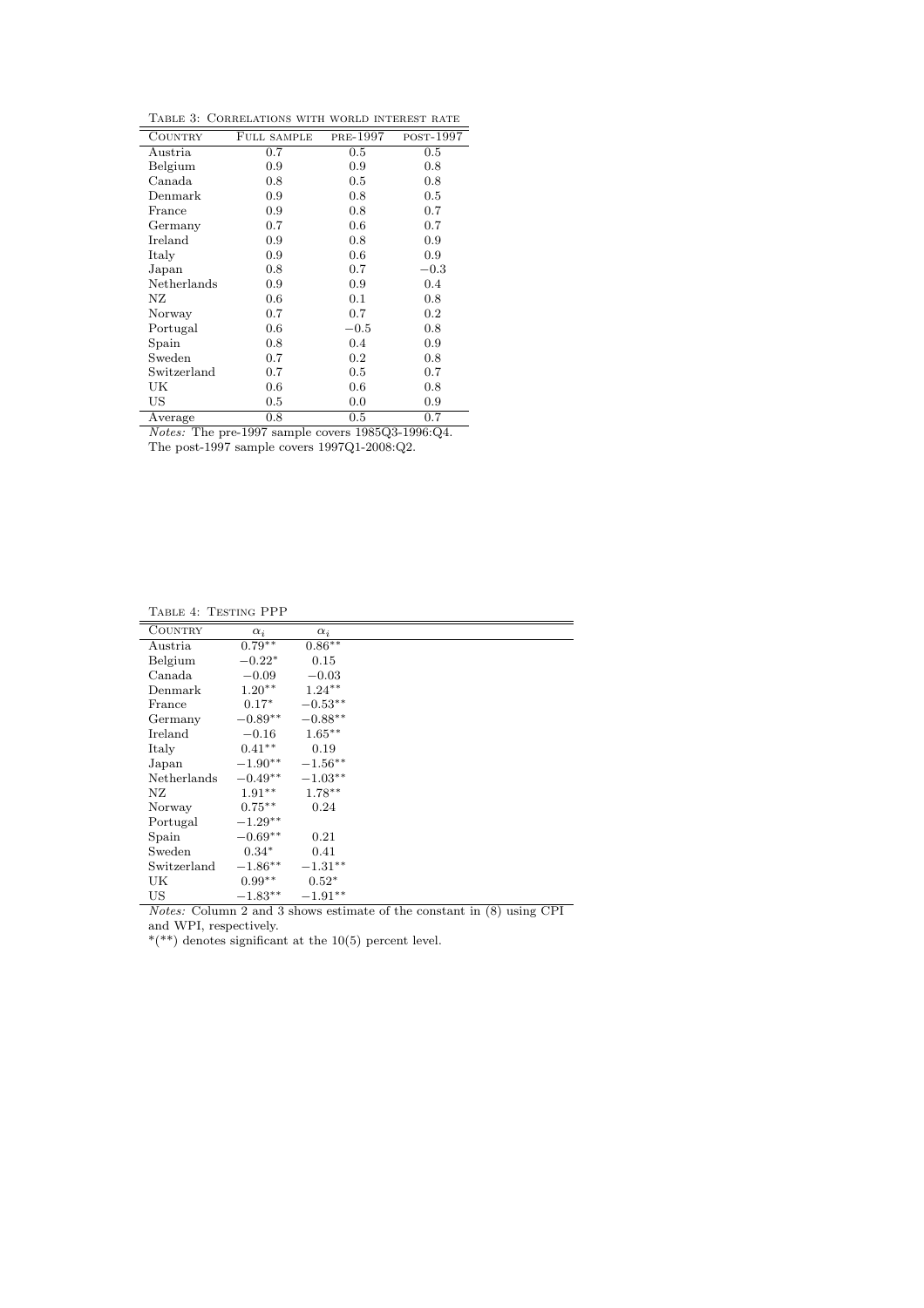TABLE 5: PORTMANTEAU Q STATISTICS FOR  $\varepsilon_{it}^a$ 

|             |          | MODEL 1          |                  |          | MODEL 2          |                |  |  |
|-------------|----------|------------------|------------------|----------|------------------|----------------|--|--|
| COUNTRY     | LAG 1    | LAG <sub>2</sub> | LAG <sub>3</sub> | LAG 1    | LAG <sub>2</sub> | $_{\rm LAG}$ 3 |  |  |
| Austria     | $1.5***$ | $1.9***$         | $2.7***$         | $0.4**$  | $0.7**$          | $3.8***$       |  |  |
| Belgium     | $0.5***$ | $0.7***$         | $2.1***$         | $0.9***$ | $0.9**$          | $0.7***$       |  |  |
| Canada      | $0.9***$ | $4.7*$           | 14.9             | 7.9      | 8.3              | 11.2           |  |  |
| Denmark     | 11.2     | 19.6             | 24.6             | 10.7     | 17.3             | 18.7           |  |  |
| France      | 5.7      | 6.7              | 8.6              | $3.0*$   | $3.4***$         | $6.1***$       |  |  |
| Germany     | 6.9      | $8.6***$         | $10.9*$          | $2.5***$ | $2.7***$         | $4.3***$       |  |  |
| Ireland     | 11.9     | 15.4             | 16.3             | $1.6***$ | $2.2***$         | $3.0**$        |  |  |
| Italy       | 9.6      | 11.9             | 14.3             | $0.2**$  | $1.4***$         | $2.3***$       |  |  |
| Japan       | 10.2     | 15.8             | 20.3             | 3.9      | $4.8*$           | 9.4            |  |  |
| Netherlands | 4.1      | 7.6              | 8.6              | $2.9*$   | $3.7***$         | $7.2*$         |  |  |
| ΝZ          | 5.2      | $5.4*$           | $5.7***$         | 5.4      | $5.4*$           | 8.6            |  |  |
| Norway      | $2.2***$ | $2.6***$         | $2.6***$         | 4.3      | $4.7*$           | $5.8**$        |  |  |
| Portugal    | 11.6     | 14.6             | 15.0             |          |                  |                |  |  |
| Spain       | $6.7***$ | 7.5              | $7.5*$           | 12.4     | 16.1             | 17.6           |  |  |
| Sweden      | $1.2***$ | $1.6***$         | $3.4***$         | $0.4***$ | $1.1***$         | 9.7            |  |  |
| Switzerland | 10.3     | 20.6             | 29.0             | 11.3     | 14.3             | 14.9           |  |  |
| UK          | 13.9     | 18.5             | 20.4             | 11.2     | 13.3             | 13.6           |  |  |
| US          | 16.4     | 24.4             | 27.5             | 4.5      | $5.0*$           | $5.0**$        |  |  |

*Notes:* Q statistics for Portmanteau test for white noise of  $\varepsilon_{it}^a$  in (9).<br>\*(\*\*) denote p-value greater than 0.10 and 0.05 respectively.

TABLE 6: UNIT ROOT TESTS FOR THE REAL EXCHANGE RATE

 $\overline{a}$ 

| COUNTRY     | $DF-GLS$ | PΡ | <b>KPSS</b>      | <b>ERS</b> |  |
|-------------|----------|----|------------------|------------|--|
| Austria     | А        | А  | $\boldsymbol{R}$ | R          |  |
| Belgium     | А        | А  | R                | R          |  |
| Canada      | А        | А  | R                | R          |  |
| Denmark     | А        | R  | А                | R          |  |
| France      | А        | А  | А                | R          |  |
| Germany     | R        | А  | R                | $_{R}$     |  |
| Ireland     | А        | А  | R                | R          |  |
| Italy       | $_{R}$   | А  | R                | А          |  |
| Japan       | А        | А  | R                | $_{R}$     |  |
| Netherlands | А        | А  | R                | R          |  |
| ΝZ          | А        | А  | R                | R          |  |
| Norway      | R        | А  | R                | А          |  |
| Portugal    | А        | А  | А                | R          |  |
| Spain       | А        | А  | R                | А          |  |
| Sweden      | А        | А  | А                | R          |  |
| Switzerland | А        | R  | R                | R          |  |
| UK          | А        | А  | А                | R          |  |
| US          | А        | R  | R                | R          |  |

Notes: A and R denote evidence of unit root, or no unit root, respectively. For DF-GLS, PP and KPSS tests, R implies that null of unit root is rejected at the 5 percent level. For ERS test, A implies that null of no unit root is rejected at the 5 percent level.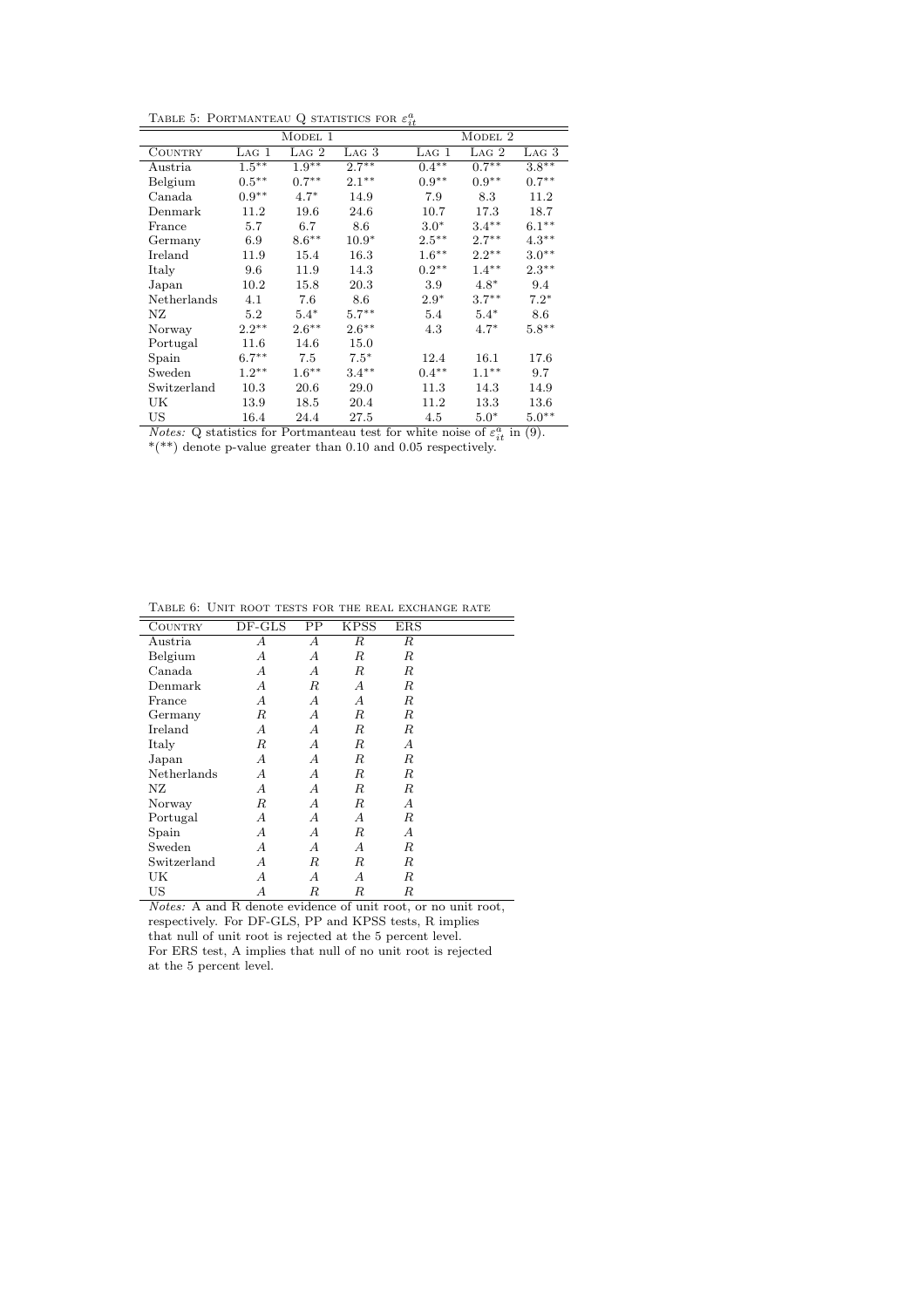Table 7: Panel unit root tests for real exchange rate

| <b>TEST</b>  | TEST STATISTICS                | <b>PROB</b> |
|--------------|--------------------------------|-------------|
|              | COMMON UNIT ROOT PROCESS       |             |
| LLC          | $-1.04$                        | 0.15        |
|              | $-0.84$                        | 0.20        |
|              | INDIVIDUAL UNIT ROOT PROCESSES |             |
| <b>IPS</b>   | $-2.81$                        | 0.00        |
| Fisher - ADF | 59.26                          | 0.01        |
| Fisher - PP  | 58.83                          | 0.00        |

|            | $\left(1\right)$    | $\left( 2\right)$      | $^{(3)}$              | $\left( 4\right)$      | $\left( 5\right)$      | $\left( 6\right)$      | (7)                   |
|------------|---------------------|------------------------|-----------------------|------------------------|------------------------|------------------------|-----------------------|
| $\Delta s$ | $0.105*$<br>[0.073] | $0.120*$<br>[0.070]    | 0.103<br>[0.880]      | $0.121*$<br>[0.071]    | $0.129*$<br>[0.072]    | $0.115*$<br>[0.100]    | 0.092<br>[0.075]      |
| var        |                     | $-0.005***$<br>[0.002] | $-0.004**$<br>[0.002] | $-0.005***$<br>[0.002] | $-0.004***$<br>[0.001] | $-0.005***$<br>[0.002] | $-0.003**$<br>[0.001] |
| gdp        |                     |                        | 0.001<br>[0.002]      |                        |                        |                        |                       |
| cpi        |                     |                        | $-0.001$<br>[0.001]   |                        |                        |                        |                       |
| varcpi     |                     |                        | $-0.002$<br>[0.001]   |                        |                        |                        |                       |
| reserve    |                     |                        |                       |                        |                        | $-0.006**$<br>[0.001]  |                       |
| $R^2$      | 0.39                | 0.41                   | 0.45                  | 0.40                   | 0.39                   | 0.41                   | 0.46                  |
| $J$ -test  | 5.17                | 2.81                   | 2.37                  | 3.55                   | 4.23                   | 4.76                   | 1.06                  |
|            | [0.02]              | [0.09]                 | [0.12]                | [0.06]                 | [0.04]                 | [0.03]                 | [0.30]                |
| $AR$ -test | 23.06               | 23.16                  | 16.7                  | 23.18                  | 23.0                   | 23.06                  | 19.75                 |
|            | [0.00]              | [0.00]                 | [0.00]                | [0.00]                 | [0.00]                 | [0.00]                 | [0.00]                |
| Obs        | 342                 | 342                    | 342                   | 342                    | 342                    | 342                    | 342                   |

Notes: Estimation of  $(20)$  using GMM with fixed year and time effects. Measure of var in  $(1)-(3)$  and  $(7)$ based on 3-year rolling average of standard deviation of output growth, (4)-(6) use alternative measures.  $*(**)(***)$  significant at 10-, 5- and 1-percent level. Standard errors in square brackets.

For test statistics, p-value in square bracket.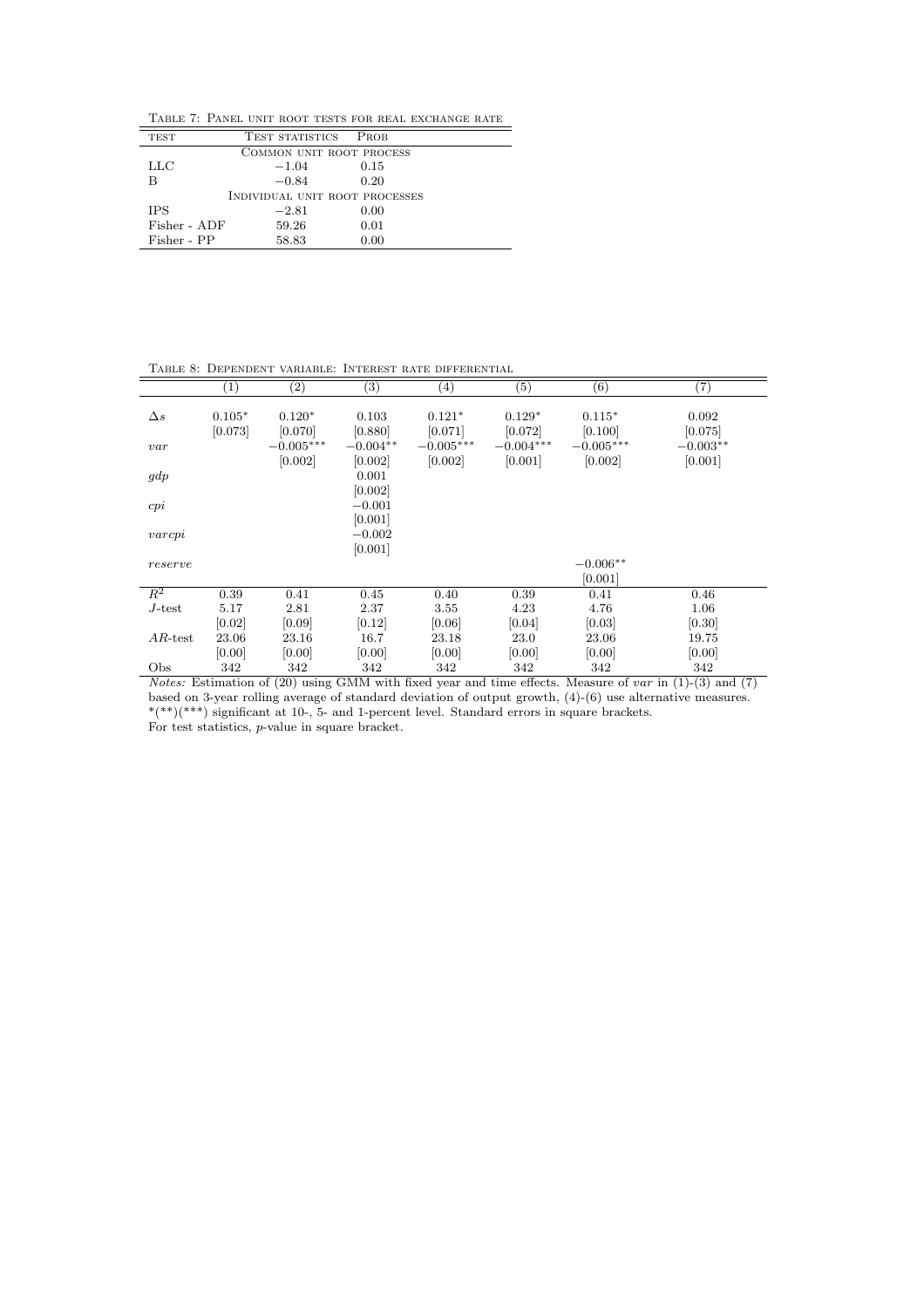|  |  | TABLE 9: DEPENDENT VARIABLE: INTEREST RATE DIFFERENTIAL CONTROLLING FOR EURO AREA |
|--|--|-----------------------------------------------------------------------------------|
|--|--|-----------------------------------------------------------------------------------|

|            | $\left(1\right)$ | $\left( 2\right)$ | $^{\rm (3)}$        | $\left( 4\right)$ | $\left( 5\right)$ | $^{\left(6\right)}$ |  |
|------------|------------------|-------------------|---------------------|-------------------|-------------------|---------------------|--|
|            |                  |                   |                     |                   |                   |                     |  |
| $\Delta s$ | 0.075            | 0.096             | 0.079               | $0.093*$          | 0.099             | 0.089               |  |
|            | [0.067]          | [0.068]           | [0.084]             | [0.069]           | [0.069]           | [0.068]             |  |
| var        |                  | $-0.004**$        | $-0.003$            | $-0.003*$         | $-0.003**$        | $-0.004**$          |  |
|            |                  | [0.002]           | [0.002]             | [0.002]           | [0.001]           | [0.002]             |  |
| gdp        |                  |                   | 0.001               |                   |                   |                     |  |
|            |                  |                   | [0.002]             |                   |                   |                     |  |
| cpi        |                  |                   | $-0.001$            |                   |                   |                     |  |
|            |                  |                   | [0.001]             |                   |                   |                     |  |
| varcpi     |                  |                   | $-0.002$            |                   |                   |                     |  |
|            |                  |                   | [0.001]             |                   |                   |                     |  |
| euro       | $-0.005***$      | $-0.004***$       | $-0.004^{\ast\ast}$ | $-0.005***$       | $-0.005***$       | $-0.005***$         |  |
|            | [0.00]           | [0.00]            | [0.00]              | [0.00]            | [0.00]            | [0.00]              |  |
| $R^2$      | 0.43             | 0.44              | 0.48                | 0.44              | 0.44              | 0.44                |  |
| $J$ -test  | 3.06             | 1.84              | 1.46                | 2.39              | 2.62              | 2.96                |  |
|            | [0.08]           | [0.17]            | [0.23]              | [0.12]            | [0.11]            | [0.09]              |  |
|            |                  |                   |                     |                   |                   |                     |  |
| Obs        | 342              | 342               | 342                 | 342               | 342               | 342                 |  |

*Notes:* Estimation of (20) using GMM with fixed year and time effects. Measure of var in  $(1)-(3)$  and (7) based on 3-year rolling average of standard deviation of output growth, (4)-(6) use alternative measures.  $*(**)(***)$  significant at 10-, 5- and 1-percent level. Standard errors in square brackets.

For test statistics, p-value in square bracket.

|             |         | SUM OF AR COEFFICIENTS |         | CONSTANT |         | MEAN    |  |
|-------------|---------|------------------------|---------|----------|---------|---------|--|
|             | STATE 1 | STATE 2                | STATE 1 | STATE 2  | STATE 1 | STATE 2 |  |
| Australia   | 0.95    | 0.95                   | 0.01    | 0.01     | 0.23    | 0.23    |  |
| Belgium     | 0.74    | 0.95                   | 0.01    | 0.01     | 0.35    | 0.59    |  |
| Canada      | 0.90    | 0.93                   | 0.31    | $-0.10$  | 3.17    | $-1.44$ |  |
| Denmark     | 0.81    | 0.90                   | $-0.05$ | 0.16     | $-0.24$ | 1.57    |  |
| France      | 0.90    | 0.96                   | $-0.02$ | 0.04     | $-0.16$ | 0.99    |  |
| Germany     | 0.93    | 0.93                   | 0.01    | 0.01     | 0.10    | 0.10    |  |
| Ireland     | 0.98    | 0.98                   | 0.02    | 0.02     | 0.92    | 0.92    |  |
| Italy       | 0.93    | 0.93                   | 0.01    | 0.01     | 0.18    | 0.18    |  |
| Japan       | 0.91    | 0.91                   | 0.01    | 0.01     | 0.07    | 0.07    |  |
| Netherlands | 0.90    | 0.90                   | $-0.01$ | $-0.01$  | $-0.13$ | $-0.13$ |  |
| ΝZ          | 0.91    | 0.91                   | 0.02    | 0.02     | 0.22    | 0.22    |  |
| Norway      | 0.88    | 0.88                   | 0.01    | 0.01     | 0.12    | 0.12    |  |
| Portugal    | 0.98    | 0.98                   | 0.02    | 0.02     | 1.39    | 1.39    |  |
| Spain       | 0.94    | 6.44                   | 0.02    | 0.45     | 0.34    | $-0.08$ |  |
| Sweden      | 1.01    | 0.83                   | 0.02    | $-0.08$  | $-2.04$ | $-0.47$ |  |
| Switzerland | 0.86    | 0.86                   | 0.03    | 0.03     | 0.22    | 0.22    |  |
| UK          | 0.40    | 0.91                   | $-0.78$ | 0.07     | $-1.31$ | 0.75    |  |
| US          | 1.08    | 0.84                   | 0.02    | 0.02     | 1.78    | 0.49    |  |

Table 10: Estimated coefficients Markov Switching model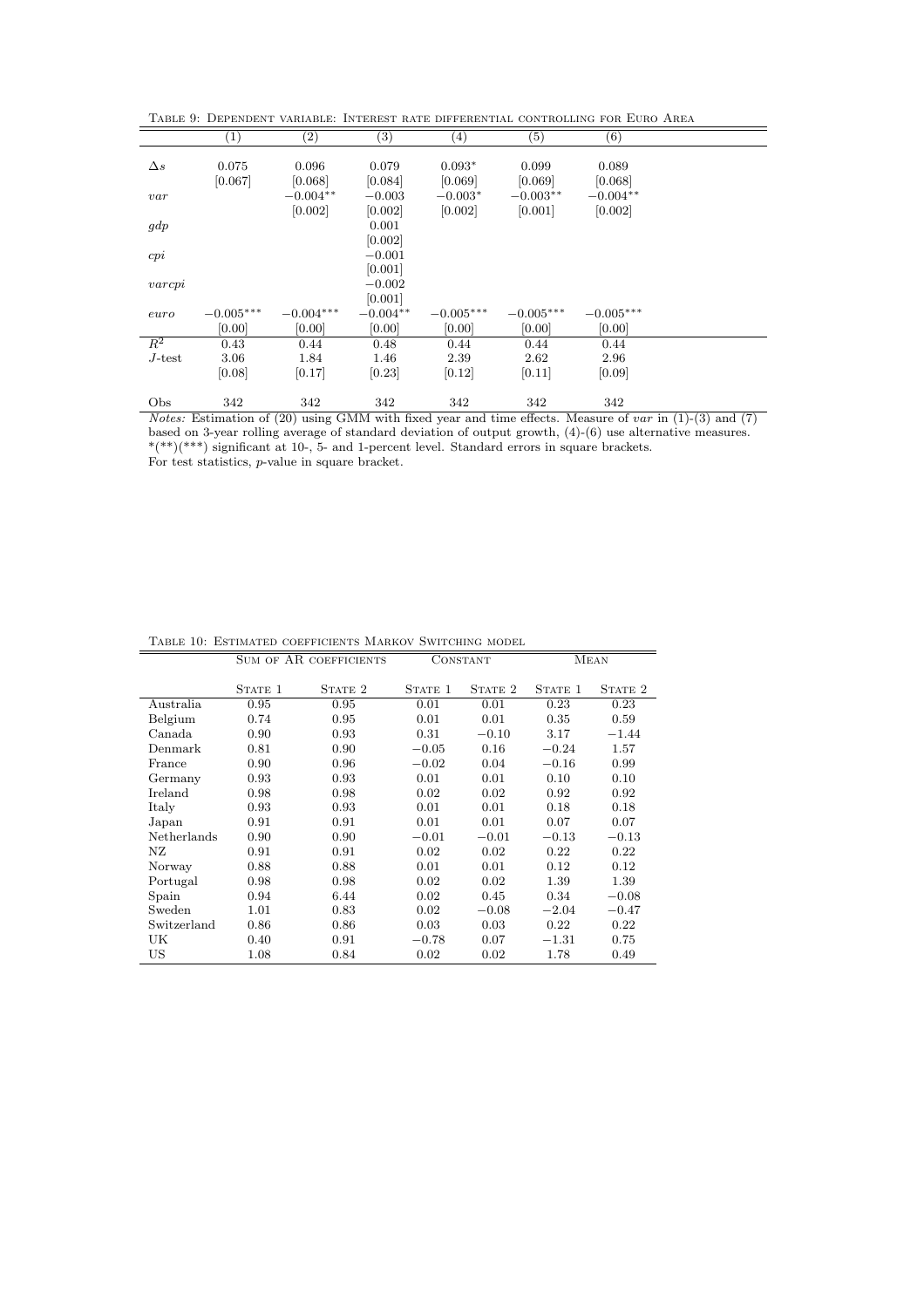Table 11: Dependent variable: Interest rate differential

|           |            | TABLE II. DEPENDENT VARIABLE. INTEREST RATE DIFFERENTIAL |                   |                   |                   |             |
|-----------|------------|----------------------------------------------------------|-------------------|-------------------|-------------------|-------------|
|           |            | Markov                                                   |                   |                   | AR                |             |
|           | (1)        | $\left( 2\right)$                                        | $\left( 3\right)$ | $\left( 4\right)$ | $\left( 5\right)$ | (6)         |
|           |            |                                                          |                   |                   |                   |             |
| $\beta_1$ | $0.180***$ | $0.196***$                                               | $0.163***$        | $-0.001$          | $-0.007$          | $-0.009$    |
|           | [0.039]    | [0.039]                                                  | [0.038]           | [0.008]           | [0.008]           | [0.008]     |
| $\beta_2$ |            | $-0.004***$                                              | $-0.003***$       |                   | $-0.004***$       | $-0.003***$ |
|           |            | [0.001]                                                  | [0.000]           |                   | [0.000]           | [0.000]     |
| gdp       |            |                                                          | $-0.001*$         |                   |                   | $-0.0003**$ |
|           |            |                                                          | [0.000]           |                   |                   | [0.000]     |
| cpi       |            |                                                          | $-0.001***$       |                   |                   | $-0.001***$ |
|           |            |                                                          | [0.000]           |                   |                   | [0.000]     |
| varcpi    |            |                                                          | $-0.001***$       |                   |                   | $-0.001*$   |
|           |            |                                                          | [0.000]           |                   |                   | [0.000]     |
| $R^2$     | 0.33       | 0.37                                                     | 0.39              | 0.32              | 0.37              | 0.38        |
| Obs       | 1656       | 1656                                                     | 1656              | 1656              | 1656              | 1656        |

*Notes:* LS estimation of (20). Standard errors in parenthesis:  $*(**)(***)$ 

significant at 10-, 5- and 1-percent level. p-values in square brackets.

| TABLE 12: CHANGE IN INTEREST RATE DIFFERENTIAL AND   |  |  |
|------------------------------------------------------|--|--|
| VOLATILITY BETWEEN 1985-1996 AND 1997-2008 (PERCENT) |  |  |

| COUNTRY     | INTEREST RATE | VOLATILITY |  |
|-------------|---------------|------------|--|
| Austria     | 1.07          | $-29.03$   |  |
| Belgium     | $-0.02$       | 24.35      |  |
| Canada      | 0.39          | $-38.63$   |  |
| Denmark     | $-2.23$       | 65.06      |  |
| France      | 0.02          | $-13.55$   |  |
| Germany     | 1.89          | $-46.10$   |  |
| $I$ reland  | $-2.20$       | 89.05      |  |
| Italy       | $-0.94$       | $-14.69$   |  |
| Japan       | 1.31          | $-18.10$   |  |
| Netherlands | 0.39          | $-45.54$   |  |
| ΝZ          | 1.72          | $-63.17$   |  |
| Norway      | 0.86          | $-22.10$   |  |
| Portugal    | 0.88          | 14.09      |  |
| Spain       | $-0.51$       | 73.62      |  |
| Sweden      | 0.50          | $-53.15$   |  |
| Switzerland | 2.28          | $-24.43$   |  |
| UK          | 2.34          | $-54.25$   |  |
| US          | 2.45          | $-11.34$   |  |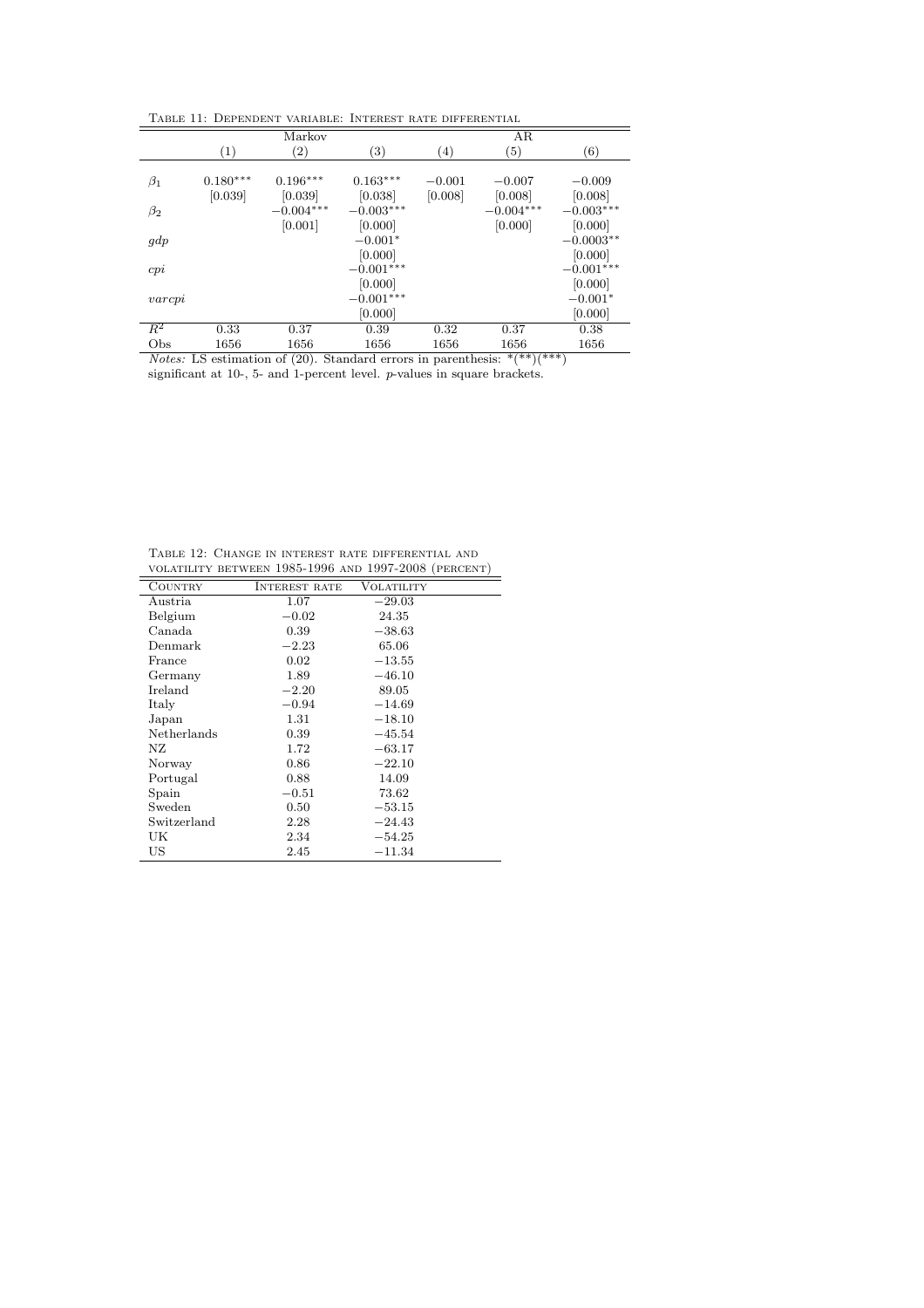|  |  |  |  | TABLE 13: TEST STATISTICS, $H_0: c + \gamma_i = 0$ |
|--|--|--|--|----------------------------------------------------|
|--|--|--|--|----------------------------------------------------|

| COUNTRY                           | var             | var and reserve    |
|-----------------------------------|-----------------|--------------------|
| Austria                           | $2.91*$         | $_{0.96}$          |
| Belgium                           | 0.06            | 0.00               |
| Canada                            | 0.17            | 0.08               |
| Denmark                           | 2.17            | 0.44               |
| France                            | 0.70            | 0.55               |
| Germany                           | 0.57            | 0.67               |
| Ireland                           | 0.44            | 0.28               |
| Italy                             | 0.53            | 1.19               |
| Japan                             | $5.62**$        | $10.38***$         |
| Netherlands                       | 0.56            | 0.36               |
| ΝZ                                | $15.13***$      | $9.12***$          |
| Norway                            | $4.53***$       | 1.29               |
| Portugal                          | 1.08            | 0.97               |
| Spain                             | 0.02            | 0.01               |
| Sweden                            | 0.60            | 0.01               |
| Switzerland                       | $4.45***$       | $8.82***$          |
| UK                                | 1.89            | 0.99               |
| US                                | $2.71*$         | 0.55               |
| $\chi^2(1)$ statistics.<br>Notes: | $\ast$<br>$***$ | ***<br>significant |

at 10-, 5- and 1-percent level.

Table 14: System of equations

|         | $\left(1\right)$  | $\left( 2\right)$                              | 3)           |
|---------|-------------------|------------------------------------------------|--------------|
|         |                   | DEPENDENT VARIABLE: NET FOREIGN ASSET POSITION |              |
| var     | $6.176*$ [3.252]  |                                                | $7.621***$   |
| gdpcap  | $0.003***[0.000]$ |                                                | $0.003***$   |
| debt    | 13.318*           |                                                | 15.430**     |
| old     | $-3.229***$       |                                                | $-3.282***$  |
| working | $-1.369[1.430]$   |                                                | $-1.526*$    |
|         |                   |                                                |              |
|         |                   | DEPENDENT VARIABLE: INTEREST RATE DIFFERENTIAL |              |
| nfa     |                   | $-0.00004*$                                    | $-0.0008***$ |
| ds      |                   | $-0.020$                                       | $0.038**$    |
| qdpcap  |                   | $0.000***$                                     | $0.000***$   |
| debt    |                   | $0.011***$                                     | $0.013**$    |
| old     |                   | $-0.0004[0.0004]$                              | $-0.003***$  |
| working |                   | $-0.001**$ [0.0003]                            | $-0.001*$    |
|         |                   | DEPENDENT VARIABLE: INTEREST RATE DIFFERENTIAL |              |
|         |                   |                                                |              |
| var     |                   |                                                | $-0.006***$  |
| ds      |                   |                                                | $0.038**$    |

 $\overline{\hbox{\textbf{Notes}}:}$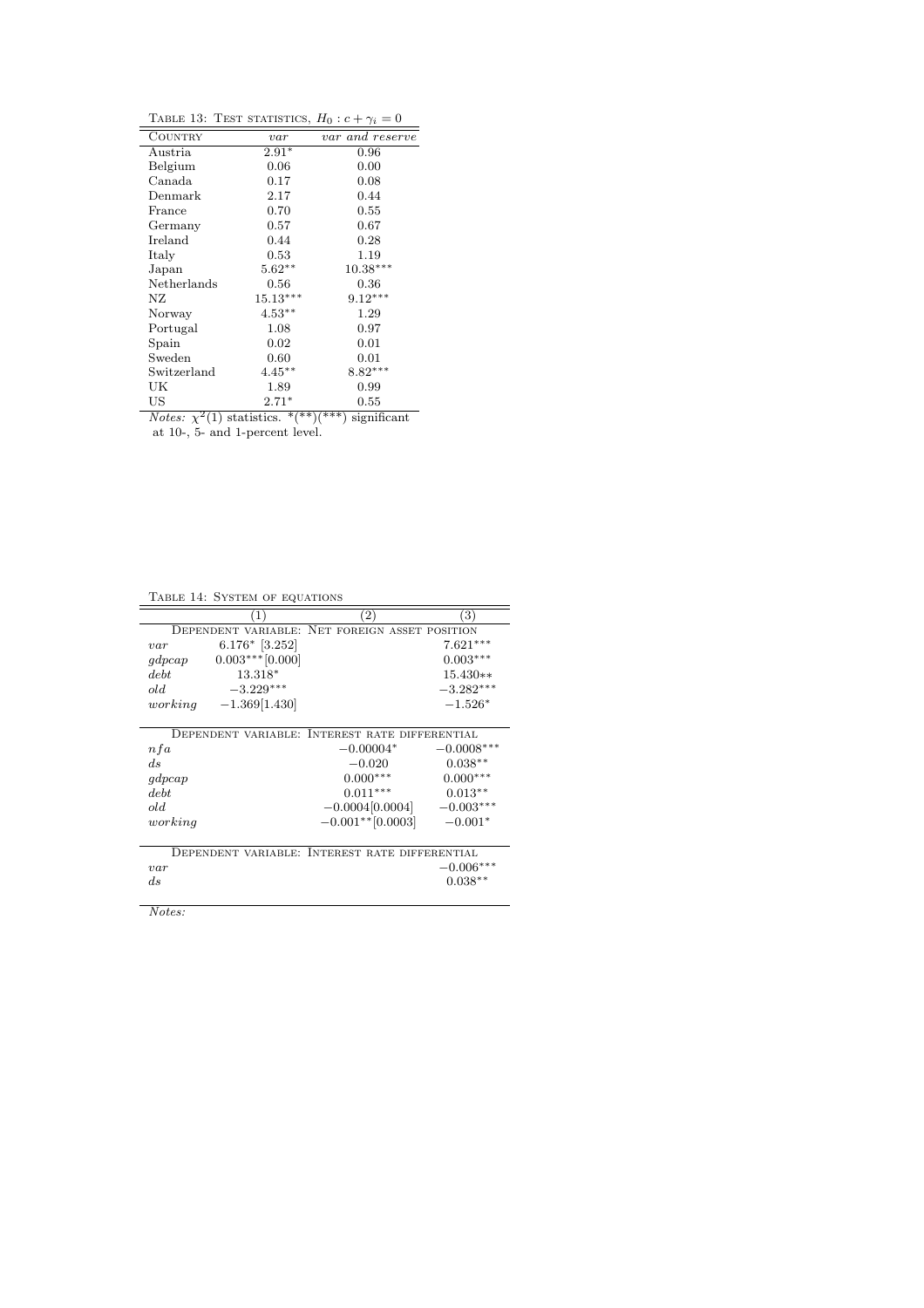**Figure 1: PC measures of the world interest rate** 

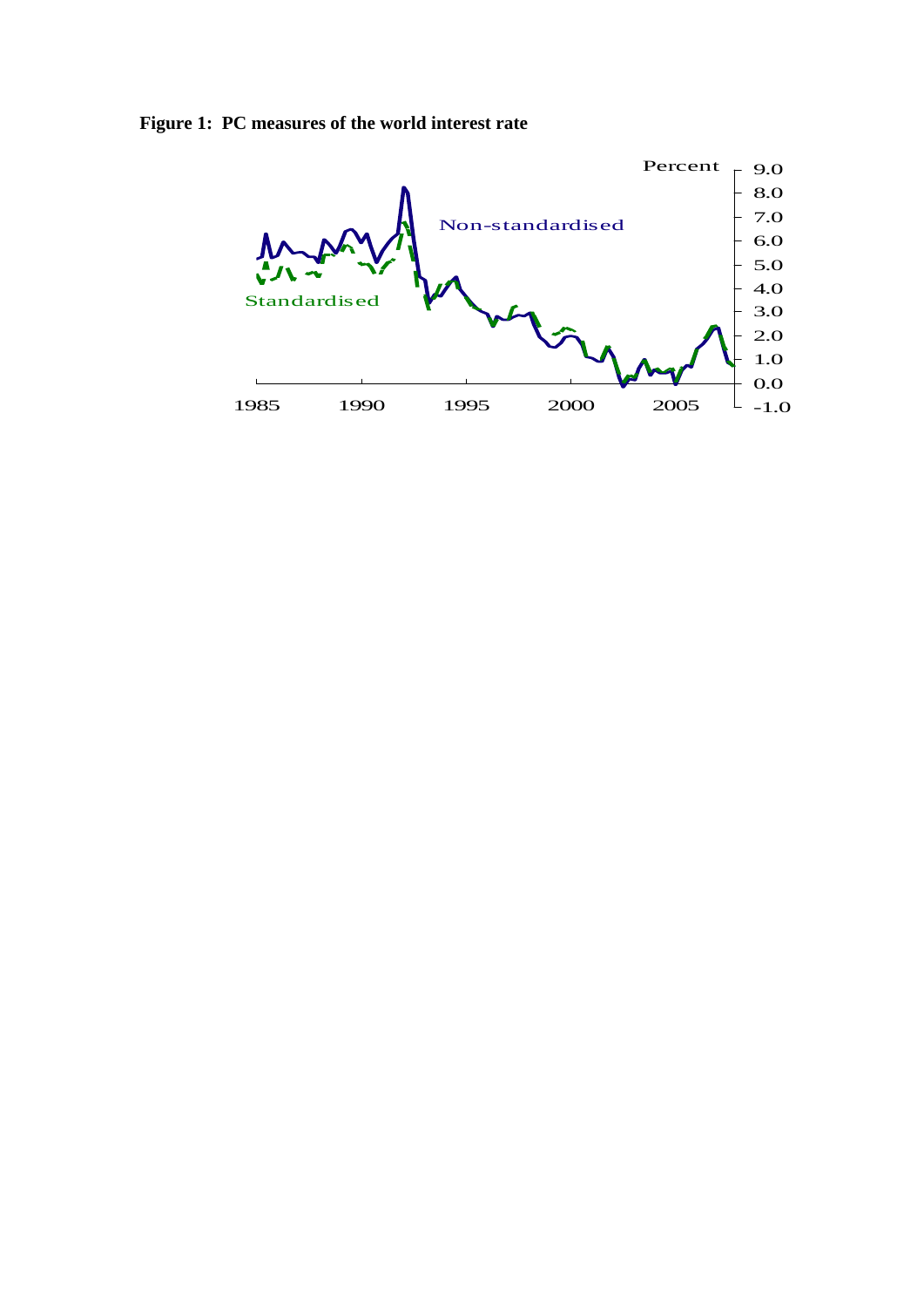

**Figure 2: Real interest rates vs. PC estimate of world real interest rate** 

*Note:* The green line is the respective country's real interest rate; the dotted red line is the 1st principal component.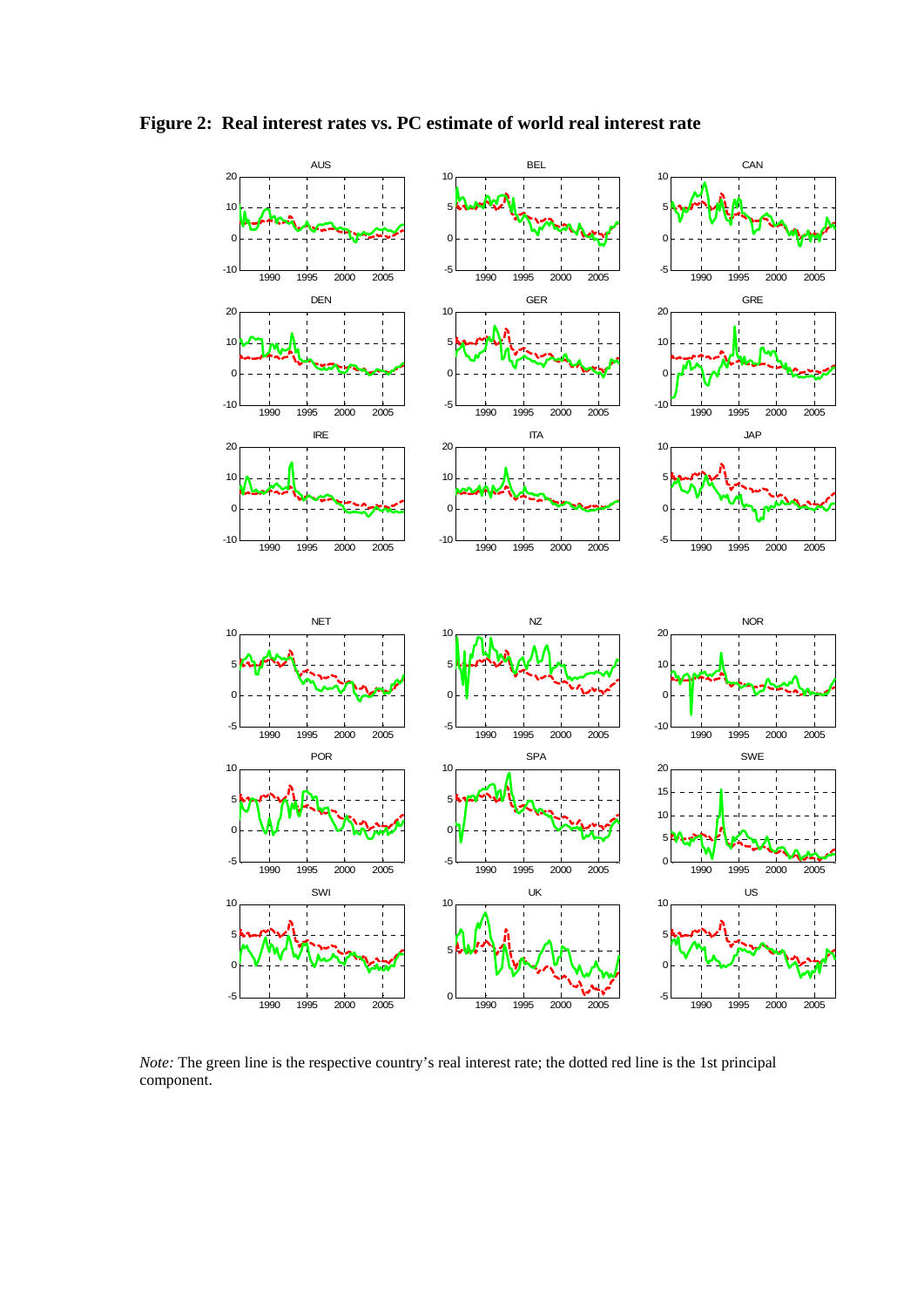

**Figure 3: Changes in interest rate differential and average exchange rate depreciation** 

**Figure 4: Changes in interest rate differential and economic volatility**